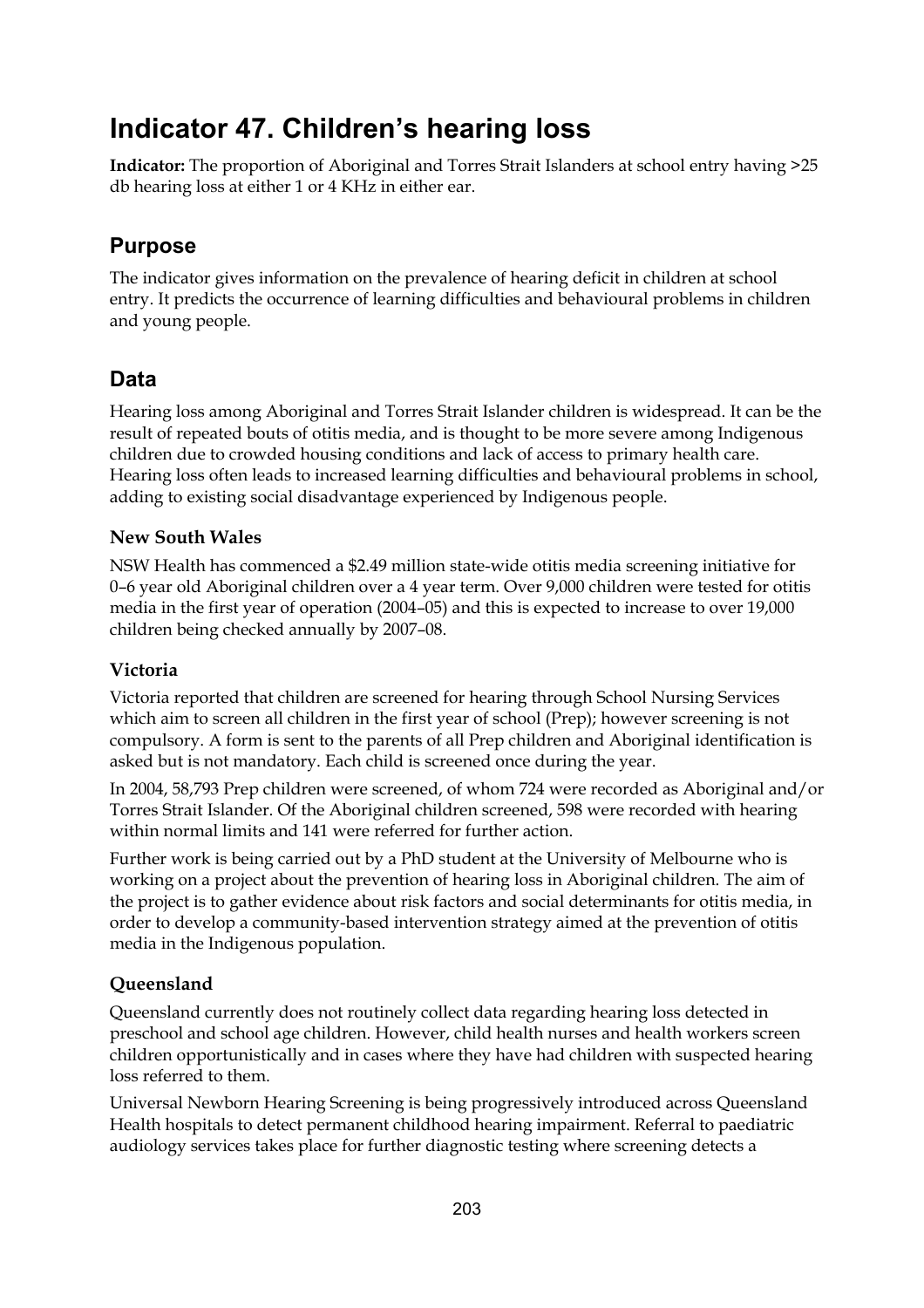problem. An information system to gather data, including the Indigenous status of the baby, is nearing completion.

### **Western Australia**

No comprehensive data on children's hearing loss were available for this indicator.

### **South Australia**

The excessive burden of ear disease in Aboriginal populations has long been recognised. The average time of ear infection is 32 months for the Aboriginal community compared to 3 months for the general community. An estimated 46% of Aboriginal people admitted to a South Australian hospital with otitis media from 1 July 1999 to 30 June 2003 were aged 0–4 and 30% were aged 5–9 years (South Australia Department of Health—hospital separations data). A Ministerial Advisory Committee on students with disabilities found that otitis media with subsequent hearing loss is a likely contributor to the high percentage of Aboriginal children with a communication and language disability (11.1% compared to 4.7%) (Ministerial Advisory Committee: Students with Disabilities, Sept 2003). Recent testing of Aboriginal children in the Anangu Pitjantjatjara Yankunytjatjara (APY) Lands has revealed disturbingly high and untreated levels of otitis media.

### **Tasmania**

Family and child Health Services collects information on hearing loss from children entering private and government schools using a self identifying method. Enrolment cards are completed by either parents or nurses and asking Indigenous status is mandatory, but responding is voluntary. If children's hearing loss is already detected and they attend the Australian Hearing Service, their Indigenous status is collected, however with unsure reliability. Some work is being conducted to promote the identification of Aboriginal children entering the school system and improvements in data collection will improve reporting ability.

### **Australian Capital Territory**

Data on the extent of children's hearing loss is currently not available for the ACT. The Aboriginal Community Controlled Health Organisation, Winnunga Nimmityjah, has received recurrent funding from ACT Health to implement an otitis media program for infants and children. The program will provide a comprehensive screening service, appropriate education and treatment, and children will be referred for surgical intervention where necessary. The extent of hearing loss will be recorded on Winnunga's recently installed patient information system.

### **Northern Territory**

Aboriginal children are known to have high rates of acute and chronic ear infections, resulting in permanent ear damage, hearing loss and educational disadvantage. In the Northern Territory, remote nurses from the Maternal and Child Health team perform hearing screening. Hearing screening is performed at 25dBHL at 1KHz and 4KHz at school entry. Children who fail the hearing screening are then referred to the hearing services within the Department of Health and Community Services for follow-up diagnostic assessments.

In 2004, 62% of school-aged children (aged 4–16 years) tested in remote communities in the Northern Territory were identified with varying degrees of hearing loss in one or both ears. The tests were performed by audiologists and nurse audiometrists who travelled to remote communities. The numbers tested included mostly children who failed hearing screening at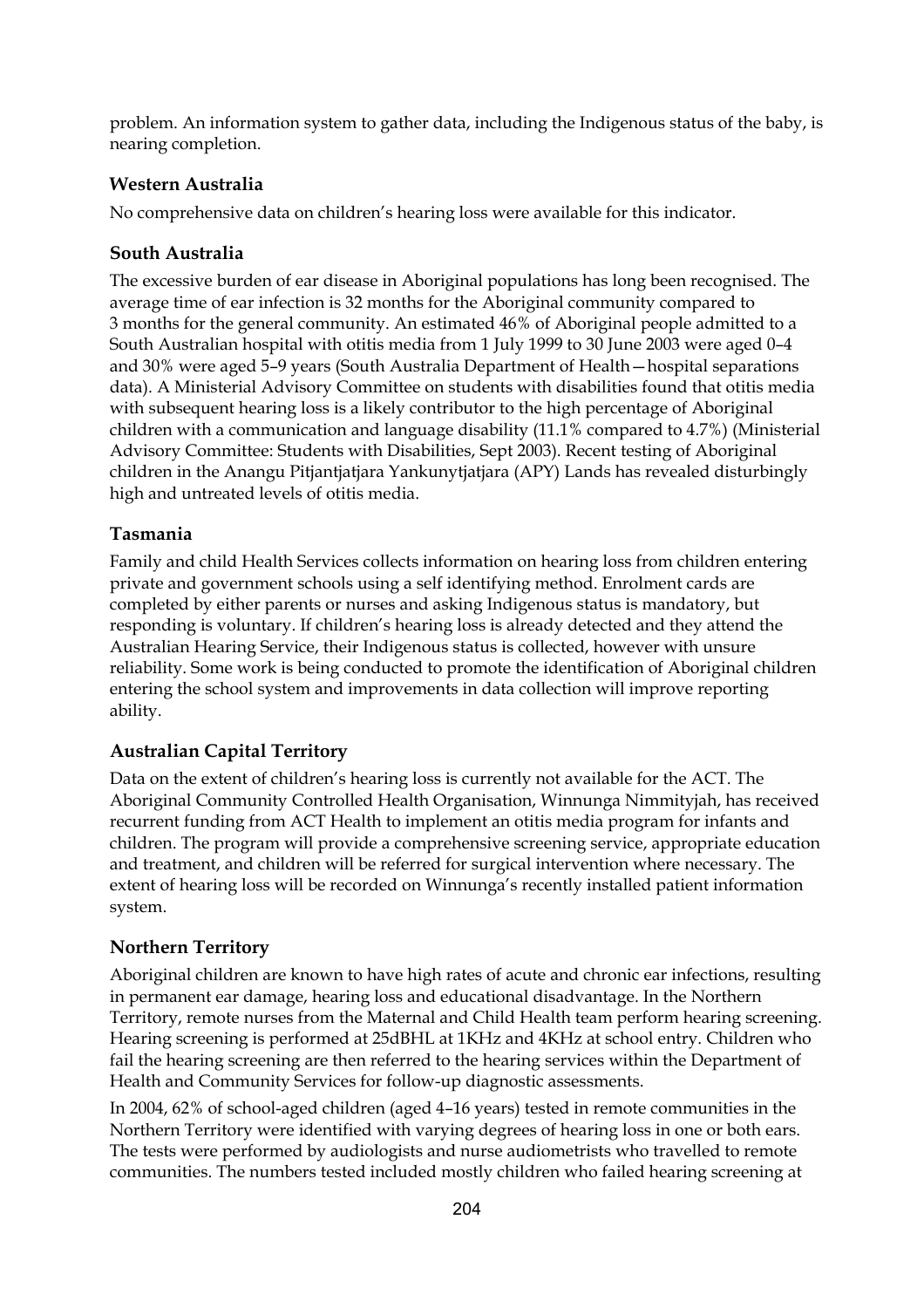school entry (aged 4–5 years) and children with hearing concerns but also older children who have had existing hearing loss and were being monitored.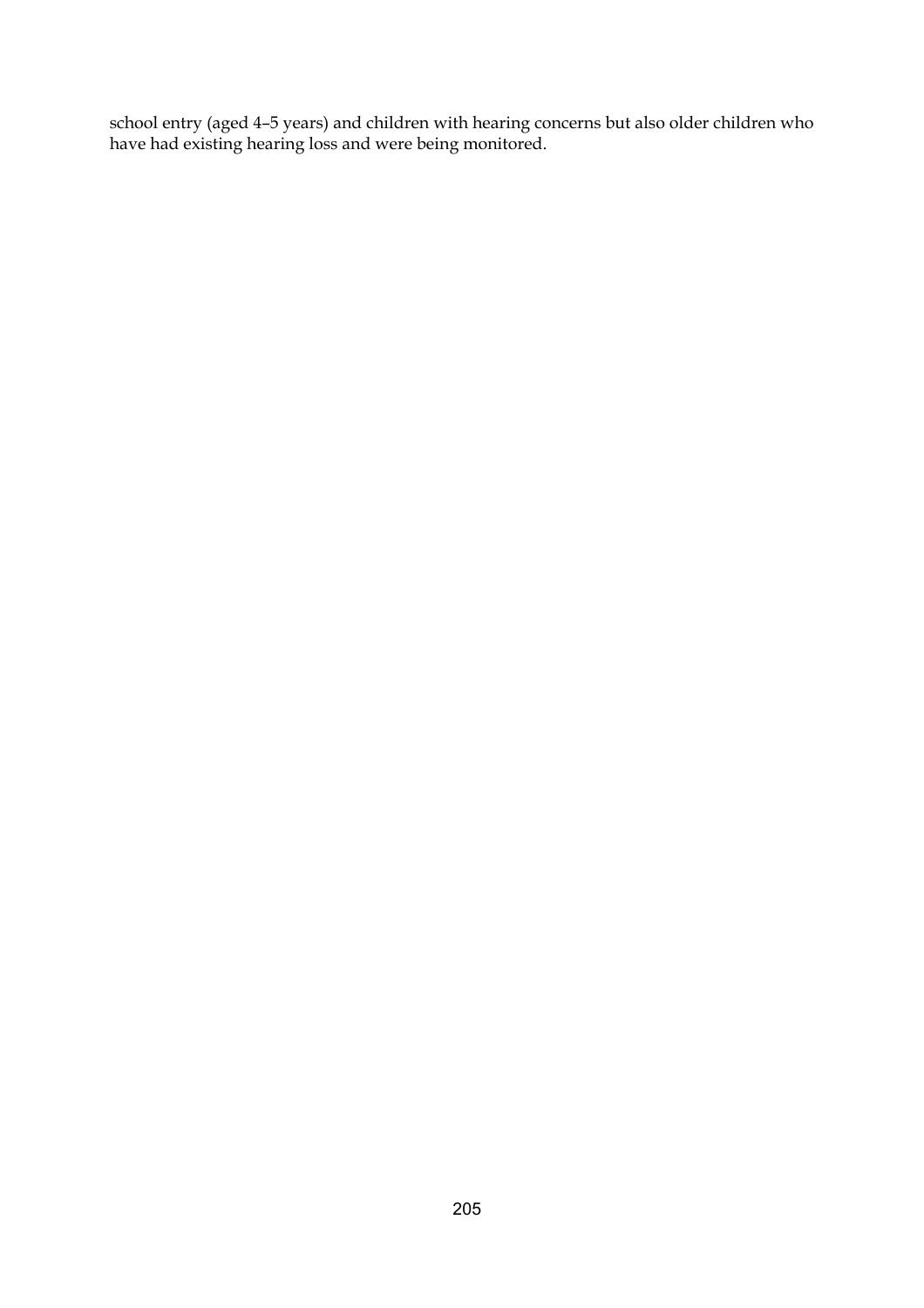# **Indicator 48. Stillbirths to Aboriginal and Torres Strait Islander mothers**

**Indicator:** The proportion of all births to Aboriginal and Torres Strait Islander women that are stillborn.

# **Purpose**

The indicator reflects the health of pregnant Aboriginal and Torres Strait Islander women, their access to and utilisation of antenatal care, and the quality of antenatal care.

## **Data**

The data on stillbirths come from the AIHW National Perinatal Statistics Unit (Midwives' Collection). While the data are likely to capture most stillbirths, the number of stillbirths to Indigenous mothers is likely to be underestimated because Indigenous status is not always recorded. In addition, the Indigenous status of the father is not recorded in the Midwives' data collection and therefore it is not possible to report information on stillbirths of babies born to Indigenous fathers and non-Indigenous mothers.

Three years of data were combined in Figure 48.1 in order to smooth out yearly fluctuations in the number of stillbirths to Indigenous mothers, which can cause volatility in rates.



- The rate of stillbirths to Aboriginal and Torres Strait Islander mothers was around twice the rate for non-Indigenous mothers in all jurisdictions except for South Australia, where the rate was around three times as high.
- The rate of stillbirths to Indigenous mothers ranged from 11.0 per 1,000 in New South Wales and the Northern Territory to 17.7 per 1,000 in South Australia.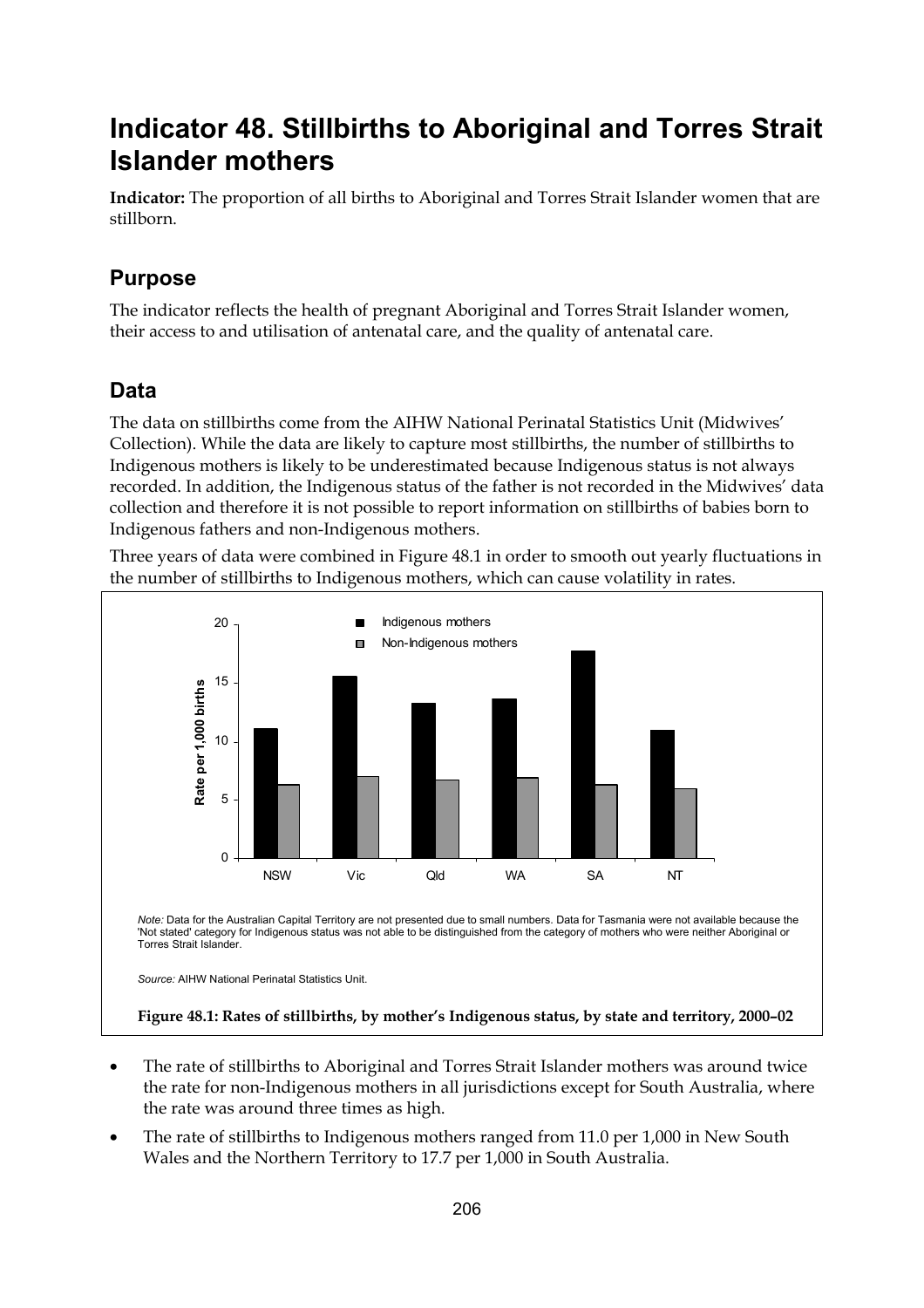# **Indicator 49. Early adult death**

**Indicator:** The probability of a person aged 20–24 years dying before reaching the age of 55 years in the Aboriginal and Torres Strait Islander population compared to the all-Australian population, by sex.

## **Purpose**

This indicator is designed to capture early adult mortality. If linked to adult mortality data it can be used to identify the causes of death that should be a priority area for prevention.

## **Data**

Data for this indicator were provided by the ABS. Data are presented for all states and territories, but only in Queensland, Western Australia, South Australia and the Northern Territory is the coverage of deaths is considered more complete. Given the problems experienced in accurately measuring life expectancy and the death rates for the Aboriginal and Torres Strait Islander population, early adult mortality indicators are difficult to calculate and should be interpreted with care.

|                                     | <b>Males</b>                  | <b>Females</b> |
|-------------------------------------|-------------------------------|----------------|
|                                     | <b>Indigenous (1996-2001)</b> |                |
| Queensland                          | 0.34                          | 0.26           |
| South Australia// Western Australia | 0.35                          | 0.18           |
| Northern Territory                  | 0.37                          | 0.21           |
| New South Wales/Victoria            | 0.30                          | 0.20           |
| Tasmania                            | 0.30                          | 0.20           |
| <b>Australian Capital Territory</b> | 0.30                          | 0.20           |
| <b>Australia</b>                    | 0.33                          | 0.22           |
|                                     | Total Australian (1999-2001)  |                |
| Queensland                          | 0.07                          | 0.04           |
| Western Australia                   | 0.07                          | 0.04           |
| South Australia                     | 0.07                          | 0.04           |
| Northern Territory                  | 0.14                          | 0.09           |
| <b>New South Wales</b>              | 0.07                          | 0.04           |
| Victoria                            | 0.06                          | 0.04           |
| Tasmania                            | 0.07                          | 0.04           |
| <b>Australian Capital Territory</b> | 0.05                          | 0.03           |
| <b>Australia</b>                    | 0.07                          | 0.04           |

**Table 49.1: Experimental estimates of the probability of a person aged 20 years dying before age 55 years, for the Indigenous and total Australian populations, by sex** 

*Note: S*tates and territories with less complete coverage of Indigenous deaths have been shaded.

*Source:* Abridged experimental Indigenous life tables 1996–2001; Australian and state life tables 1999–2001; ABS 2004a.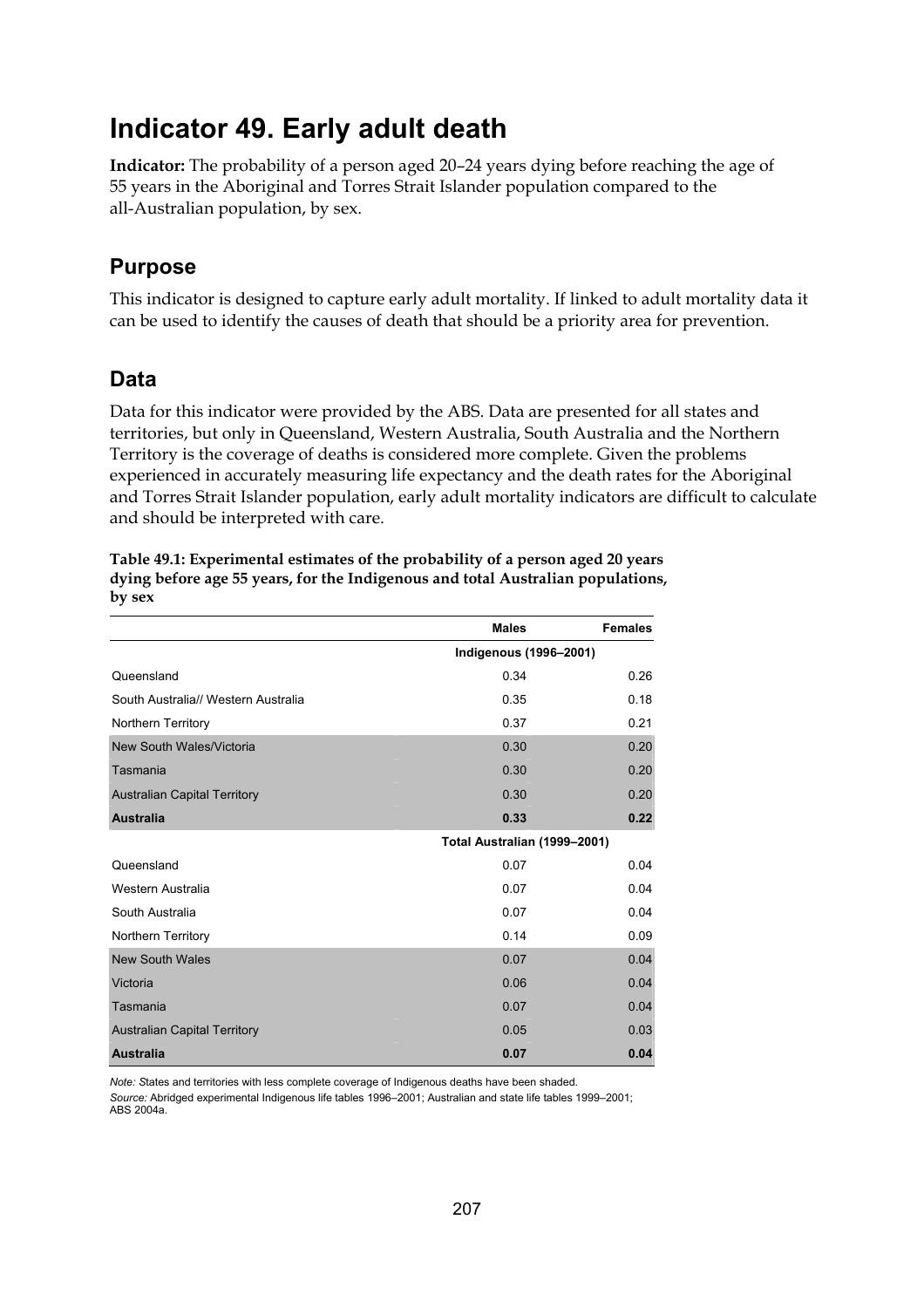- Based on estimates over the period 1996–2001, in the four jurisdictions with the most complete coverage of Indigenous deaths, an Indigenous male had between 34% and 37% chance of dying before the age of 55. The comparable percentages for all-Australian males for the period 1999–2001 were between 7% and 14%.
- The early adult mortality estimates reported in Table 49.1 are based on experimental population estimates based on the 2001 Census of Population and Housing. The Bhat method was used by the ABS to construct an experimental model life table for the Indigenous population which gives an estimation of the probability of a person aged 20 years dying before aged 55 years.
- In Queensland, Western Australia, South Australia and the Northern Territory, Indigenous females had an 18%—26% chance of dying before the age of 55 years. The comparable percentages for all-Australian females were between 4% and 9%.
- The probability of a person aged 20 dying before age 55 was highest in the Northern Territory for Indigenous males, all-Australian males and all-Australian females. For Indigenous females, the probability of dying before age 55 years at aged 20 was highest in Queensland.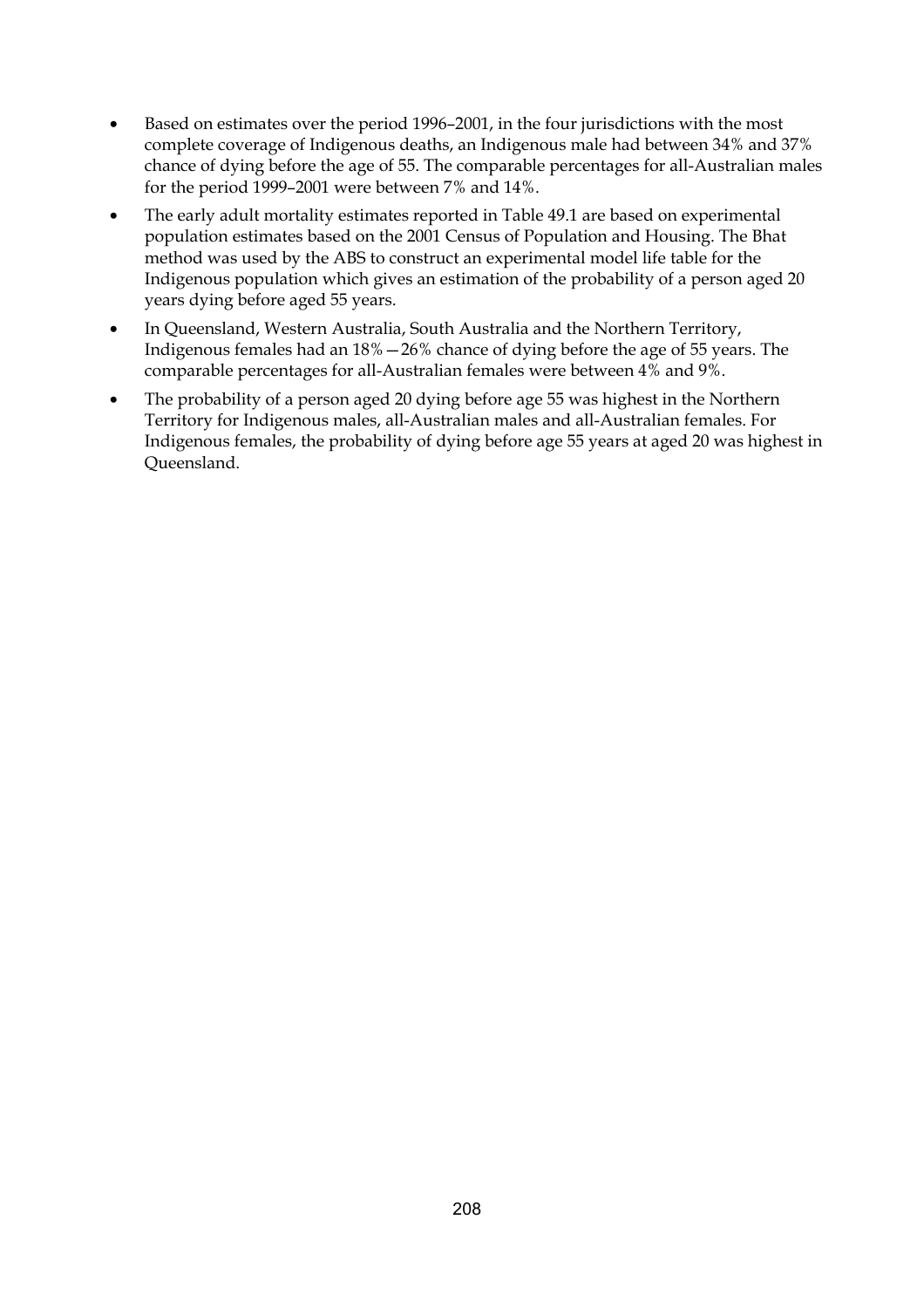# **Indicator 50. Age- and sex-specific all-cause death rates and ratios**

**Indicator**: Age- and sex-specific death rates from all causes for Aboriginal and Torres Strait Islander people and Indigenous to non-Indigenous rate ratios.

# **Purpose**

The indicator provides a measure of mortality for different age and sex groups for the Indigenous and non-Indigenous populations. Groups where there are major differences in death rates between the Indigenous and non-Indigenous populations can be identified.

# **Data**

The data provided come from the AIHW National Mortality Database. Number of deaths is presented for five states and territories—New South Wales, Queensland, Western Australia, South Australia and the Northern Territory. Rates were only calculated for Queensland, Western Australia, South Australia and the Northern Territory as these states and territories have been assessed as having more complete coverage of Indigenous deaths. Given the recent efforts by New South Wales to improve coverage of Indigenous deaths, it was important to present the number of deaths in this jurisdiction despite the fact that they are still considered incomplete. Consequently, rates have not been calculated for New South Wales.

### **Number of deaths**

- Over the 3-year period 2001–03, the number of deaths among people who identified as Indigenous was 1,482 in New South Wales, 1,724 in Queensland, 798 in Western Australia, 369 in South Australia and 1,325 in the Northern Territory. In New South Wales, the highest proportion of deaths was among those aged 65 years and over and for all other states and territories the highest proportion of deaths was among those aged 45–64 years (Table 50.1).
- Over the 3-year period 1999–01, the number of deaths for which Indigenous status was not recorded was 4,065 in New South Wales, 997 in Queensland, 537 in Western Australia, 818 in South Australia and 17 in the Northern Territory. The proportion of deaths for which Indigenous status was not stated was 2.8 in New South Wales, 2.3 in South Australia, 1.6 in Western Australia, 1.4 in Queensland and 0.6 in the Northern Territory.

### **Age- and sex-specific rates and rate ratios**

- In all four states and territories, the death rates for Indigenous males and females were considerably higher than for non-Indigenous Australian males and females for all age groups (Table 50.2).
- In the four states and territories, the highest death rates among Indigenous and non-Indigenous Australians were among those aged 65 years and over. Indigenous Australians died at much higher rates than non-Indigenous Australians at ages 25–44 and 45–64 years.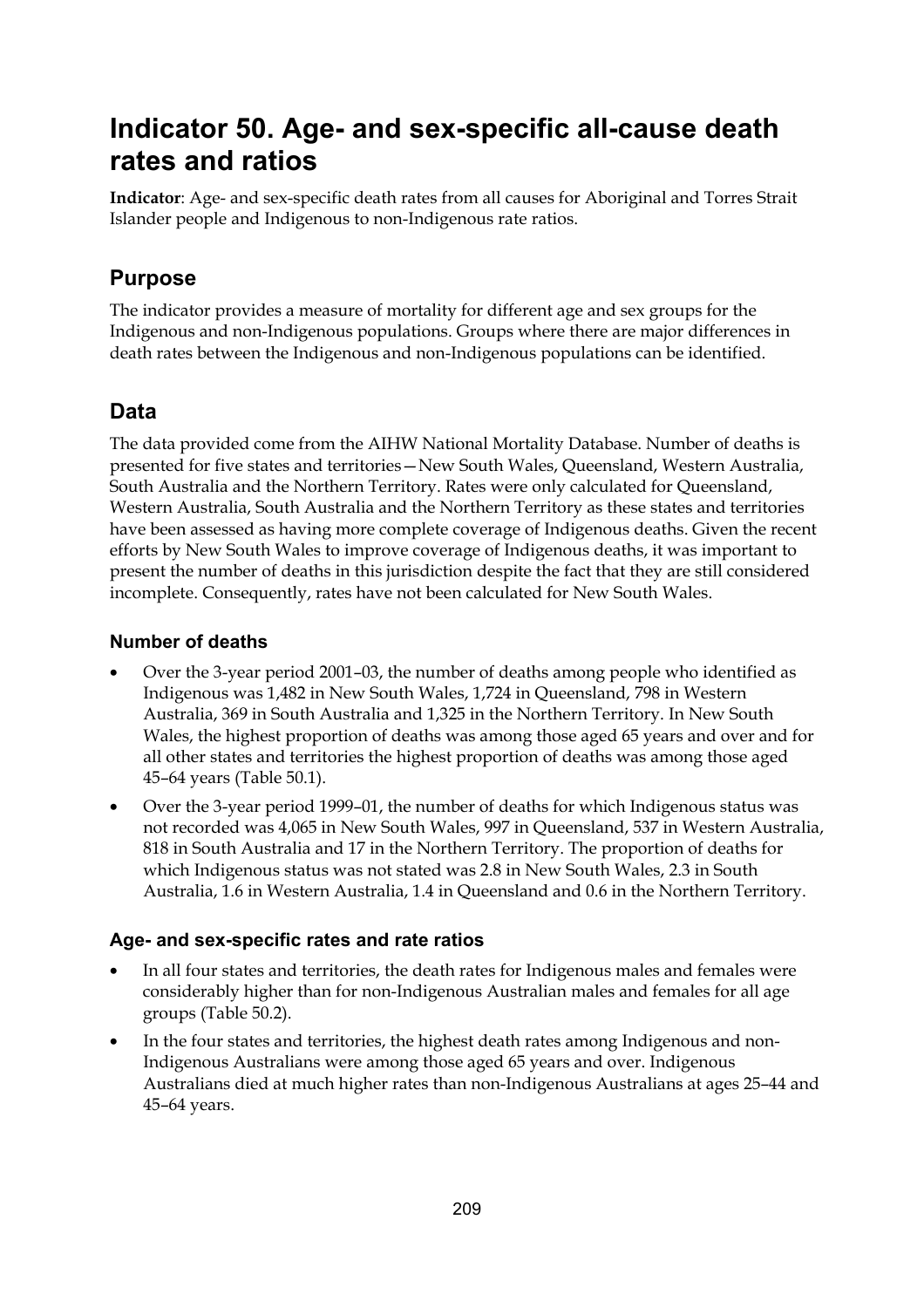|                           |                | <b>Males</b>                  | <b>Females</b> |                               | Total <sup>(a)</sup> |                               |                      |                        | <b>Not</b>    |
|---------------------------|----------------|-------------------------------|----------------|-------------------------------|----------------------|-------------------------------|----------------------|------------------------|---------------|
|                           |                | Non-<br>Indigenous Indigenous |                | Non-<br>Indigenous Indigenous |                      | Non-<br>Indigenous Indigenous | <b>Not</b><br>stated | <b>Total</b><br>deaths | stated<br>(%) |
| <b>New South Wales</b>    |                |                               |                |                               |                      |                               |                      |                        |               |
| $0-4$ yrs                 | 56             | 716                           | 39             | 580                           | 95                   | 1,296                         | 111                  | 1,502                  | 7.4           |
| $5 - 24$                  | 33             | 1,106                         | 33             | 418                           | 66                   | 1,524                         | 72                   | 1,662                  | 4.3           |
| $25 - 44$                 | 192            | 10,064                        | 93             | 1,593                         | 285                  | 11,657                        | 200                  | 12,142                 | 1.6           |
| $45 - 64$                 | 287            | 11,298                        | 184            | 6,706                         | 471                  | 18,004                        | 628                  | 19,103                 | 3.3           |
| $65+$                     | 297            | 51,288                        | 268            | 54,387                        | 565                  | 105,675                       | 3,054                | 109,294                | $2.8\,$       |
| <b>Total</b>              | 865            | 74,472                        | 617            | 63,684                        | 1,482                | 138,156                       | 4,065                | 143,703                | 2.8           |
| Queensland                |                |                               |                |                               |                      |                               |                      |                        |               |
| $0-4$ yrs                 | 82             | 468                           | 51             | 340                           | 133                  | 808                           | 15                   | 956                    | 1.6           |
| $5 - 24$                  | 69             | 776                           | 45             | 291                           | 114                  | 1,067                         | 16                   | 1,197                  | 1.3           |
| $25 - 44$                 | 224            | 2,048                         | 117            | 987                           | 341                  | 3,035                         | 37                   | 3,413                  | 1.1           |
| $45 - 64$                 | 337            | 6,514                         | 237            | 3,670                         | 574                  | 10,184                        | 134                  | 10,892                 | $1.2$         |
| $65+$                     | 274            | 26,086                        | 288            | 26,423                        | 562                  | 52,509                        | 795                  | 53,866                 | 1.5           |
| <b>Total</b>              | 986            | 35,892                        | 738            | 31,711                        | 1,724                | 67,603                        | 997                  | 70,324                 | $1.4$         |
| Western Australia         |                |                               |                |                               |                      |                               |                      |                        |               |
| $0-4$ yrs                 | 43             | 180                           | 44             | 131                           | 87                   | 311                           | 19                   | 417                    | 4.6           |
| $5 - 24$                  | 53             | 371                           | 22             | 150                           | 75                   | 521                           | 28                   | 624                    | 4.5           |
| 25-44                     | 132            | 974                           | 88             | 494                           | 220                  | 1,468                         | 59                   | 1,747                  | 3.4           |
| $45 - 64$                 | 189            | 2,847                         | 138            | 1,698                         | 227                  | 4,545                         | 110                  | 4,882                  | 2.3           |
| $65+$                     | 162            | 12,162                        | 142            | 12,791                        | 189                  | 24,953                        | 321                  | 25,463                 | 1.3           |
| Total                     | 579            | 16,534                        | 434            | 15,264                        | 798                  | 31,798                        | 537                  | 33,133                 | 1.6           |
| South Australia           |                |                               |                |                               |                      |                               |                      |                        |               |
| $0-4$ yrs                 | $\overline{7}$ | 128                           | 12             | 129                           | 19                   | 257                           | 10                   | 286                    | 3.5           |
| $5 - 24$                  | 17             | 260                           | 5              | 107                           | 22                   | 367                           | 21                   | 410                    | 5.1           |
| $25 - 44$                 | 58             | 839                           | 33             | 445                           | 91                   | 1,284                         | 66                   | 1,441                  | 4.6           |
| $45 - 64$                 | 89             | 2,682                         | 54             | 1,652                         | 143                  | 4,334                         | 114                  | 4,591                  | 2.5           |
| $65+$                     | 47             | 13,850                        | 47             | 14,784                        | 94                   | 28,634                        | 607                  | 29,335                 | 2.1           |
| <b>Total</b>              | 218            | 17,759                        | 151            | 17,117                        | 369                  | 34,876                        | 818                  | 36,063                 | 2.3           |
| <b>Northern Territory</b> |                |                               |                |                               |                      |                               |                      |                        |               |
| $0 - 4$ yrs               | 52             | 37                            | 42             | 16                            | 94                   | 53                            | $\overline{c}$       | 149                    | $1.3$         |
| $5 - 24$                  | 68             | 33                            | 33             | 23                            | 101                  | 56                            | $\mathbf{1}$         | 158                    | 0.6           |
| $25 - 44$                 | 256            | 115                           | 137            | 34                            | 393                  | 149                           | 2                    | 544                    | 0.4           |
| $45 - 64$                 | 240            | 272                           | 164            | 108                           | 404                  | 380                           | $\overline{7}$       | 791                    | 0.9           |
| $65+$                     | 166            | 404                           | 167            | 268                           | 333                  | 672                           | 5                    | 1,010                  | 0.5           |
| <b>Total</b>              | 782            | 861                           | 543            | 449                           | 1,325                | 1,310                         | 17                   | 2,652                  | $0.6\,$       |

**Table 50.1: Number of deaths, by age and sex, for selected states and territories, 2001–03** 

*Notes* 

1. Table includes deaths data from New South Wales, which has the largest Indigenous population, and from the four states and territories where coverage of Indigenous status is more complete.

2. Data are for state and territory of usual residence and year of registration of death.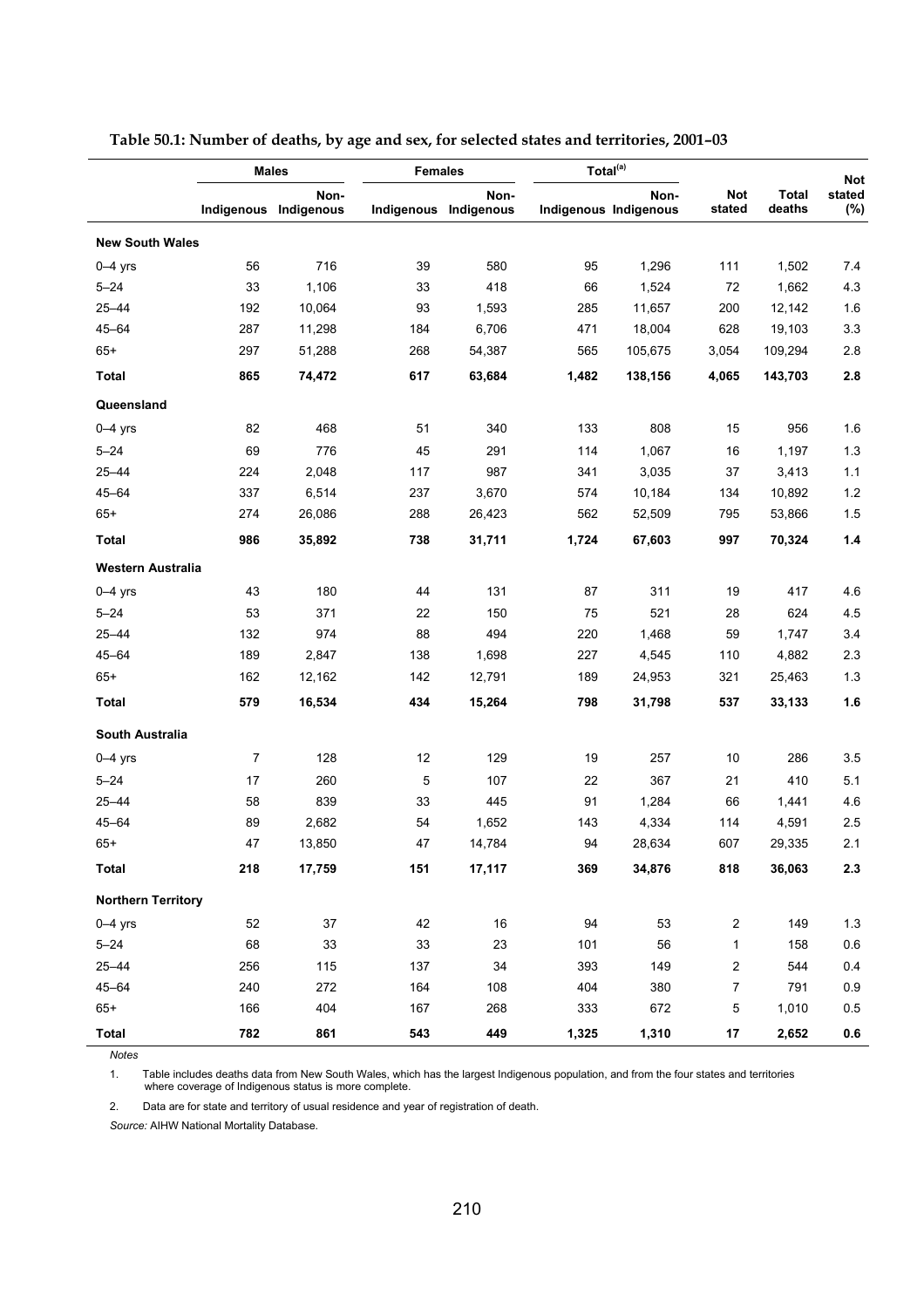|                           | <b>Males</b> |            |            | <b>Females</b> |            |            |  |
|---------------------------|--------------|------------|------------|----------------|------------|------------|--|
|                           | Indigenous   | Non-Indig. | Rate ratio | Indigenous     | Non-Indig. | Rate ratio |  |
| Queensland                |              |            |            |                |            |            |  |
| $0-4$ yrs                 | 3.2          | 1.3        | 2.4        | 2.0            | 1.0        | 2.0        |  |
| $5 - 24$                  | 0.8          | 0.5        | 1.6        | 0.5            | 0.2        | 2.6        |  |
| $25 - 44$                 | 4.5          | 1.3        | 3.4        | 2.0            | 0.6        | 3.3        |  |
| $45 - 64$                 | 16.2         | 5.0        | 3.2        | 10.1           | 2.9        | 3.5        |  |
| $65+$                     | 59.0         | 44.0       | 1.3        | 49.5           | 37.4       | 1.3        |  |
| <b>Western Australia</b>  |              |            |            |                |            |            |  |
| $0-4$ yrs                 | 3.3          | 1.0        | 3.3        | 3.5            | $0.8\,$    | 4.6        |  |
| $5 - 24$                  | 1.2          | 0.5        | 2.5        | 0.5            | 0.2        | 2.6        |  |
| $25 - 44$                 | 4.8          | 1.2        | 4.1        | 3.0            | 0.6        | 5.1        |  |
| $45 - 64$                 | 16.7         | 4.2        | 4.0        | 11.1           | 2.6        | 4.3        |  |
| $65+$                     | 60.8         | 42.2       | 1.4        | 41.2           | 36.2       | 1.1        |  |
| <b>South Australia</b>    |              |            |            |                |            |            |  |
| $0 - 4$ yrs               | 1.5          | 1.0        | 1.5        | 2.5            | 1.0        | 2.4        |  |
| $5 - 24$                  | 1.0          | 0.4        | 2.2        | 0.3            | 0.2        | 1.6        |  |
| $25 - 44$                 | 5.4          | 1.3        | 4.1        | 2.9            | 0.7        | 4.1        |  |
| $45 - 64$                 | 19.8         | 4.9        | 4.0        | 11.0           | 3.0        | 3.7        |  |
| $65+$                     | 51.5         | 47.4       | 1.1        | 36.8           | 39.2       | 0.9        |  |
| <b>Northern Territory</b> |              |            |            |                |            |            |  |
| $0-4$ yrs                 | 4.9          | 2.2        | 2.2        | 4.1            | 1.0        | 4.0        |  |
| $5 - 24$                  | 1.7          | 0.5        | 3.2        | 0.9            | 0.4        | 2.2        |  |
| $25 - 44$                 | 10.0         | 1.4        | 7.2        | 5.2            | 0.5        | 11.2       |  |
| $45 - 64$                 | 25.0         | 4.9        | 5.1        | 15.5           | 2.5        | 6.3        |  |
| $65+$                     | 82.3         | 38.6       | 2.1        | 58.4           | 32.5       | 1.8        |  |

**Table 50.2: Age- and sex-specific death rates per 1,000 and rate ratios for all causes, for selected states and territories, 2001–03** 

*Notes* 

l,

1. In New South Wales, Victoria, the Australian Capital Territory and Tasmania, the coverage of Indigenous deaths is not sufficient to calculate rates.

2. Rate ratio is the mortality rate for Indigenous people divided by the mortality rate for non-Indigenous people.

3. Deaths for which Indigenous status was not stated were excluded from the calculation of rates.

4. Data are for state and territory of usual residence and year of registration of death.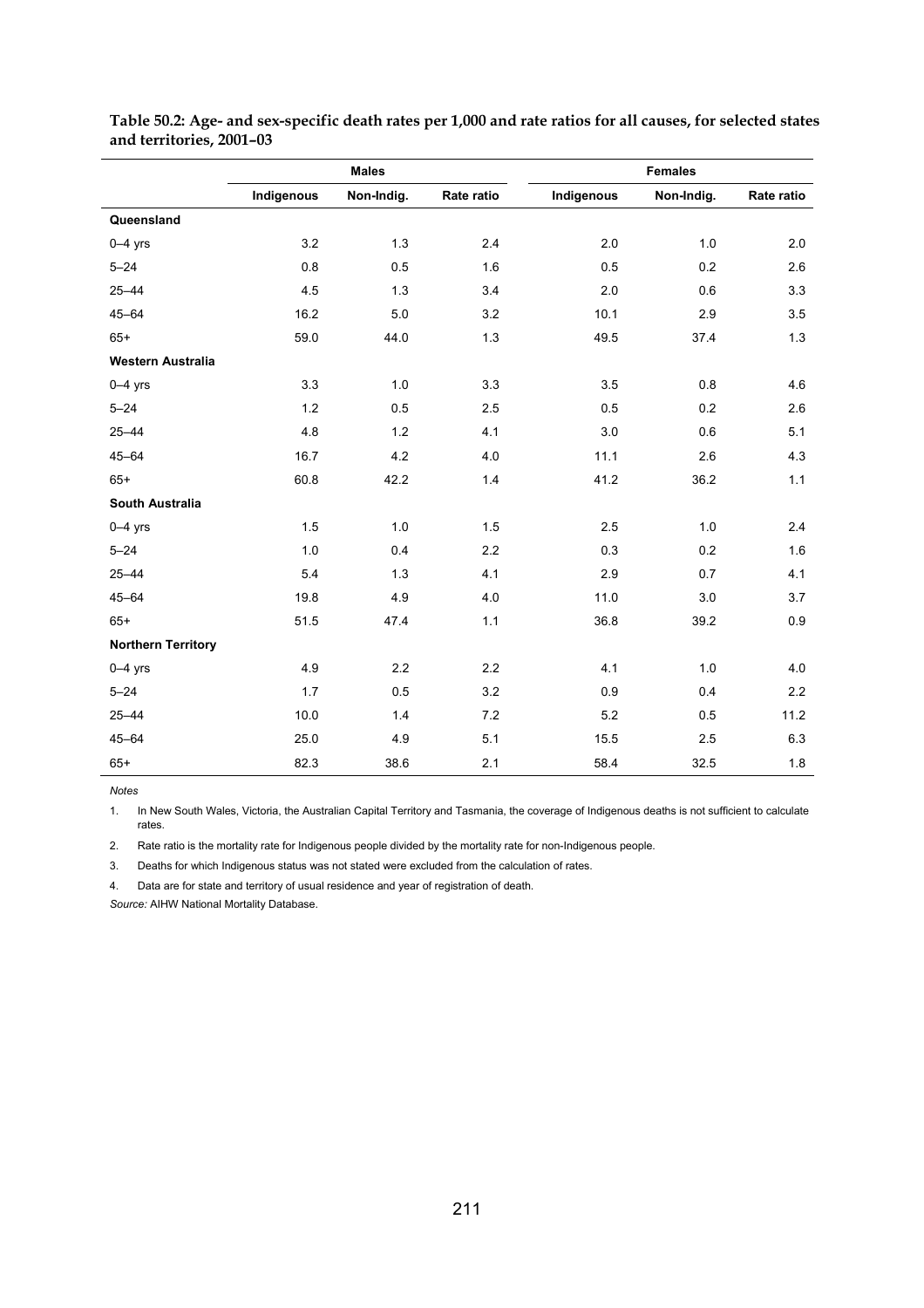# **Indicator 51. Standardised mortality ratios for all causes**

**Indicator**: Standardised mortality ratio for deaths from all causes in the Aboriginal and Torres Strait Islander population compared to the non-Indigenous population.

## **Purpose**

The indicator provides a comparative measure of overall mortality rates for Aboriginal and Torres Strait Islander males and females with rates for other Australians, taking into account differences in the age structure of the populations. It provides a summary measure of the differences between the two populations.

## **Data**

The data provided come from the AIHW National Mortality Database. Data on numbers of deaths are presented for five states and territories—New South Wales, Queensland, Western Australia, South Australia and the Northern Territory. Rates were calculated for Queensland, Western Australia, South Australia and the Northern Territory as these states and territories have been assessed as having more complete coverage of Indigenous deaths. Given the recent efforts by New South Wales to improve coverage of Indigenous deaths, it was important to present the number of deaths in this jurisdiction despite the fact that they are still considered incomplete. Consequently, rates have not been calculated for New South Wales.

|                           | <b>NSW</b> | Qld    | <b>WA</b> | <b>SA</b> | <b>NT</b> | Total   |
|---------------------------|------------|--------|-----------|-----------|-----------|---------|
| Indigenous                |            |        |           |           |           |         |
| Males                     | 741        | 866    | 506       | 204       | 714       | 3,031   |
| Females                   | 457        | 597    | 361       | 126       | 465       | 2,006   |
| Persons                   | 1,198      | 1,463  | 867       | 330       | 1,179     | 5,037   |
| Non-Indigenous            |            |        |           |           |           |         |
| Males                     | 31,194     | 17,286 | 7,892     | 7,482     | 636       | 64,490  |
| Females                   | 18,155     | 9,661  | 4,546     | 4,498     | 246       | 37,106  |
| Persons                   | 49,349     | 26,947 | 12,438    | 11,980    | 882       | 101,596 |
| <b>Subtotal</b>           | 50,547     | 28,410 | 13,305    | 12,310    | 2,061     | 106,633 |
| Not stated                | 1,764      | 355    | 299       | 306       | 14        | 2,738   |
| <b>Total</b>              | 52,311     | 28,765 | 13,604    | 12,616    | 2,075     | 109,371 |
| Proportion not stated (%) | 3.4        | 1.2    | 2.2       | 2.4       | 0.7       | 2.5     |

**Table 51.1: Number of deaths among those aged less than 75 years, by Indigenous status and sex, for selected states and territories, 2001–03** 

*Notes* 

*1.* Table includes mortality data from New South Wales, having the largest Indigenous population, and from the four states and territories with the most complete coverage of Indigenous deaths.

*2.* Data are for state and territory of usual residence and year of registration of death.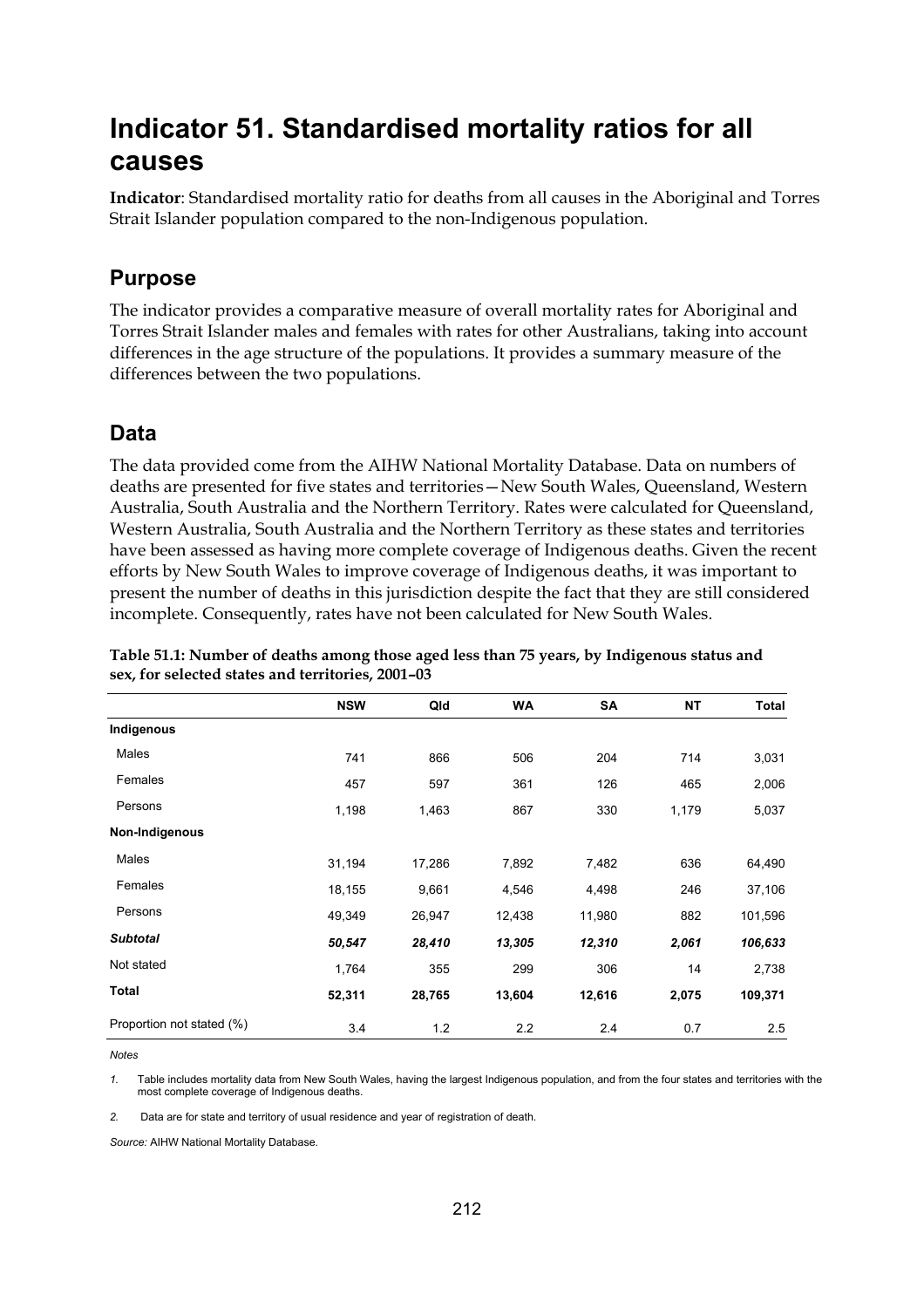- In the period 2001–03, in New South Wales, Queensland, Western Australia, South Australia and the Northern Territory, there was a total of 109,371 deaths among people aged 0–74 years. Of these deaths, 5,037 (4.6%) were of Indigenous people.
- For 2,738 deaths (2.5%), Indigenous status was not stated. This ranged from 0.7% in the Northern Territory to 3.4% in New South Wales.
- Of all Indigenous deaths, 60% were males compared with 63% male deaths among non-Indigenous people.

| Table 51.2: Age-standardised mortality rates and standardised mortality ratios, by Indigenous |
|-----------------------------------------------------------------------------------------------|
| status and sex, for selected states and territories, 2001–03                                  |

|                        | Qld     | <b>WA</b>        | SA                                          | <b>NT</b> |  |
|------------------------|---------|------------------|---------------------------------------------|-----------|--|
|                        |         | Rate per 100,000 |                                             |           |  |
| Indigenous males       | 1,006.8 | 1,089.5          | 1,135.1                                     | 1,796.0   |  |
| Non-Indigenous males   | 338.0   | 304.3            | 331.9                                       | 375.9     |  |
| Indigenous females     | 643.1   | 730.3            | 643.8                                       | 1,100.6   |  |
| Non-Indigenous females | 196.0   | 180.9            | 197.6                                       | 196.4     |  |
| Indigenous persons     | 814.2   | 900.9            | 876.0                                       | 1,430.9   |  |
| Non-Indigenous persons | 268.3   | 243.5            | 264.6                                       | 299.6     |  |
|                        |         |                  | Standardised mortality ratio <sup>(a)</sup> |           |  |
| Males                  | 2.9     | 3.2              | 3.3                                         | 5.2       |  |
| Females                | 3.2     | 3.6              | 3.2                                         | 5.4       |  |
| Persons                | 3.0     | 3.3              | 3.2                                         | 5.2       |  |

(a) Standardised mortality ratio is the number of observed deaths in the Indigenous population divided by the number of expected deaths, based on the age-specific rates of the total Australian population.

#### *Notes*

1. In New South Wales, Victoria, the Australian Capital Territory and Tasmania, the coverage of Indigenous deaths is not sufficient to calculate rates.

- 2. Deaths for which Indigenous status was not stated were excluded from the calculation of rates.
- 3. Data are for state and territory of usual residence and year of registration of death.

*Source:* AIHW National Mortality Database.

- In 2001–03 in Queensland, Western Australia, South Australia and the Northern Territory, death rates for Indigenous persons ranged from 814 per 100,000 in Queensland to 1,431 per 100,000 in the Northern Territory.
- Indigenous Australians in Queensland, South Australia and Western Australia died at around 3 times the rate of non-Indigenous Australians. In the Northern Territory, Indigenous people died at more than 5 times the rate of non-Indigenous people.

An analysis of trends in all-cause mortality among Indigenous Australians in Western Australia, South Australia and the Northern territory over the period 1991–2002 was undertaken in the joint ABS/AIHW report *The Health and Welfare of Australia's Aboriginal and Torres Strait Islander Peoples, 2005* (ABS & AIHW 2005).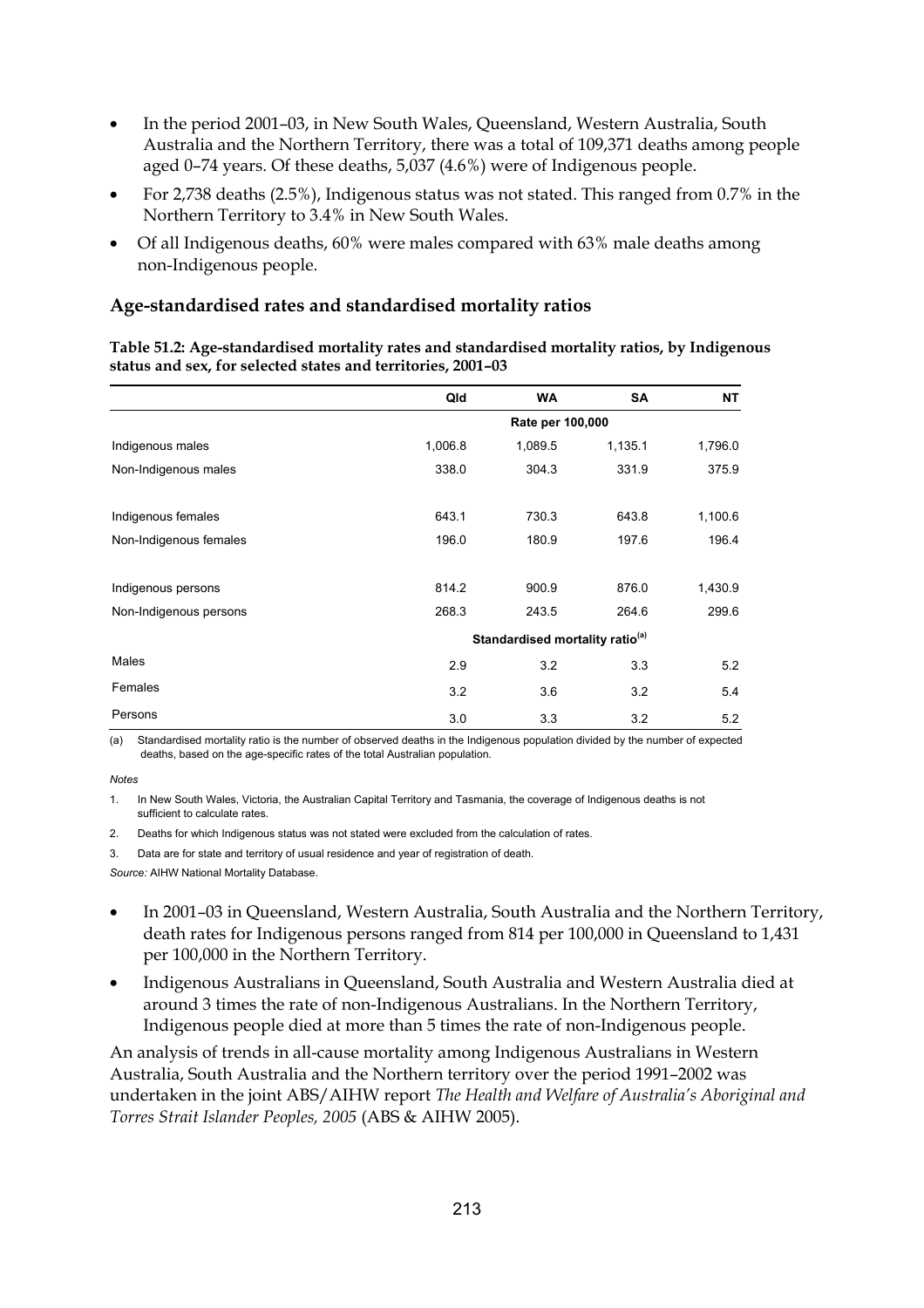#### **International comparisons**

- Death rates among Indigenous Australians were higher than death rates among New Zealand Maori, American Indians and Canadian First Nations.
- The overall Australian age-standardised death rate in 2002 for Aboriginal and Torres Strait Islander people was 2,026 per 100,000.
- In 2003 the age-standardised death rate was 796 per 100,000 for New Zealand Maoris, in 2002, 677 per 100,000 for American Indians and in 1999, 662 per 100,000 for First Nations in Canada (Statistics New Zealand 2005; Government of Canada 2003; US Department of Health and Human Services 2004).
- The difference in mortality rates between the Indigenous and total populations was higher in Australia than in the other three countries, with Aboriginal and Torres Strait Islander peoples dying at three times the rate of all Australians.
- Although some methodological differences—such as variation in the method used for standardisation and the age structure or death rates of the population used for standardisation in the different countries—have probably influenced the observed death rates, these are unlikely to account for the large difference observed in the death rates between Indigenous Australians and the Indigenous groups in the other countries.



**Figure 51.1: Age-standardised mortality rates of people in Australia, New Zealand, the United States and Canada, by Indigenous status**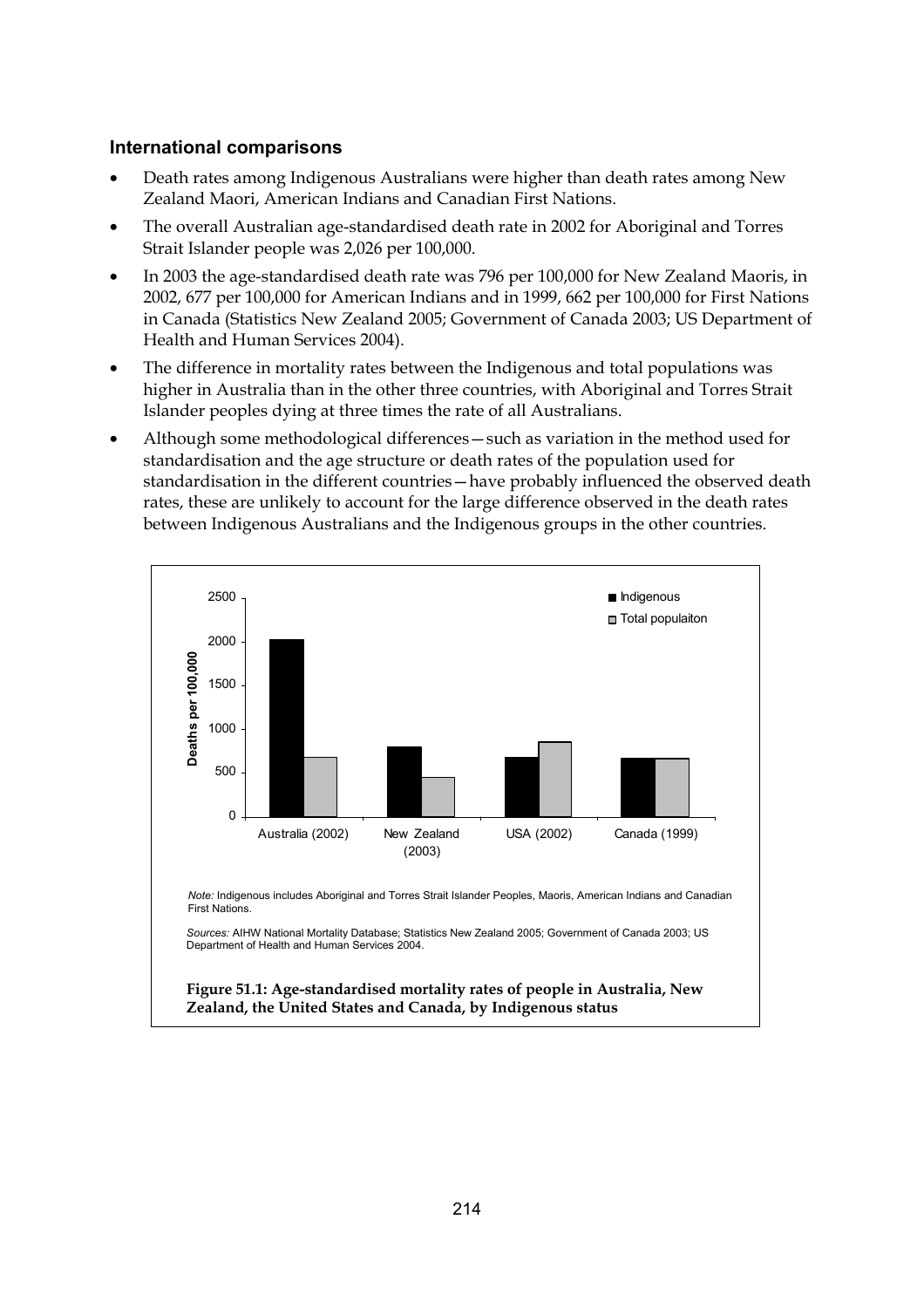# **Indicator 52. Standardised mortality ratios for circulatory diseases**

### **Indicator**:

- (a) Standardised mortality ratio for deaths from circulatory diseases as the underlying cause of death in the Aboriginal and Torres Strait Islander population, compared to the non-Indigenous population, by sex, for those aged 0–74 years.
- (b) Standardised mortality ratio for deaths from coronary heart disease as the underlying cause in the Aboriginal and Torres Strait Islander population compared to the non-Indigenous population, by sex, for those aged 0–74 years.
- (c) Standardised mortality ratio for deaths from rheumatic heart disease as the underlying cause in the Aboriginal and Torres Strait Islander population compared to the non-Indigenous population, by sex, for those aged 0–74 years.

# **Purpose**

Circulatory diseases are a significant leading cause of death in the Aboriginal and Torres Strait Islander population. Many deaths from circulatory disease are preventable. It is therefore important to monitor changes in the rates of death from circulatory diseases in the Indigenous population compared with those in the non-Indigenous population.

# **Data**

The data provided come from the AIHW National Mortality Database. Number of deaths are presented for five states and territories—New South Wales, Queensland, Western Australia, South Australia and the Northern Territory. Rates were only calculated for Queensland, Western Australia, South Australia and the Northern Territory. Given the recent efforts by New South Wales to improve coverage of Indigenous deaths, it was important to present the number of deaths in this jurisdiction despite the fact that they are still considered incomplete. Consequently, rates have not been calculated for New South Wales.

The data provided are for deaths from all circulatory diseases, as well as for the subgroups of circulatory diseases—coronary heart disease, and rheumatic fever and rheumatic heart disease.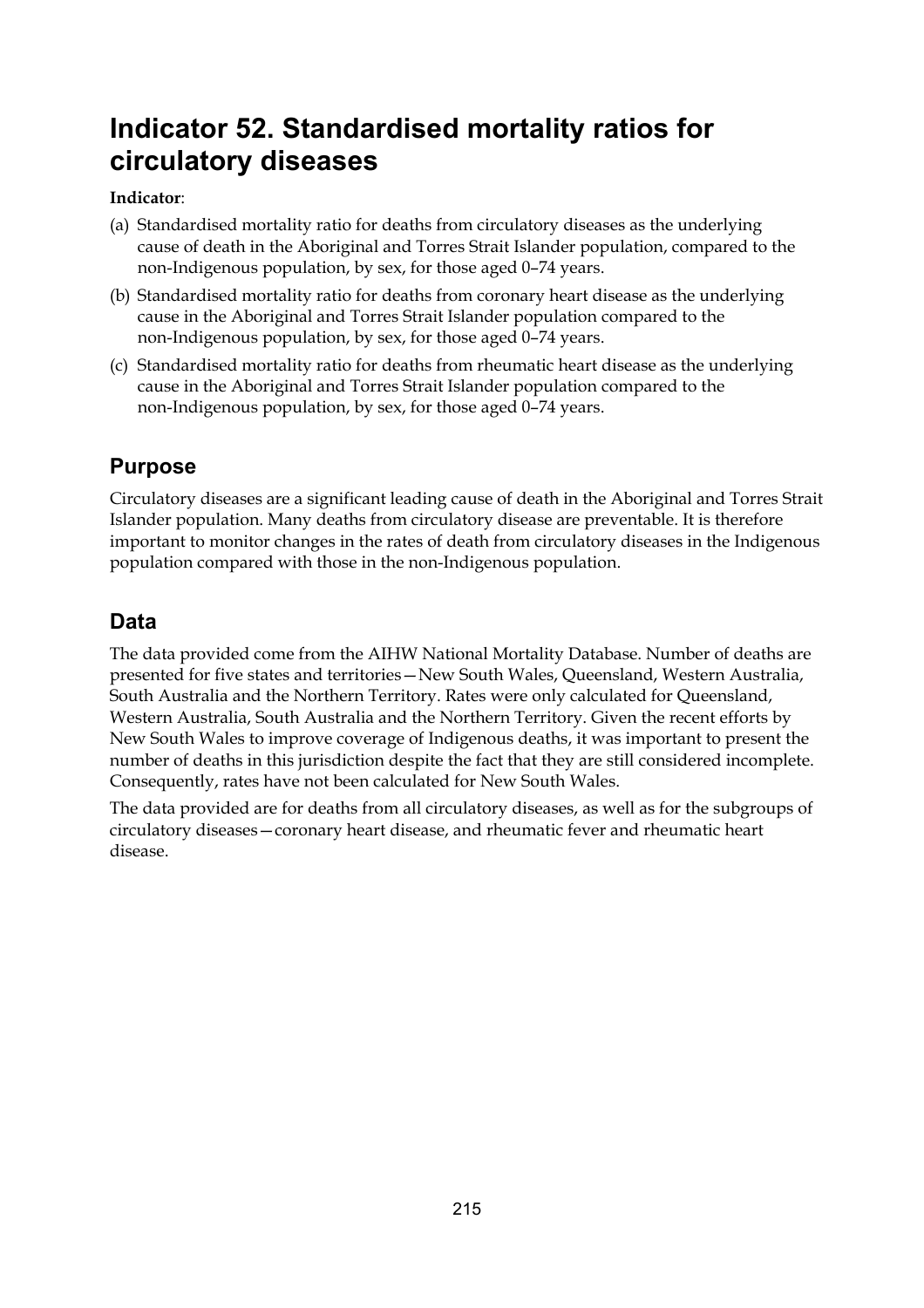#### **Circulatory diseases**

|                           | <b>NSW</b> | Qld   | <b>WA</b> | <b>SA</b> | <b>NT</b> | <b>Total</b> |
|---------------------------|------------|-------|-----------|-----------|-----------|--------------|
| Indigenous                |            |       |           |           |           |              |
| Males                     | 238        | 239   | 132       | 47        | 170       | 826          |
| Females                   | 126        | 156   | 63        | 40        | 106       | 491          |
| Persons                   | 364        | 395   | 195       | 87        | 276       | 1,317        |
| Non-Indigenous            |            |       |           |           |           |              |
| Males                     | 8,640      | 4,453 | 1,850     | 2,124     | 161       | 17,228       |
| Females                   | 4,003      | 1,920 | 801       | 949       | 44        | 7,717        |
| Persons                   | 12,643     | 6,373 | 2,651     | 3,073     | 205       | 24,945       |
| <b>Subtotal</b>           | 13,007     | 6,768 | 2,846     | 3,160     | 481       | 26,262       |
| Not stated                | 447        | 94    | 55        | 70        | 4         | 670          |
| Total                     | 13,454     | 6,862 | 2,901     | 3,230     | 485       | 26,932       |
| Proportion not stated (%) | 3.3        | 1.4   | 1.9       | 2.2       | 0.8       | 2.5          |

**Table 52.1: Number of deaths from circulatory disease(a) among those aged less than 75 years, by Indigenous status and sex, for selected states and territories, 2001–03** 

(a) ICD-10 codes I00–I99.

*Notes* 

1. Table includes mortality data from New South Wales, having the largest Indigenous population, and from the four states and territories with the most complete coverage of Indigenous deaths.

2. Data are for state and territory of usual residence and year of registration of death.

- In the period 2001–03 in New South Wales, Queensland, Western Australia, South Australia and the Northern Territory, there were 26,932 deaths among people aged 0–74 years due to circulatory disease. Of these, 1,317 or 4,9% were deaths of Indigenous people.
- For 670 deaths (2.5%), Indigenous status was not recorded. The proportion of 'not stated' varied by jurisdiction and ranged from 0.8% of all deaths in the Northern Territory to 3.3% of all deaths in New South Wales.
- Males made up 63% of the Indigenous deaths from circulatory disease, compared with 69% of the non-Indigenous deaths.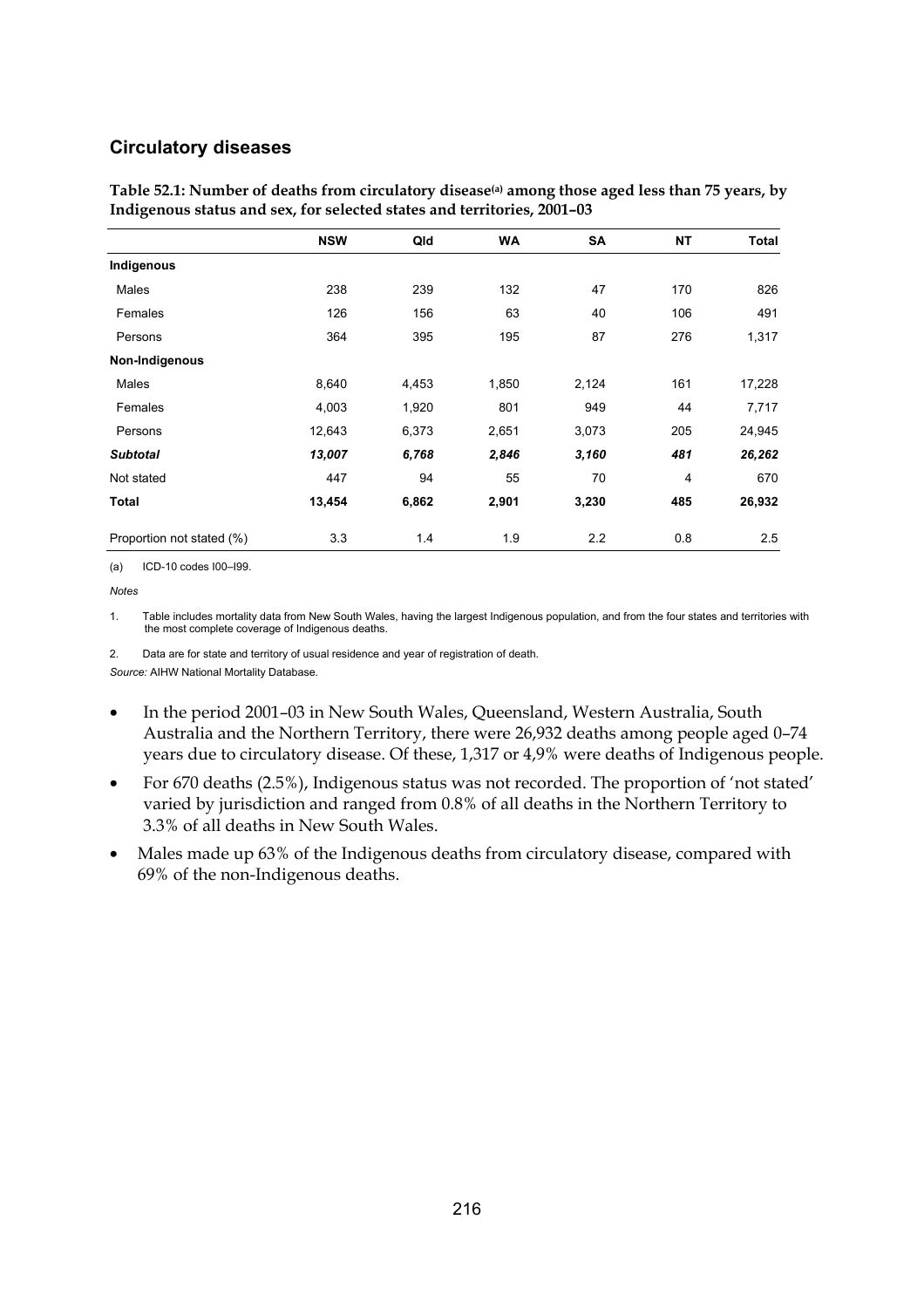**Table 52.2: Age-standardised mortality rates and standardised mortality ratios for death from circulatory diseases(a), by Indigenous status and sex, for selected states and territories, 2001–03** 

|                        | Qld                                         | <b>WA</b>        | <b>SA</b> | NΤ    |  |  |  |
|------------------------|---------------------------------------------|------------------|-----------|-------|--|--|--|
|                        |                                             | Rate per 100,000 |           |       |  |  |  |
| Indigenous males       | 372.3                                       | 377.9            | 346.4     | 580.5 |  |  |  |
| Non-Indigenous males   | 87.1                                        | 71.8             | 92.5      | 103.8 |  |  |  |
| Indigenous females     | 227.7                                       | 167.6            | 267.3     | 330.8 |  |  |  |
| Non-Indigenous females | 39.4                                        | 32.4             | 40.6      | 43.4  |  |  |  |
| Indigenous persons     | 293.9                                       | 266.1            | 301.8     | 445.0 |  |  |  |
| Non-Indigenous persons | 63.8                                        | 52.5             | 66.4      | 79.2  |  |  |  |
|                        | Standardised mortality ratio <sup>(b)</sup> |                  |           |       |  |  |  |
| Males                  | 4.1                                         | 4.2              | 3.8       | 6.4   |  |  |  |
| Females                | 5.4                                         | 4.0              | 6.4       | 7.9   |  |  |  |
| Persons                | 4.4                                         | 4.0              | 45        | 6.7   |  |  |  |

(a) ICD-10 codes I00–I99.

(b) Standardised mortality ratio is the number of observed deaths in the Indigenous population divided by the number of expected deaths, based on the age-specific rates of the total Australian population.

*Notes* 

1. In New South Wales, Victoria, the Australian Capital Territory and Tasmania, the coverage of Indigenous deaths is not sufficient to calculate rates.

2. Deaths for which Indigenous status was not stated were excluded from the calculation of rates.

3. Data are for state and territory of usual residence and year of registration of death.

- In 2001–03 in the four states and territories where the Indigenous identification was more complete than in other states and territories, death rates for the Indigenous population ranged from 266 per 100,000 in Queensland to 445 per 100,000 in the Northern Territory.
- The age-standardised mortality rates for deaths caused by circulatory diseases were between 4 and 7 times higher in the Indigenous population than in the non-Indigenous population in Queensland, Western Australia, South Australia and the Northern Territory.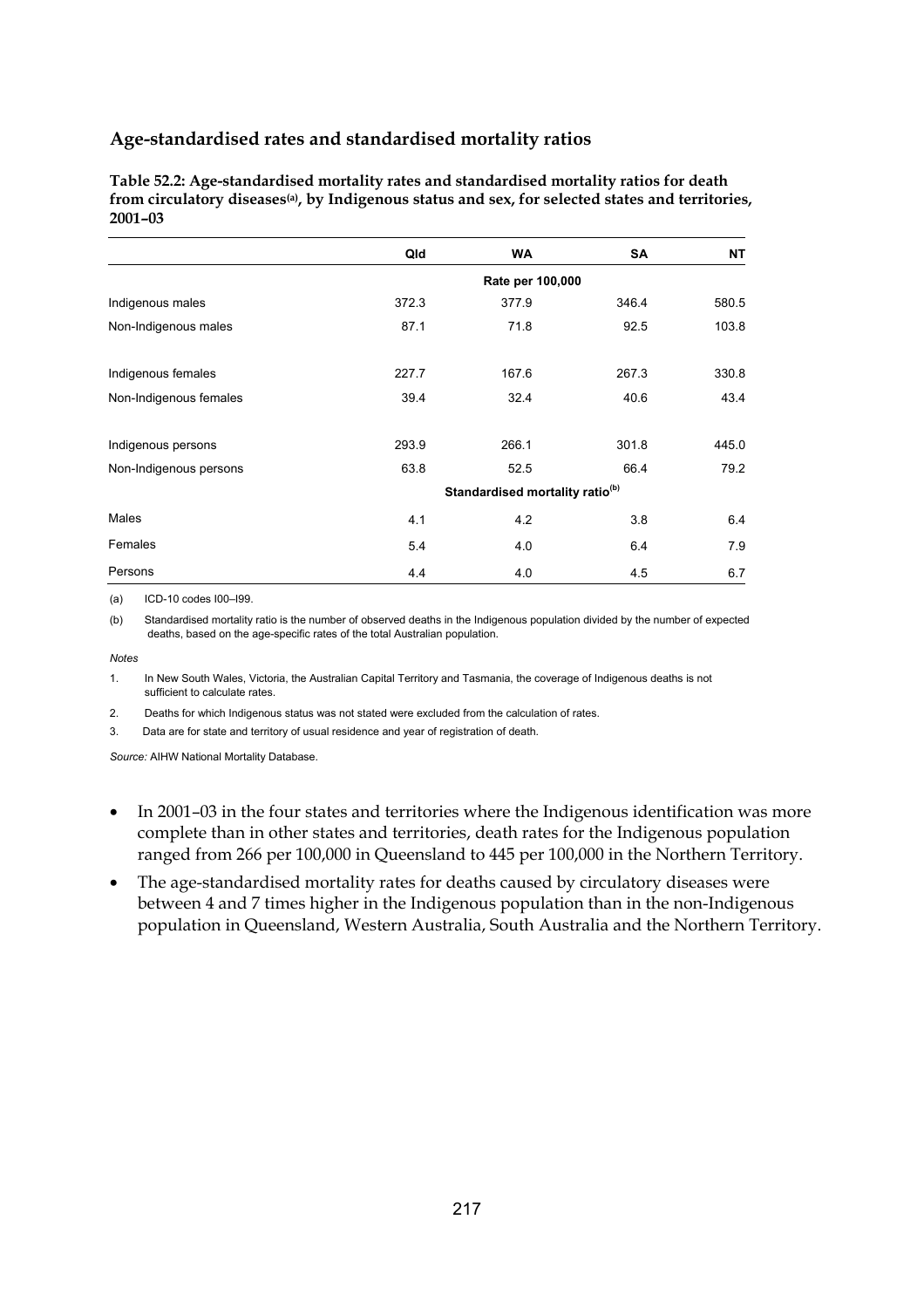#### **Coronary heart disease**

|                           | <b>NSW</b> | Qld   | <b>WA</b> | SA    | <b>NT</b>      | <b>Total</b> |
|---------------------------|------------|-------|-----------|-------|----------------|--------------|
| Indigenous                |            |       |           |       |                |              |
| Males                     | 163        | 170   | 74        | 34    | 107            | 548          |
| Females                   | 70         | 84    | 33        | 22    | 49             | 258          |
| Persons                   | 233        | 254   | 107       | 56    | 156            | 806          |
| Non-Indigenous            |            |       |           |       |                |              |
| Males                     | 5,542      | 3,039 | 1,250     | 1,360 | 111            | 11,302       |
| Females                   | 1,891      | 985   | 426       | 465   | 23             | 3,790        |
| Persons                   | 7,433      | 4,024 | 1,676     | 1,825 | 134            | 15,092       |
| <b>Subtotal</b>           | 7,666      | 4,278 | 1,783     | 1,881 | 290            | 15,898       |
| Not stated                | 263        | 51    | 43        | 33    | $\overline{2}$ | 392          |
| Total                     | 7,929      | 4,329 | 1,826     | 1,914 | 292            | 16,290       |
| Proportion not stated (%) | 3.3        | 1.2   | 2.4       | 1.7   | 0.7            | 2.4          |

Table 52.3: Number of deaths from coronary heart disease<sup>(a)</sup> among those aged less than 75 years, by **Indigenous status and sex, for selected states and territories, 2001–03** 

(a) ICD-10 codes I20–I25.

*Notes* 

1. Table includes mortality data from New South Wales, having the largest Indigenous population, and from the four states and territories with the most complete coverage of Indigenous deaths.

2. Data are for state and territory of usual residence and year of registration of death.

- In the period 2001–03 in New South Wales, Queensland, Western Australia, South Australia and the Northern Territory, there were 16,290 deaths from coronary heart disease. Of these deaths, 806 or 4.9% were of Indigenous people.
- For 392 deaths (2.4%), Indigenous status was not stated. The proportion of 'not stated' varied by jurisdiction and ranged from 0.7% all deaths in the Northern Territory to 3.3% of all deaths in New South Wales.
- Females made up 32% of Indigenous deaths from coronary heart disease and 33% of non-Indigenous deaths.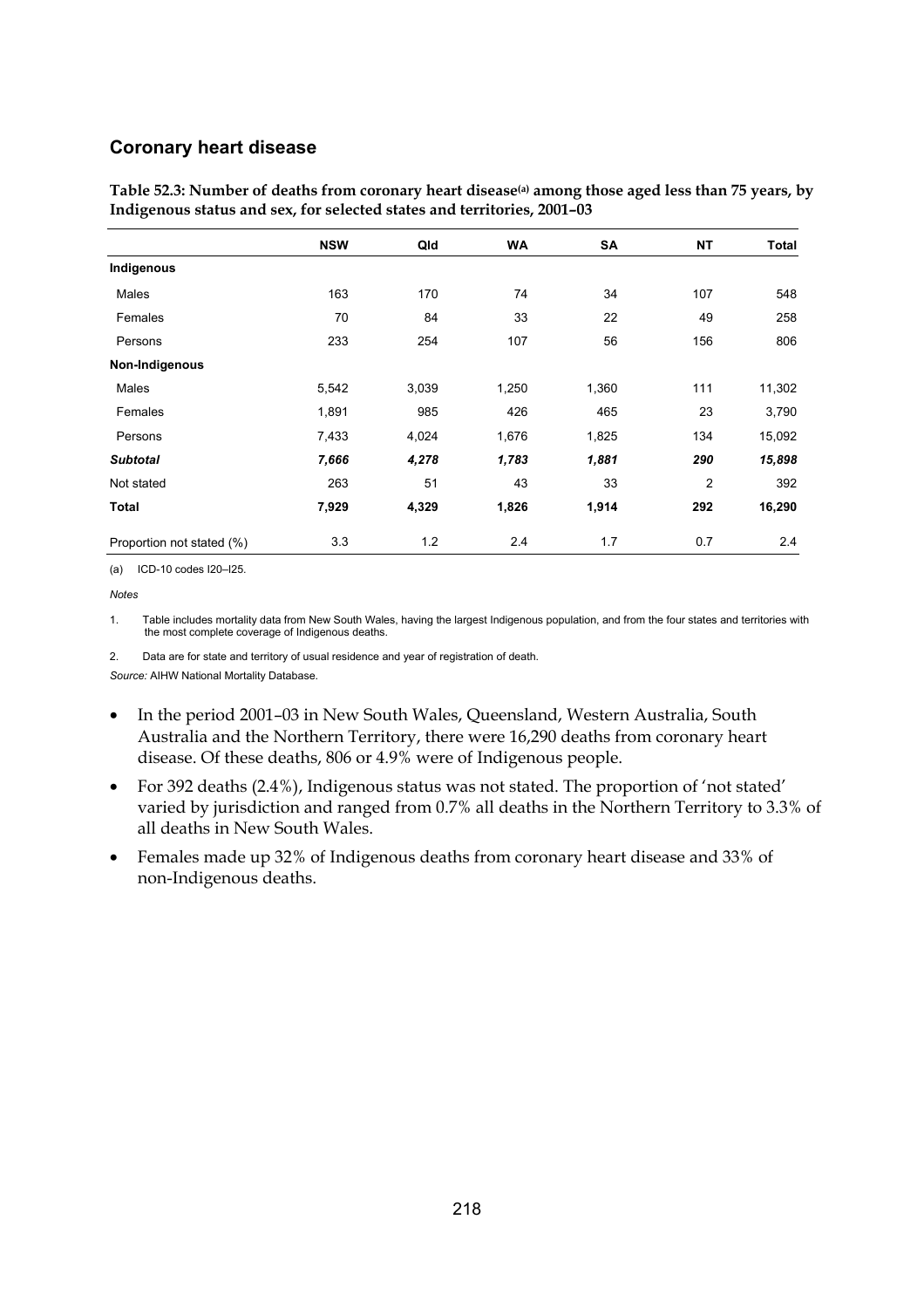**Table 52.4: Age-standardised mortality rates and standardised mortality ratios for death from coronary heart disease(a), by Indigenous status and sex, for selected states and territories, 2001–03** 

|                        | Qld   | <b>WA</b>                                   | <b>SA</b> | NΤ    |
|------------------------|-------|---------------------------------------------|-----------|-------|
|                        |       | Rate per 100,000                            |           |       |
| Indigenous males       | 272.7 | 218.1                                       | 257.5     | 376.8 |
| Non-Indigenous males   | 59.4  | 48.5                                        | 59.2      | 71.3  |
| Indigenous females     | 133.7 | 94.9                                        | 158.7     | 165.6 |
| Non-Indigenous females | 20.3  | 17.3                                        | 19.8      | 24.1  |
| Indigenous persons     | 196.6 | 151.7                                       | 201.5     | 261.5 |
| Non-Indigenous persons | 40.2  | 33.1                                        | 39.4      | 52.0  |
|                        |       | Standardised mortality ratio <sup>(b)</sup> |           |       |
| Males                  | 4.6   | 3.7                                         | 4.3       | 6.4   |
| Females                | 6.5   | 4.6                                         | 7.7       | 8.1   |
| Persons                | 4.9   | 3.8                                         | 5.0       | 6.5   |

(a) ICD-10 codes I20–I25.

(b) Standardised mortality ratio is the number of observed deaths in the Indigenous population divided by the number of expected deaths, based on the age-specific rates of the total Australian population.

*Notes* 

1. In New South Wales, Victoria, the Australian Capital Territory and Tasmania, the coverage of Indigenous deaths is not sufficient to calculate rates.

2. Deaths for which Indigenous status was not stated were excluded from the calculation of rates.

3. Data are for state and territory of usual residence and year of registration of death.

- In the period 2001–03 in the four states and territories where the Indigenous identification was more complete than in other states and territories, death rates for the Indigenous population ranged from 152 per 100,000 in Western Australia to 262 per 100,000 in the Northern Territory.
- Age-standardised mortality rates for deaths caused by coronary heart disease in Queensland and South Australia were around 5 times higher in the Indigenous population than in the non-Indigenous population. In Western Australia and the Northern Territory, Indigenous people were hospitalised at 4 and 7 times the rate of non-Indigenous people respectively.
- The standardised mortality ratios were higher for females than for males in all states and territories.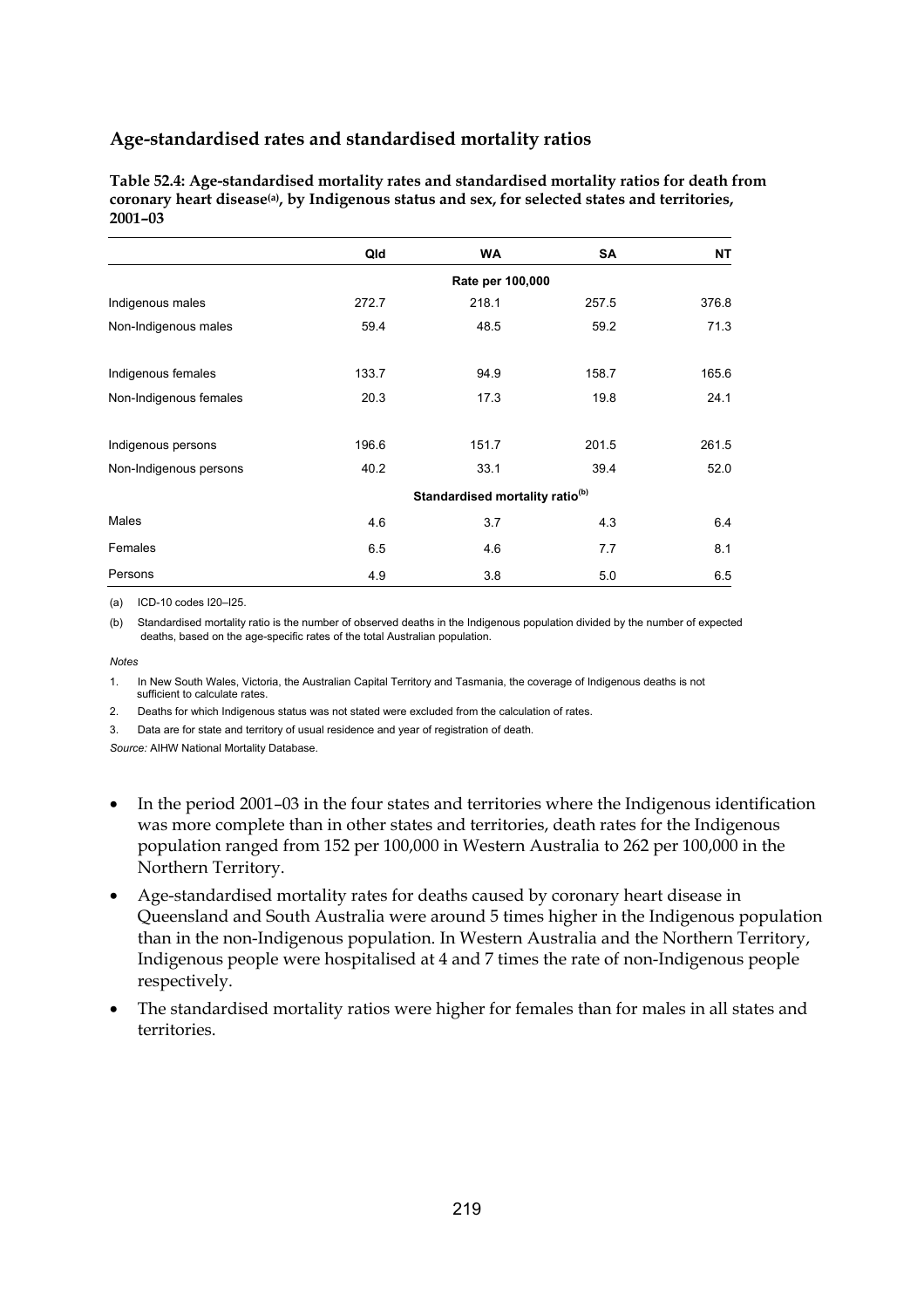#### **Rheumatic heart disease**

Table 52.5: Number of deaths from rheumatic heart disease<sup>(a)</sup> among those aged less than 75 years, by **Indigenous status, for selected states and territories, 2001–03** 

|                           | <b>NSW</b> | Qld | <b>WA</b> | <b>SA</b> | <b>NT</b> | Total |
|---------------------------|------------|-----|-----------|-----------|-----------|-------|
| Indigenous persons        | 9          | 19  | 8         | n.p.      | 29        | n.p.  |
| Non-Indigenous persons    | 90         | 57  | 21        | n.p.      | 3         | n.p.  |
| <b>Subtotal</b>           | 99         | 76  | 29        | 30        | 32        | 266   |
| Not stated                | 2          | 1   | 0         | 0         | 0         | 3     |
| <b>Total</b>              | 101        | 77  | 29        | 30        | 32        | 269   |
| Proportion not stated (%) | 2.0        | 1.3 | 0.0       | 0.0       | 0.0       | 1.1   |

n.p. Not publishable where numbers were less than 5.

(a) ICD-10 codes I00–I09.

#### *Notes*

1. Table includes mortality data from New South Wales, having the largest Indigenous population, and from the four states and territories with the most complete coverage of Indigenous deaths.

- 2. Numbers for males and females were not published because of low numbers.
- 3. Data are for state and territory of usual residence and year of registration of death.

*Source:* AIHW National Mortality Database.

• In the period 2001–03 in New South Wales, Queensland, Western Australia, South Australia and the Northern Territory, there were 269 deaths recorded among people aged 0–74 years as being caused by rheumatic heart disease. Of these, 26% were deaths of Indigenous people.

#### **Age-standardised rates and standardised mortality ratios**

**Table 52.6: Age-standardised mortality rates and standardised mortality ratios for death from rheumatic heart disease(a), by Indigenous status, and selected states and territories, 2001–03** 

|                        | Qld                                         | <b>WA</b> | SA   | NΤ   |  |  |  |
|------------------------|---------------------------------------------|-----------|------|------|--|--|--|
|                        | Rate per 100,000                            |           |      |      |  |  |  |
| Indigenous persons     | 11.2                                        | 8.7       | n.p. | 36.6 |  |  |  |
| Non-Indigenous persons | 0.6                                         | 0.4       | n.p. | 1.0  |  |  |  |
|                        | Standardised mortality ratio <sup>(b)</sup> |           |      |      |  |  |  |
| Persons                | 17.1                                        | 13.3      | n.p. | 55.9 |  |  |  |

n.p. Not publishable where numbers were less than 5.

(a) ICD-10 codes I00–I09.

(b) Standardised mortality ratio is the number of observed deaths in the Indigenous population divided by the number of expected deaths, based on the age-specific rates of the total Australian population.

#### *Notes*

- 1. In New South Wales, Victoria, the Australian Capital Territory and Tasmania, the coverage of Indigenous deaths is not sufficient to calculate rates.
- 2. Deaths for which Indigenous status was not stated were excluded from the calculation of rates.
- 3. Standardised mortality ratio is the standardised mortality rate for Indigenous people divided by the standardised mortality rate for non-Indigenous people.

4. Data are for state and territory of usual residence and year of registration of death.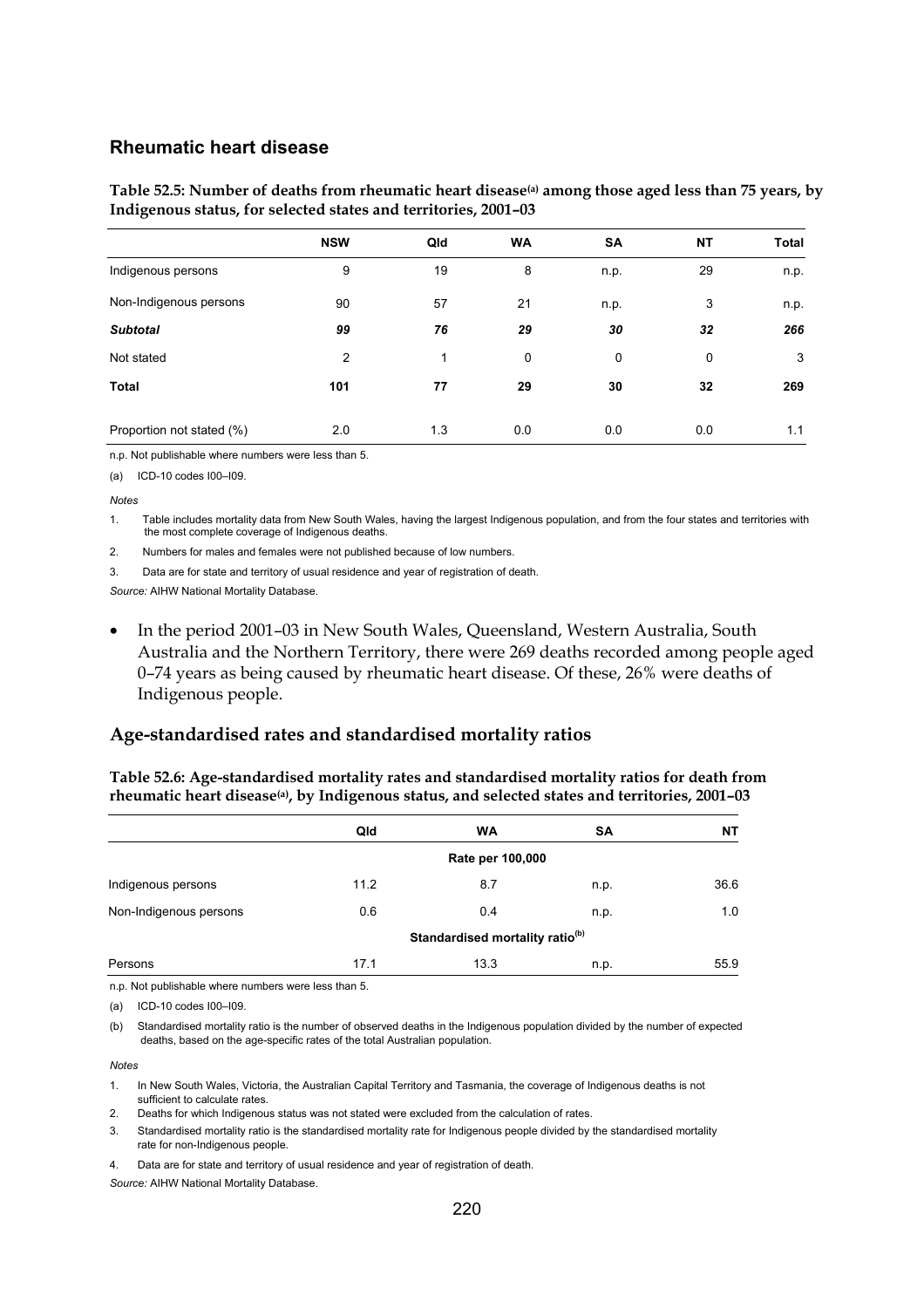- Death rates from rheumatic heart disease should be interpreted with care because of the low numbers of deaths.
- The standardised mortality ratio was 17 in Queensland, 13 in Western Australia and 56 in the Northern Territory.

An analysis of trends in mortality from cardiovascular diseases among Indigenous Australians in Western Australia, South Australia and the Northern Territory over the periods 1991–96 and 1997–2002 was undertaken in the joint ABS/AIHW report *The Health and Welfare of Australia's Aboriginal and Torres Strait Islander Peoples, 2005* (ABS & AIHW 2005).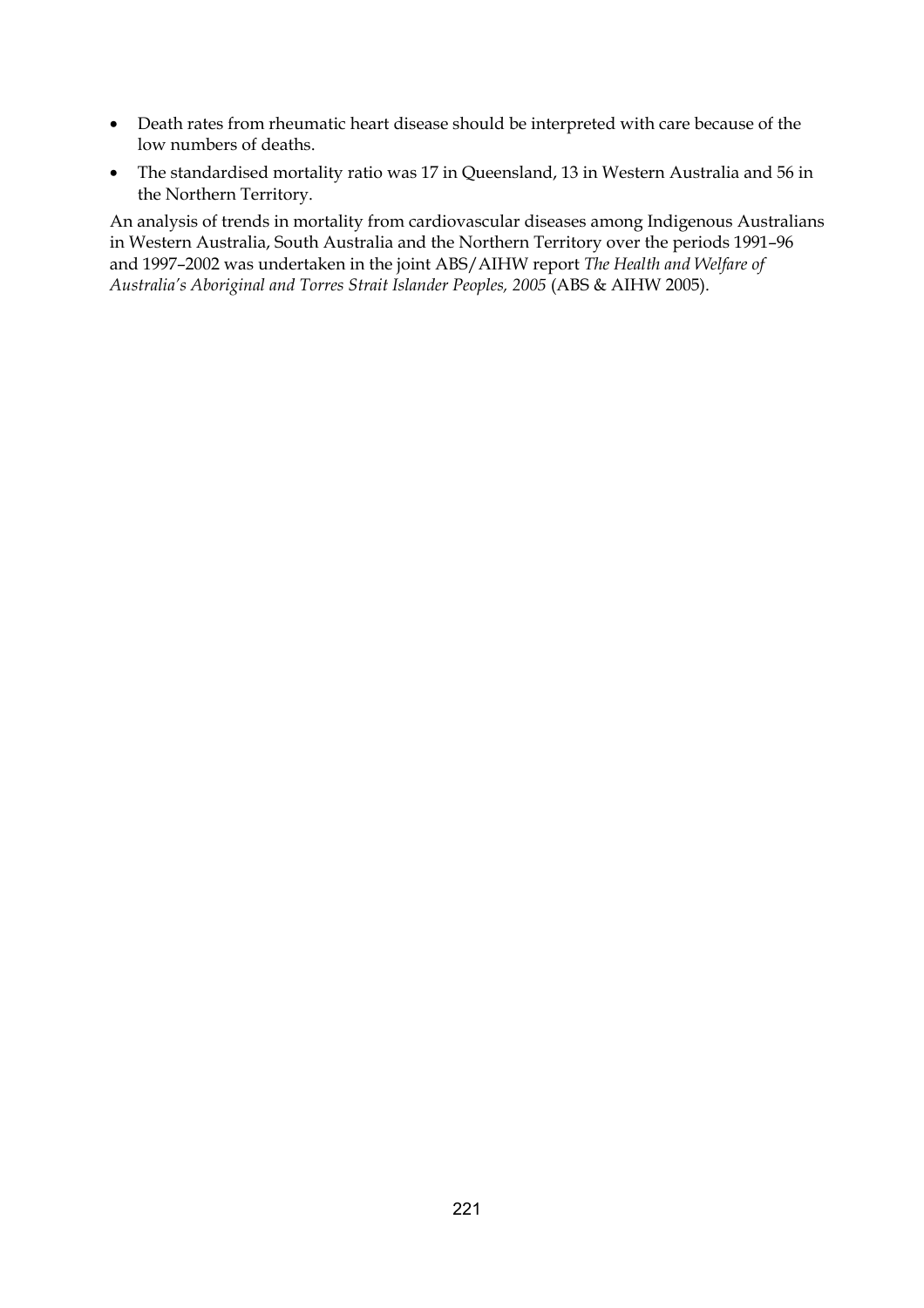# **Indicator 53. Standardised mortality ratios for injury and poisoning**

### **Indicator**:

- (a) Standardised mortality ratio for deaths from injury and poisoning as the underlying cause in the Aboriginal and Torres Strait Islander population compared to the non-Indigenous population, by sex, for those aged 0–74 years.
- (b) Standardised mortality ratio for deaths from road vehicle-related injury as the underlying cause in the Aboriginal and Torres Strait Islander population compared to the non-Indigenous population, by sex, for those aged 0–74 years.
- (c) Standardised mortality ratio for deaths from other accidents as the underlying cause in the Aboriginal and Torres Strait Islander population compared to the non-Indigenous population, by sex, for those aged 0–74 years.
- (d) Standardised mortality ratio for deaths from suicide as the underlying cause in the Aboriginal and Torres Strait Islander population compared to the non-Indigenous population, by sex, for those aged 15–24 years.
- (e) Standardised mortality ratio for deaths from assault as the underlying cause in the Aboriginal and Torres Strait Islander population compared to the non-Indigenous population, by sex, for those aged 0–74 years.

# **Purpose**

Injury is a significant cause of death among Aboriginal and Torres Strait Islander people. The indicators provide a measure of the rate of deaths for all injuries, as well as the main causes of injury for Aboriginal and Torres Strait Islander people compared to non-Indigenous people.

# **Data**

The data provided come from the AIHW National Mortality Database. Number of deaths are presented for five states and territories—New South Wales, Queensland, Western Australia, South Australia and the Northern Territory. Rates were only calculated for Queensland, Western Australia, South Australia and the Northern Territory. Given the recent efforts by New South Wales to improve coverage of Indigenous deaths, it was important to present the number of deaths in this jurisdiction despite the fact that they are still considered incomplete. Consequently, rates have not been calculated for New South Wales.

The data provided were for the category 'all injuries and poisoning', as well as for the four major injury subgroups—road vehicle accidents, other accidents, self-harm and assault.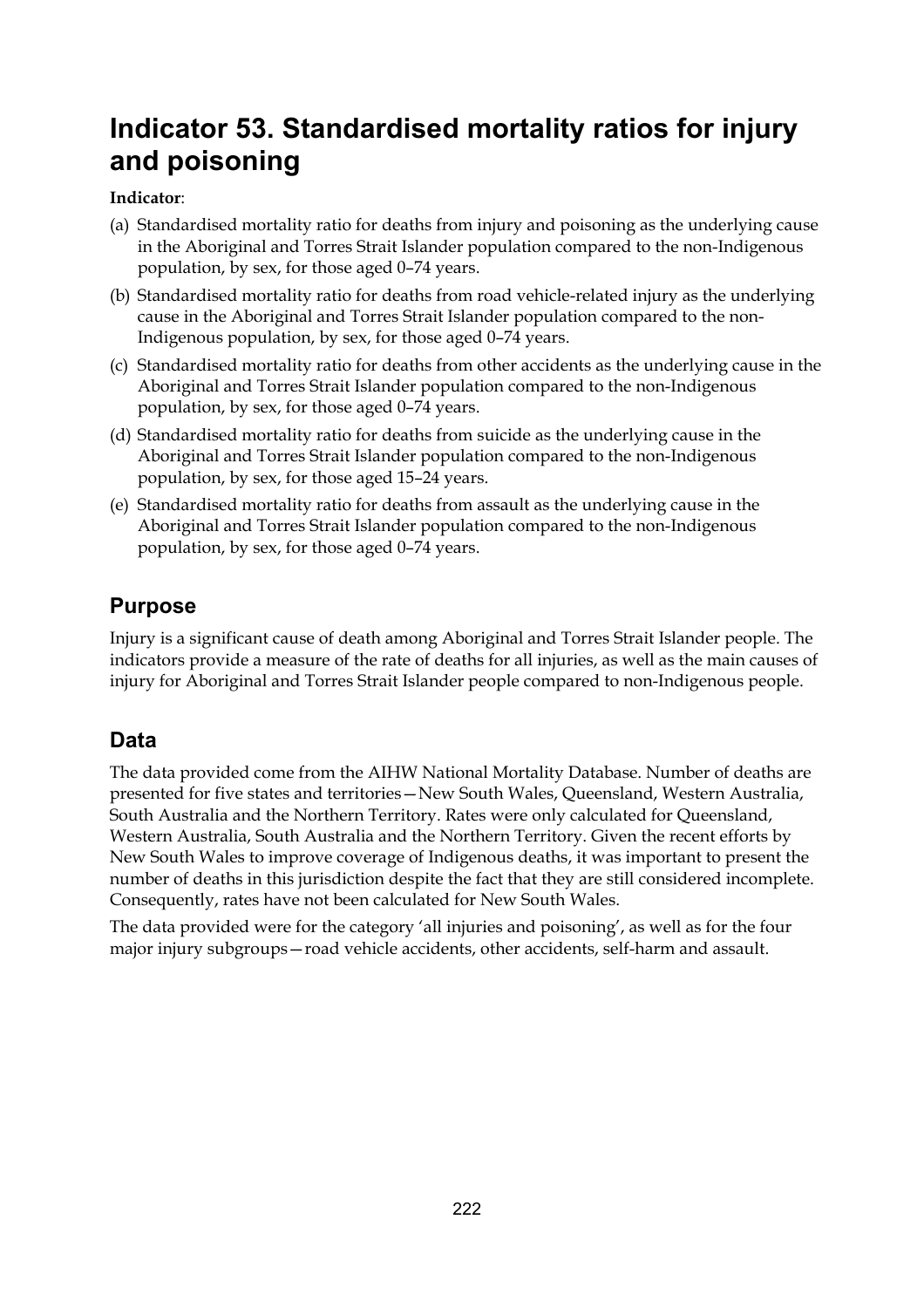### **Injury and poisoning**

| Table 53.1: Number of deaths from injury and poisoning <sup>(a)</sup> among those aged less than 75 years, by |
|---------------------------------------------------------------------------------------------------------------|
| Indigenous status and sex, for selected states and territories, 2001–03                                       |

|                           | <b>NSW</b> | Qld   | <b>WA</b> | SA    | <b>NT</b>    | <b>Total</b> |
|---------------------------|------------|-------|-----------|-------|--------------|--------------|
| Indigenous                |            |       |           |       |              |              |
| Males                     | 132        | 182   | 101       | 54    | 161          | 630          |
| Females                   | 53         | 72    | 46        | 17    | 71           | 259          |
| Persons                   | 185        | 254   | 147       | 71    | 232          | 889          |
| Non-Indigenous            |            |       |           |       |              |              |
| Males                     | 3,916      | 2,643 | 1,176     | 930   | 161          | 8,826        |
| Females                   | 1,195      | 781   | 406       | 283   | 43           | 2,708        |
| Persons                   | 5,111      | 3,424 | 1,582     | 1,213 | 204          | 11,534       |
| <b>Subtotal</b>           | 5,296      | 3,678 | 1,729     | 1,284 | 436          | 12,423       |
| Not stated                | 189        | 38    | 74        | 90    | $\mathbf{1}$ | 392          |
| <b>Total</b>              | 5,485      | 3,716 | 1,803     | 1,374 | 437          | 12,815       |
| Proportion not stated (%) | 3.4        | 1.0   | 4.1       | 6.6   | 0.2          | 3.1          |

(a) ICD-10 codes V01–Y98.

*Notes* 

1. Table includes mortality data from New South Wales, having the largest Indigenous population, and from the four states and territories with the most complete coverage of Indigenous deaths.

2. Data are for state and territory of usual residence and year of registration of death.

- In the period 2001 to 2003 in New South Wales, Queensland, Western Australia, South Australia and the Northern Territory, there were 12,815 deaths due to all types of injury and poisoning among people aged 0–74 years. Of these, 889 or 6.9% were Indigenous people.
- Indigenous status was not stated for 392 deaths (3.1%). This ranged from 0.2% of all deaths in the Northern Territory to 6.6% of all deaths in South Australia.
- Males made up 71% of the Indigenous deaths from injury and poisoning, compared with 77% of the non-Indigenous deaths.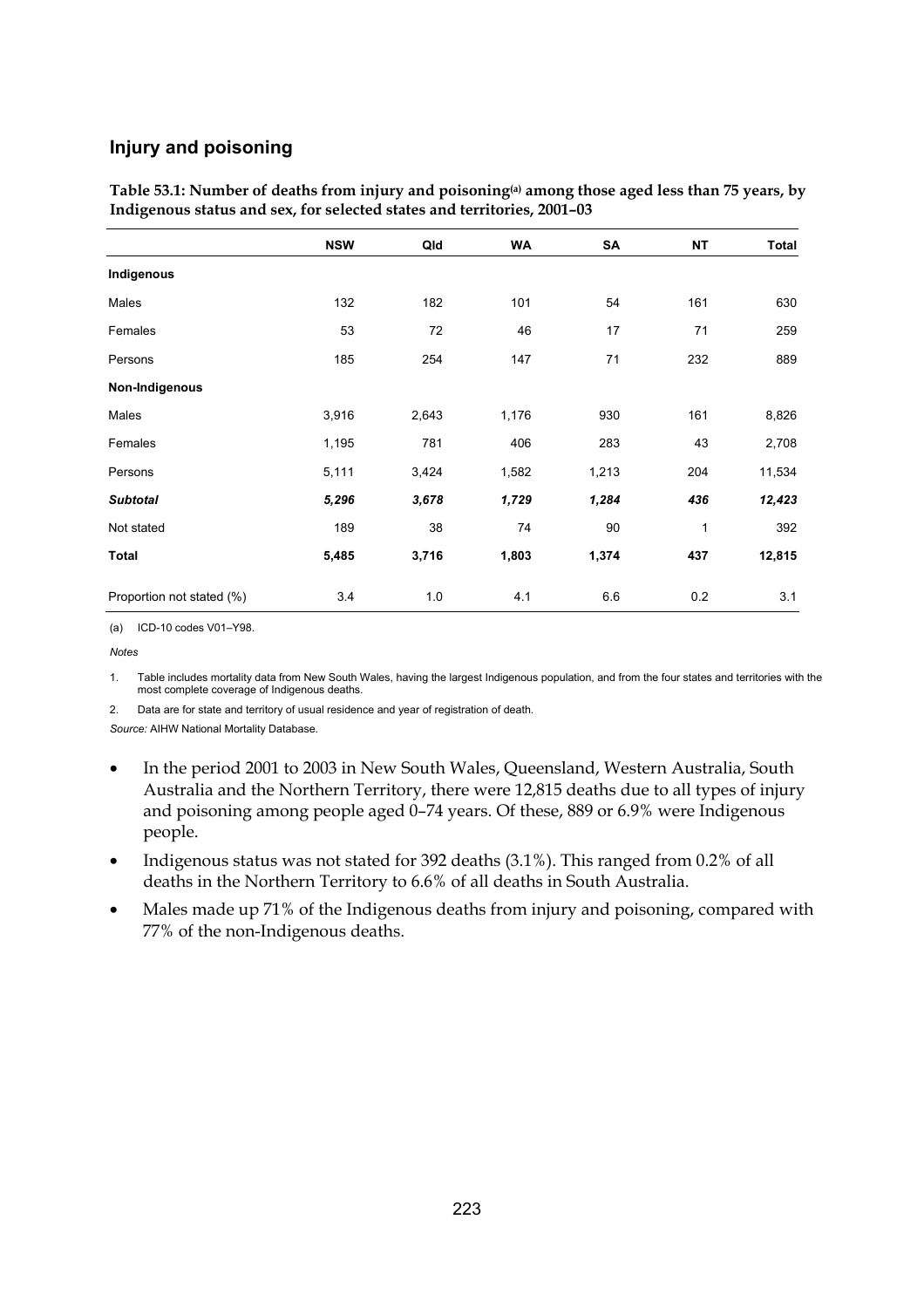**Table 53.2: Age-standardised mortality rates and standardised mortality ratios for death from injury and poisoning(a), by Indigenous status and sex, for selected states and territories, 2001–03** 

|                        | Qld                                         | <b>WA</b> | SA    | NΤ    |  |  |  |  |
|------------------------|---------------------------------------------|-----------|-------|-------|--|--|--|--|
|                        | Rate per 100,000                            |           |       |       |  |  |  |  |
| Indigenous males       | 118.3                                       | 120.6     | 165.3 | 211.8 |  |  |  |  |
| Non-Indigenous males   | 51.7                                        | 43.8      | 44.2  | 70.2  |  |  |  |  |
|                        |                                             |           |       |       |  |  |  |  |
| Indigenous females     | 43.6                                        | 53.8      | 50.8  | 94.7  |  |  |  |  |
| Non-Indigenous females | 15.5                                        | 15.6      | 13.5  | 22.9  |  |  |  |  |
|                        |                                             |           |       |       |  |  |  |  |
| Indigenous persons     | 79.1                                        | 86.5      | 107.0 | 152.3 |  |  |  |  |
| Non-Indigenous persons | 33.8                                        | 29.9      | 29.0  | 48.4  |  |  |  |  |
|                        | Standardised mortality ratio <sup>(b)</sup> |           |       |       |  |  |  |  |
| Males                  | 2.5                                         | 2.6       | 3.5   | 4.5   |  |  |  |  |
| Females                | 2.8                                         | 3.5       | 3.3   | 6.1   |  |  |  |  |
| Persons                | 2.5                                         | 2.8       | 3.4   | 4.9   |  |  |  |  |

(a) ICD-10 codes V01–Y98.

(b) Standardised mortality ratio is the number of observed deaths in the Indigenous population divided by the number of expected deaths, based on the age-specific rates of the total Australian population.

*Notes* 

1. In New South Wales, Victoria, the Australian Capital Territory and Tasmania, the coverage of Indigenous deaths is not sufficient to calculate rates.

2. Deaths for which Indigenous status was not stated were excluded from the calculation of rates.

3. Data are for state and territory of usual residence and year of registration of death.

- In 2001–03 in the four states and territories where the Indigenous identification was more complete, death rates for the Indigenous population ranged from 79 per 100,000 in Queensland to 152 per 100,000 in the Northern Territory.
- Indigenous people died from injury and poisoning at between 3 and 5 times the rate of non-Indigenous people.
- The standardised mortality ratio of Indigenous to non-Indigenous deaths from injury and poisoning was highest in the Northern Territory (4.9).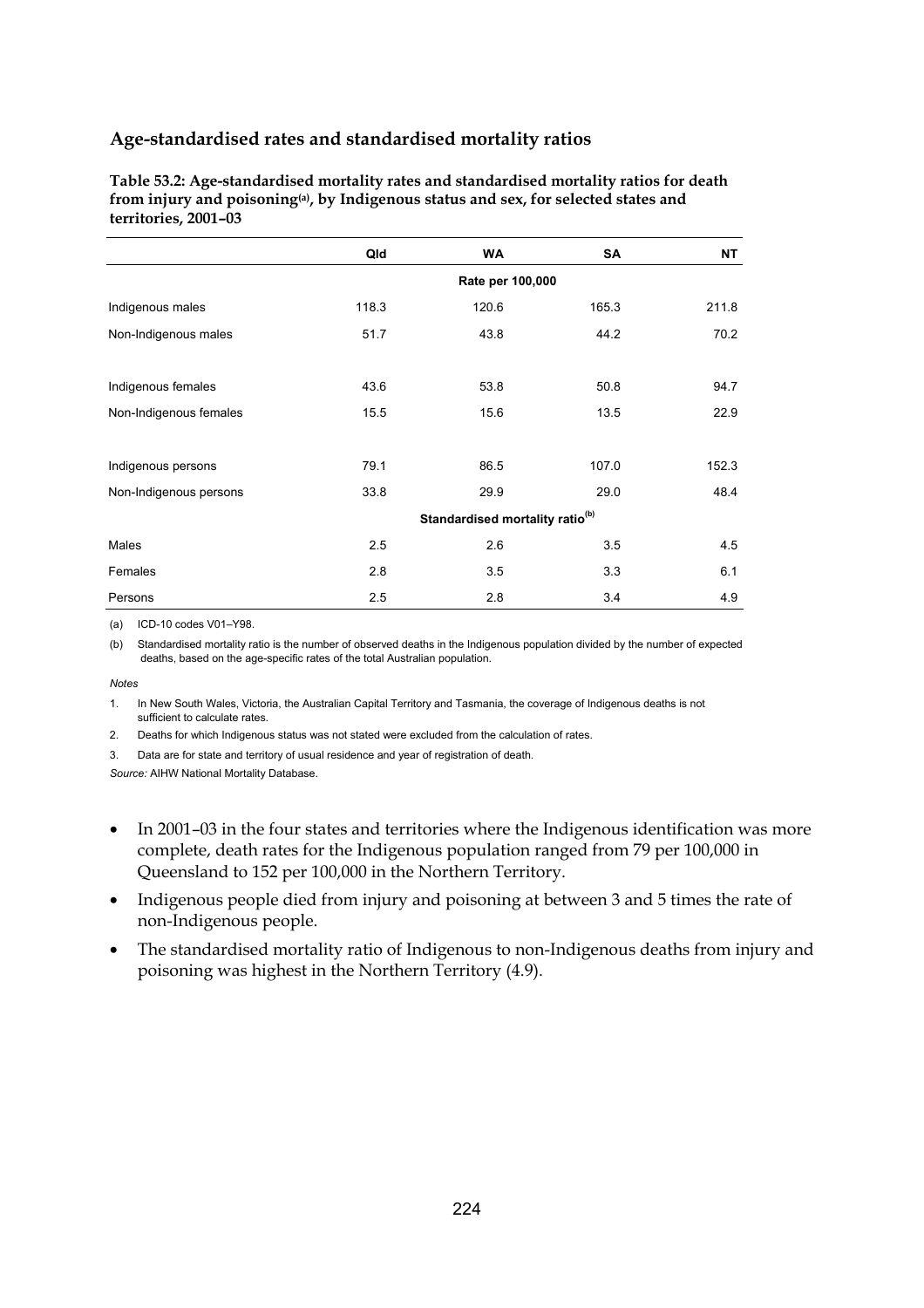### **Transport accidents**

This category includes injuries caused by accidents involving cars, buses, trucks, motorcycles, bicycles and pedestrians. It excludes other land transport accidents, water transport accidents, air and space transport accidents and other and unspecified transport accidents.

|                           | <b>NSW</b> | Qld | <b>WA</b> | SA  | NT  | <b>Total</b> |
|---------------------------|------------|-----|-----------|-----|-----|--------------|
| Indigenous                |            |     |           |     |     |              |
| Males                     | 30         | 30  | 29        | 21  | 50  | 160          |
| Females                   | 10         | 14  | 17        | 9   | 30  | 80           |
| Persons                   | 40         | 44  | 46        | 30  | 80  | 240          |
| Non-Indigenous            |            |     |           |     |     |              |
| Males                     | 931        | 669 | 315       | 280 | 50  | 2,245        |
| Females                   | 302        | 219 | 107       | 91  | 21  | 740          |
| Persons                   | 1,233      | 888 | 422       | 371 | 71  | 2,985        |
| <b>Subtotal</b>           | 1,273      | 932 | 468       | 401 | 151 | 3,225        |
| Not stated                | 52         | 10  | 23        | 25  | 0   | 110          |
| Total                     | 1,325      | 942 | 491       | 426 | 151 | 3,335        |
| Proportion not stated (%) | 3.9        | 1.1 | 4.7       | 5.9 | 0.0 | 3.3          |

**Table 53.3: Number of deaths from transport accidents(a) among those aged less than 75 years, by Indigenous status and sex, for selected states and territories, 2001–03** 

(a) ICD-10 codes V01–V79.

*Notes* 

1. Table includes mortality data from New South Wales, having the largest Indigenous population, and from the four states and territories with the most complete coverage of Indigenous deaths.

2. Data are for state and territory of usual residence and year of registration of death.

- In the period 2001–03 in New South Wales, Queensland, Western Australia, South Australia and the Northern Territory, there were 3,335 deaths due to transport accidents (mostly road-vehicle related). Of these, 240 or 7.2% were Indigenous people.
- For 110 deaths  $(3.3\%)$ , Indigenous status was not stated. This ranged from none in the Northern Territory to 5.9% of all deaths in South Australia.
- Males made up two-thirds (67%) of the Indigenous deaths from motor vehicle accidents, and three-quarters (75%) of the non-Indigenous deaths.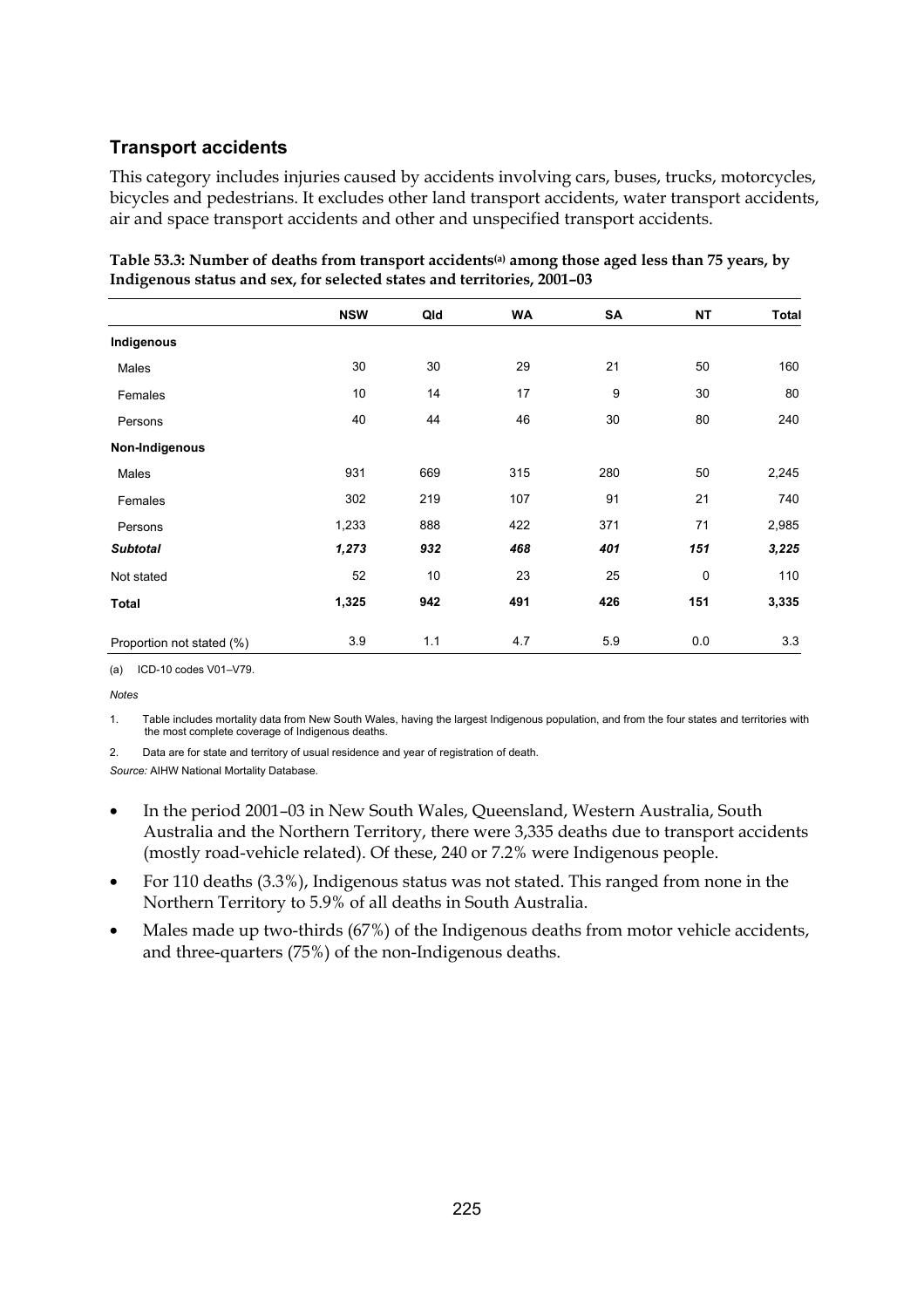| Table 53.4: Age-standardised mortality rates and standardised mortality ratios for death        |
|-------------------------------------------------------------------------------------------------|
| from transport accidents <sup>(a)</sup> , by Indigenous status and sex, for selected states and |
| territories. 2001–03                                                                            |

|                        | Qld                                         | <b>WA</b>        | SA   | NΤ   |  |  |
|------------------------|---------------------------------------------|------------------|------|------|--|--|
|                        |                                             | Rate per 100,000 |      |      |  |  |
| Indigenous males       | 17.2                                        | 30.6             | 56.9 | 58.0 |  |  |
| Non-Indigenous males   | 13.1                                        | 11.7             | 13.4 | 22.0 |  |  |
| Indigenous females     | 7.9                                         | 18.5             | 25.0 | 37.2 |  |  |
| Non-Indigenous females | 4.3                                         | 4.1              | 4.4  | 11.4 |  |  |
| Indigenous persons     | 12.3                                        | 24.3             | 40.6 | 47.1 |  |  |
| Non-Indigenous persons | 8.7                                         | 8.0              | 8.9  | 17.0 |  |  |
|                        | Standardised mortality ratio <sup>(b)</sup> |                  |      |      |  |  |
| Males                  | 1.4                                         | 2.5              | 4.7  | 4.7  |  |  |
| Females                | 1.9                                         | 4.5              | 6.0  | 9.0  |  |  |
| Persons                | 1.5                                         | 3.0              | 5.0  | 5.7  |  |  |

(a) ICD-10 codes V01–V79.

(b) Standardised mortality ratio is the number of observed deaths in the Indigenous population divided by the number of expected deaths, based on the age-specific rates of the total Australian population.

*Notes* 

1. In New South Wales, Victoria, the Australian Capital Territory and Tasmania, the coverage of Indigenous deaths is not sufficient to calculate rates.

2. Deaths for which Indigenous status was not stated were excluded from the calculation of rates.

3. Data are for state and territory of usual residence and year of registration of death.

- In the period 2001–03 in the four states and territories where the Indigenous identification was acceptable, death rates for the Indigenous population ranged from 12 per 100,000 in Queensland to 47 per 100,000 in the Northern Territory.
- Indigenous people died from transport accidents at around 3 times the rate of non-Indigenous people in Western Australia, at 6 times the rate of non-Indigenous people in South Australia, and at 6 times the rate of non-Indigenous people in the Northern Territory.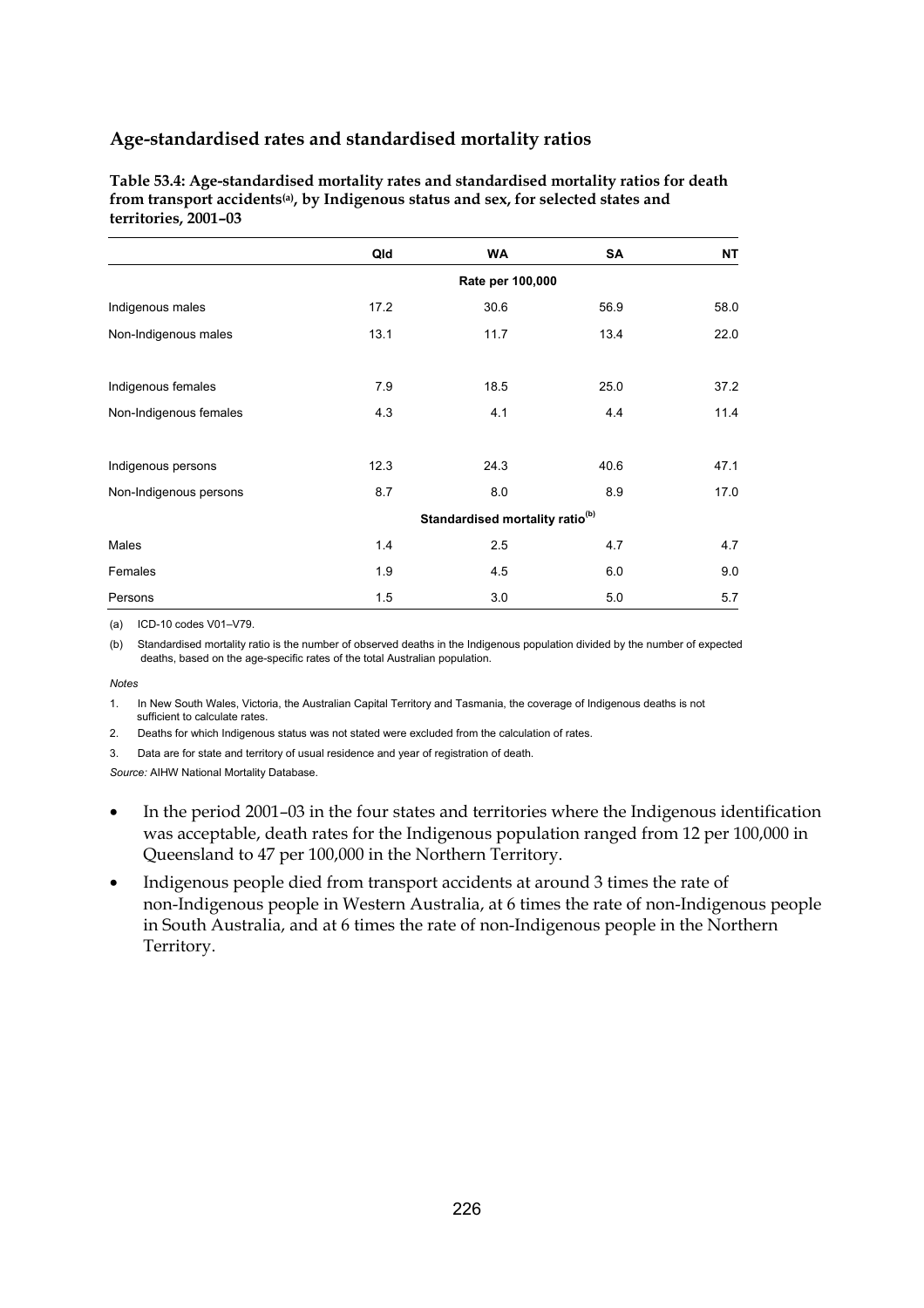#### **Other accidents**

This category includes other land transport accidents, water transport accidents, falls, drowning, poisoning, etc.

|                           | <b>NSW</b> | Qld   | <b>WA</b> | SA             | <b>NT</b> | Total |
|---------------------------|------------|-------|-----------|----------------|-----------|-------|
| Indigenous                |            |       |           |                |           |       |
| Males                     | 43         | 56    | 39        | 9              | 26        | 173   |
| Females                   | 25         | 19    | 18        | $\overline{4}$ | 10        | 76    |
| Persons                   | 68         | 75    | 57        | 13             | 36        | 249   |
| Non-Indigenous            |            |       |           |                |           |       |
| Males                     | 1,338      | 822   | 339       | 226            | 43        | 2,768 |
| Females                   | 440        | 269   | 135       | 85             | 10        | 939   |
| Persons                   | 1,778      | 1,091 | 474       | 311            | 53        | 3,707 |
| <b>Subtotal</b>           | 1,846      | 1,166 | 531       | 324            | 89        | 3,956 |
| Not stated                | 55         | 17    | 15        | 24             | 1         | 112   |
| <b>Total</b>              | 1,901      | 1,183 | 546       | 348            | 90        | 4,068 |
| Proportion not stated (%) | 2.9        | 1.4   | 2.7       | 6.9            | 1.1       | 2.8   |

| Table 53.5: Number of deaths from other accidents <sup>(a)</sup> among those aged less than 75 years, |
|-------------------------------------------------------------------------------------------------------|
| by Indigenous status and sex, for selected states and territories, 2001-03                            |

(a) ICD-10 codes V80–X59.

*Notes:* 

1. Table includes mortality data from New South Wales, having the largest Indigenous population, and from the four states and territories with the most complete coverage of Indigenous deaths.

2. Data are for state and territory of usual residence and year of registration of death. *Source:* AIHW National Mortality Database.

- In the period 2001–03 in New South Wales, Queensland, Western Australia, South Australia and the Northern Territory, there were 4,068 deaths caused by other accidents. Of these, 249 or 6.1% were Indigenous people.
- Indigenous status was not stated for 112 deaths (2.8%). This ranged from 1.1% of all deaths in the Northern Territory to 6.9% of all deaths in South Australia.
- Males made up 69% of the Indigenous deaths from other accidents, compared to 75% of the non-Indigenous deaths.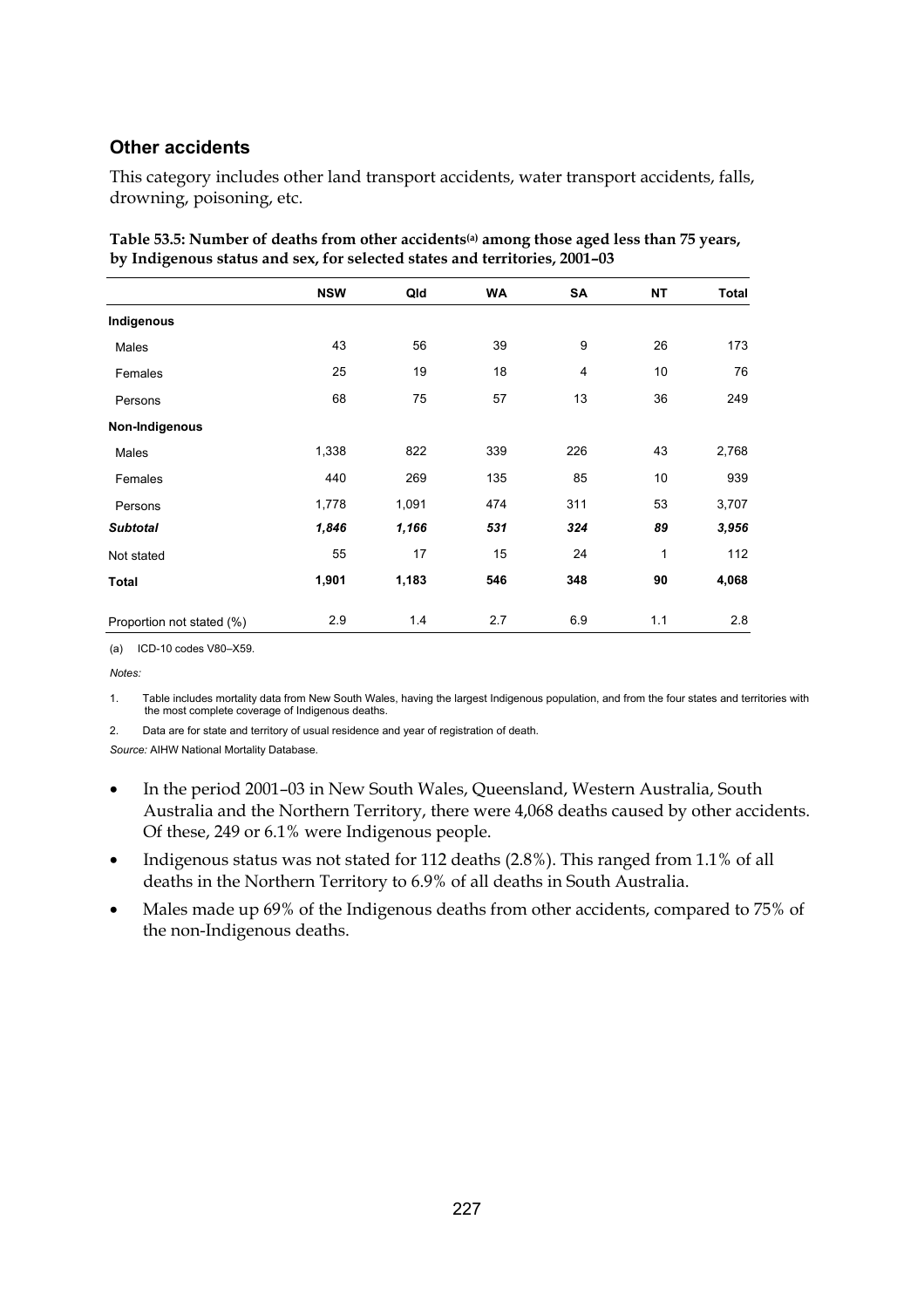**Table 53.6: Age-standardised mortality rates and standardised mortality ratios for death from other accidents(a), by Indigenous status and sex, for selected states and territories, 2001–03** 

|                        | Qld              | <b>WA</b>                                   | SA   | NT   |  |  |  |
|------------------------|------------------|---------------------------------------------|------|------|--|--|--|
|                        | Rate per 100,000 |                                             |      |      |  |  |  |
| Indigenous males       | 37.8             | 48.7                                        | 28.9 | 36.2 |  |  |  |
| Non-Indigenous males   | 16.1             | 12.7                                        | 10.7 | 19.1 |  |  |  |
| Indigenous females     | 11.8             | 21.6                                        | 12.2 | 13.8 |  |  |  |
| Non-Indigenous females | 5.4              | 5.2                                         | 4.0  | 5.6  |  |  |  |
| Indigenous persons     | 24.2             | 34.9                                        | 20.4 | 24.9 |  |  |  |
| Non-Indigenous persons | 10.8             | 9.0                                         | 7.4  | 13.0 |  |  |  |
|                        |                  | Standardised mortality ratio <sup>(b)</sup> |      |      |  |  |  |
| Males                  | 2.6              | 3.4                                         | 2.0  | 2.5  |  |  |  |
| Females                | 2.3              | 4.1                                         | 2.3  | 2.7  |  |  |  |
| Persons                | 2.5              | 3.5                                         | 2.1  | 2.5  |  |  |  |

(a) ICD-10 codes V80–X59.

(b) Standardised mortality ratio is the number of observed deaths in the Indigenous population divided by the number of expected deaths, based on the age-specific rates of the total Australian population.

*Notes* 

1. In New South Wales, Victoria, the Australian Capital Territory and Tasmania, the coverage of Indigenous deaths is not sufficient to calculate rates.

2. Deaths for which Indigenous status was not stated were excluded from the calculation of rates.

3. Data are for state and territory of usual residence and year of registration of death.

- In 2001–03 in the four states and territories where the Indigenous identification was more complete, death rates for the Indigenous population ranged from 20 per 100,000 in South Australia to 35 per 100,000 in Western Australia.
- Indigenous people died from other accidents at between 2 and 4 times the rate at which non-Indigenous people died.
- The standardised mortality ratios were higher for females than males in Western Australia, South Australia and the Northern Territory, largely reflecting the very low death rates from other accidents among non-Indigenous women.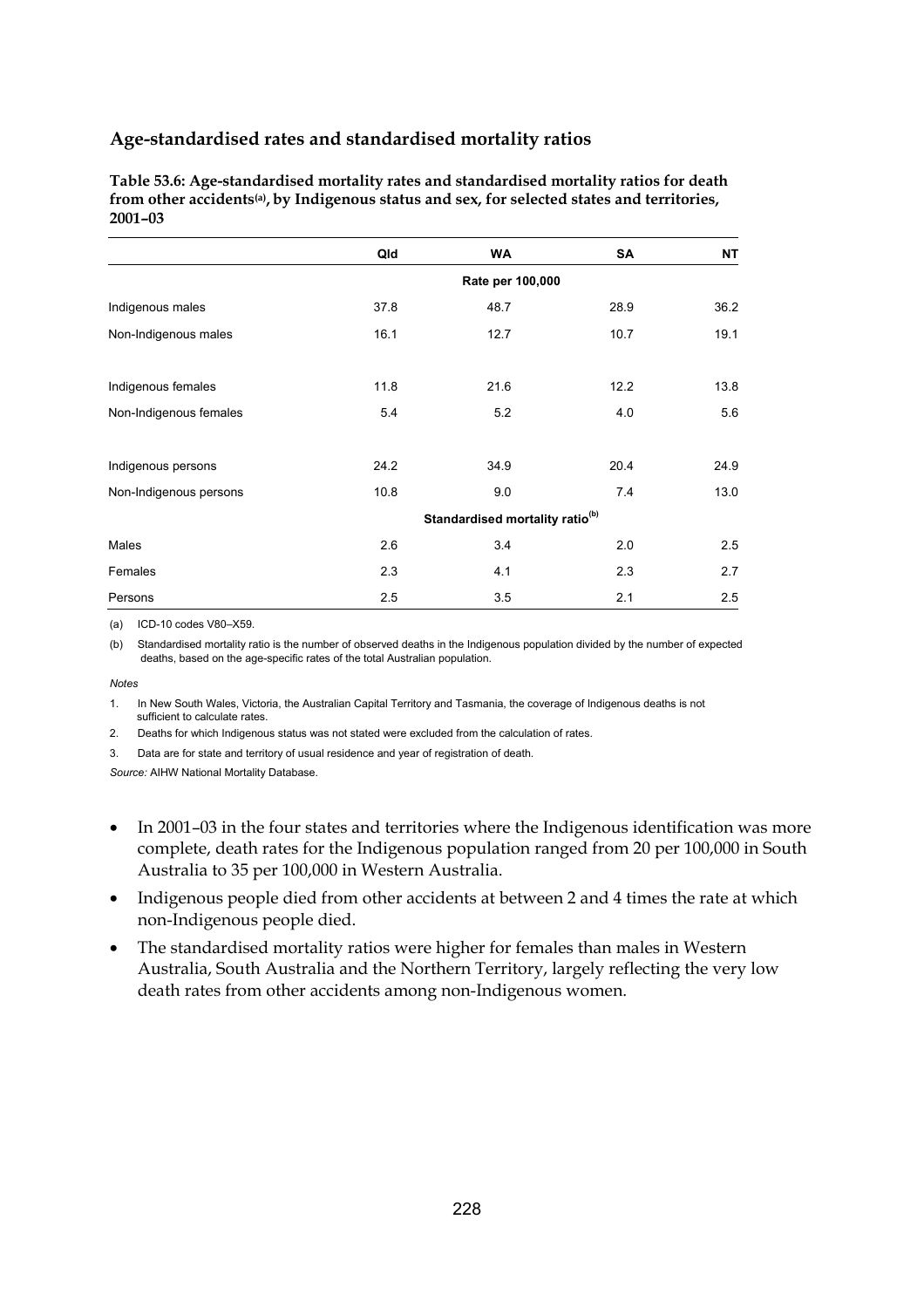#### **Self-harm**

| $\sigma$                  |            |       |           |     |           |       |  |
|---------------------------|------------|-------|-----------|-----|-----------|-------|--|
|                           | <b>NSW</b> | Qld   | <b>WA</b> | SA  | <b>NT</b> | Total |  |
| Indigenous                |            |       |           |     |           |       |  |
| Males                     | 46         | 80    | 20        | 16  | 64        | 226   |  |
| Females                   | 13         | 28    | 4         | 4   | 8         | 57    |  |
| Persons                   | 59         | 108   | 24        | 20  | 72        | 283   |  |
| Non-Indigenous            |            |       |           |     |           |       |  |
| Males                     | 1,463      | 1,056 | 492       | 398 | 60        | 3,469 |  |
| Females                   | 378        | 247   | 145       | 86  | 9         | 865   |  |
| Persons                   | 1,841      | 1,303 | 637       | 484 | 69        | 4,334 |  |
| <b>Subtotal</b>           | 1,900      | 1,411 | 661       | 504 | 141       | 4,617 |  |
| Not stated                | 67         | 10    | 32        | 33  | 0         | 142   |  |
| <b>Total</b>              | 1,967      | 1,421 | 693       | 537 | 141       | 4,759 |  |
| Proportion not stated (%) | 3.4        | 0.7   | 4.6       | 6.1 | 0.0       | 3.0   |  |

**Table 53.7: Number of deaths from self-harm(a) among those aged less than 75 years, by Indigenous status and sex, for selected states and territories, 2001–03** 

1. Table includes mortality data from New South Wales, having the largest Indigenous population, and from the four states and territories with the most complete coverage of Indigenous deaths.

2. Data are for state and territory of usual residence and year of registration of death.

- In the period 2001 to 2003 in New South Wales, Queensland, Western Australia, South Australia and the Northern Territory, there were 4,759 deaths caused by self-harm among those aged less than 75 years. Of these, 283 or 5.9% were Indigenous people.
- For 142 deaths (3.0%), Indigenous status was not stated. The proportions not stated varied by jurisdiction and ranged from none in the Northern Territory to 6.1% of all deaths in South Australia.

<sup>(</sup>a) ICD-10 codes X60–X84.

*Notes*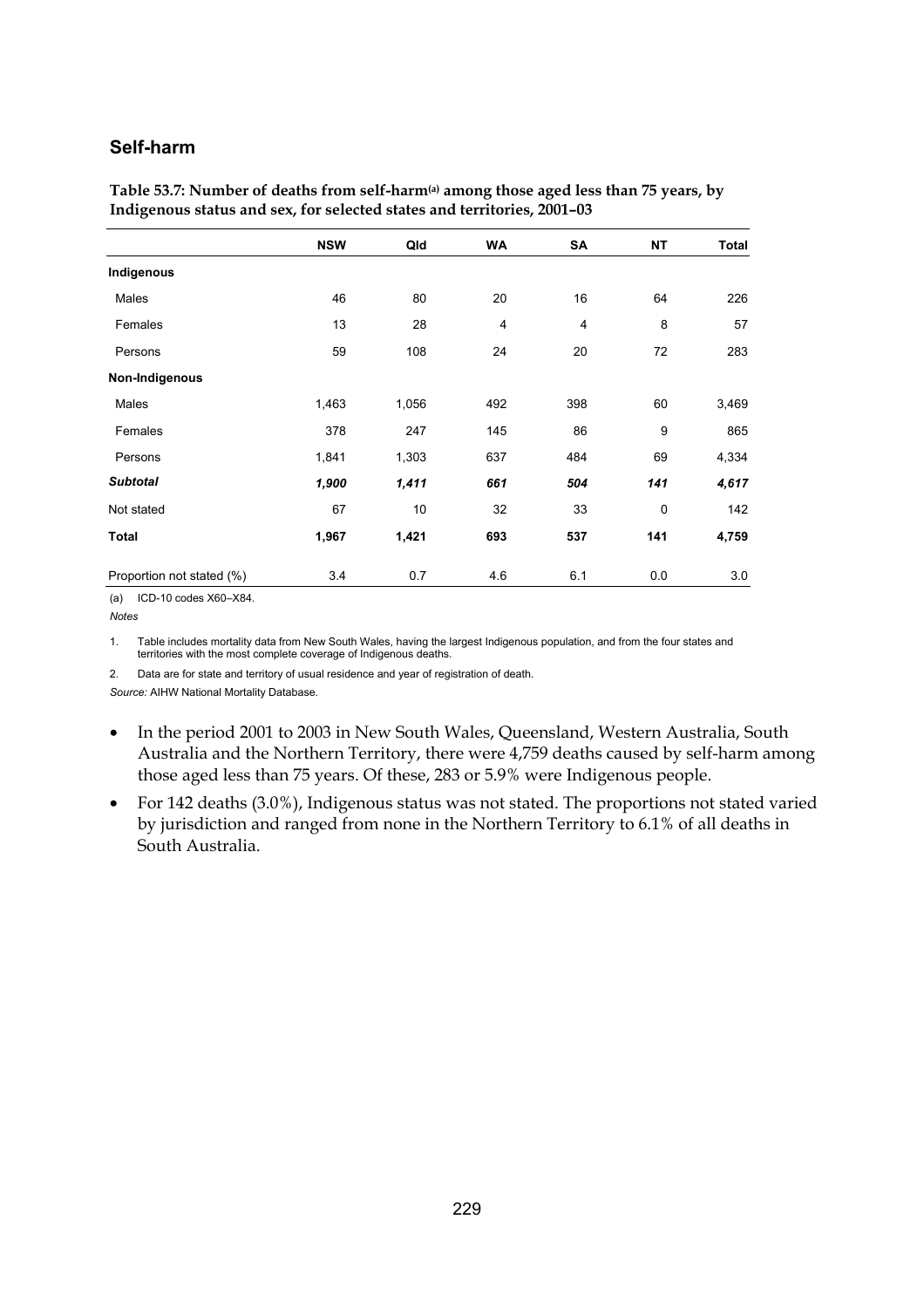| Table 53.8: Age-standardised mortality rates and standardised mortality ratios for death                   |
|------------------------------------------------------------------------------------------------------------|
| from self-harm <sup>(a)</sup> , by Indigenous status and sex, for selected states and territories, 2001-03 |

|                        | Qld              | <b>WA</b>                                   | SA   | <b>NT</b> |  |  |  |
|------------------------|------------------|---------------------------------------------|------|-----------|--|--|--|
|                        | Rate per 100,000 |                                             |      |           |  |  |  |
| Indigenous males       | 55.7             | 25.4                                        | 51.9 | 88.9      |  |  |  |
| Non-Indigenous males   | 20.7             | 18.3                                        | 18.9 | 25.7      |  |  |  |
|                        |                  |                                             |      |           |  |  |  |
| Indigenous females     | 18.4             | 5.1                                         | 12.9 | 11.4      |  |  |  |
| Non-Indigenous females | 4.9              | 5.5                                         | 4.1  | 4.6       |  |  |  |
|                        |                  |                                             |      |           |  |  |  |
| Indigenous persons     | 36.0             | 15.0                                        | 32.0 | 49.9      |  |  |  |
| Non-Indigenous persons | 12.9             | 12.0                                        | 11.6 | 16.0      |  |  |  |
|                        |                  | Standardised mortality ratio <sup>(b)</sup> |      |           |  |  |  |
| Males                  | 3.0              | 1.4                                         | 2.8  | 4.8       |  |  |  |
| Females                | 3.6              | 1.0                                         | 2.5  | 2.2       |  |  |  |
| Persons                | 3.0              | 1.3                                         | 2.7  | 4.2       |  |  |  |

(a) ICD-10 codes X60–X84.

(b) Standardised mortality ratio is the number of observed deaths in the Indigenous population divided by the number of expected deaths, based on the age-specific rates of the total Australian population.

*Notes* 

1. In New South Wales, Victoria, the Australian Capital Territory and Tasmania, the coverage of Indigenous deaths is not sufficient to calculate rates.

2. Deaths for which Indigenous status was not stated were excluded from the calculation of rates.

3. Data are for state and territory of usual residence and year of registration of death.

- In 2001–03 in the four states and territories where the Indigenous identification was more complete, death rates for the Indigenous population ranged from 15 per 100,000 in Western Australia to 49.9 per 100,000 in the Northern Territory.
- In Queensland, and South Australia and the Northern Territory, Indigenous people died from self-harm at between 3 and 4 times the rate at which non-Indigenous people died in these jurisdictions.
- In Western Australia, Indigenous people died from self-harm at similar rates to non-Indigenous people.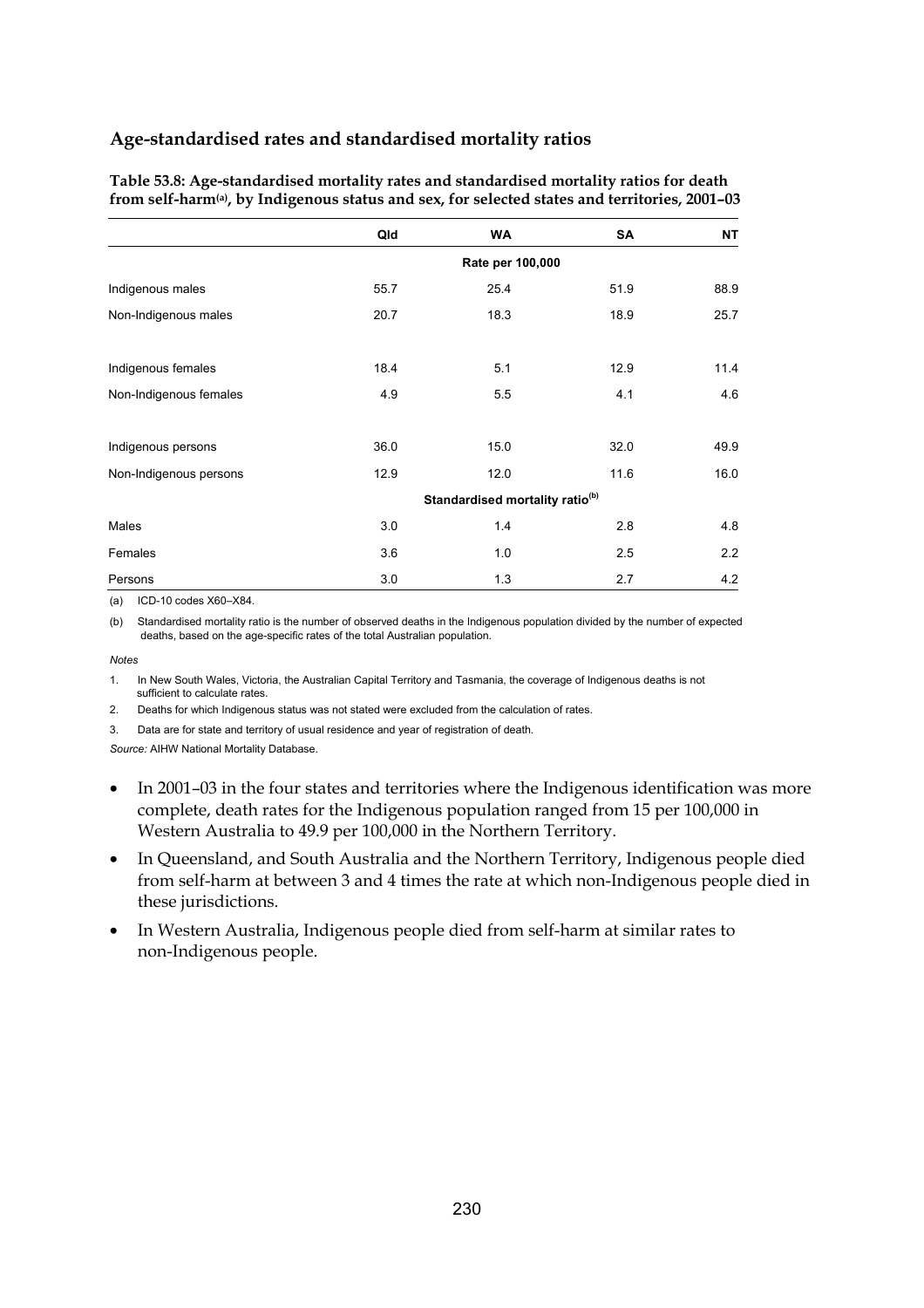#### **Assault**

| ັ                         |            |     |                |           |             |       |
|---------------------------|------------|-----|----------------|-----------|-------------|-------|
|                           | <b>NSW</b> | Qld | <b>WA</b>      | SA        | <b>NT</b>   | Total |
| Indigenous                |            |     |                |           |             |       |
| Males                     | 13         | 16  | 13             | 8         | 21          | 71    |
| Females                   | 5          | 11  | $\overline{7}$ | $\pmb{0}$ | 23          | 46    |
| Persons                   | 18         | 27  | 20             | 8         | 44          | 117   |
| Non-Indigenous            |            |     |                |           |             |       |
| Males                     | 184        | 96  | 30             | 26        | n.p.        | n.p.  |
| Females                   | 75         | 46  | 19             | 21        | n.p.        | n.p.  |
| Persons                   | 259        | 142 | 49             | 47        | 11          | 508   |
| <b>Subtotal</b>           | 277        | 169 | 69             | 55        | 55          | 625   |
| Not stated                | 15         | 1   | 4              | 8         | $\mathbf 0$ | 28    |
| <b>Total</b>              | 292        | 170 | 73             | 63        | 55          | 653   |
| Proportion not stated (%) | 5.1        | 0.6 | 5.5            | 12.7      | 0.0         | 4.3   |

Table 53.9: Number of deaths from assault<sup>(a)</sup> among those aged less than 75 years, by **Indigenous status and sex, for selected states and territories, 2001–03** 

n.p. Not publishable where numbers were less than 5.

(a) ICD-10 codes X85–Y09.

*Notes:* 

1. Table includes mortality data from New South Wales, having the largest Indigenous population, and from the four states and territories with the most complete coverage of Indigenous deaths.

2. Data are for state and territory of usual residence and year of registration of death.

- In the period 2001–03 in New South Wales, Queensland, Western Australia, South Australia and the Northern Territory, there were 653 deaths caused by assault. Of these, 117 or 18% were Indigenous people.
- For 28 deaths (4.3%), Indigenous status was not stated. This ranged from none in the Northern Territory to 12.7% of all deaths in South Australia.
- Females made up 39% of the Indigenous deaths from assault, compared with only 32% of non-Indigenous deaths.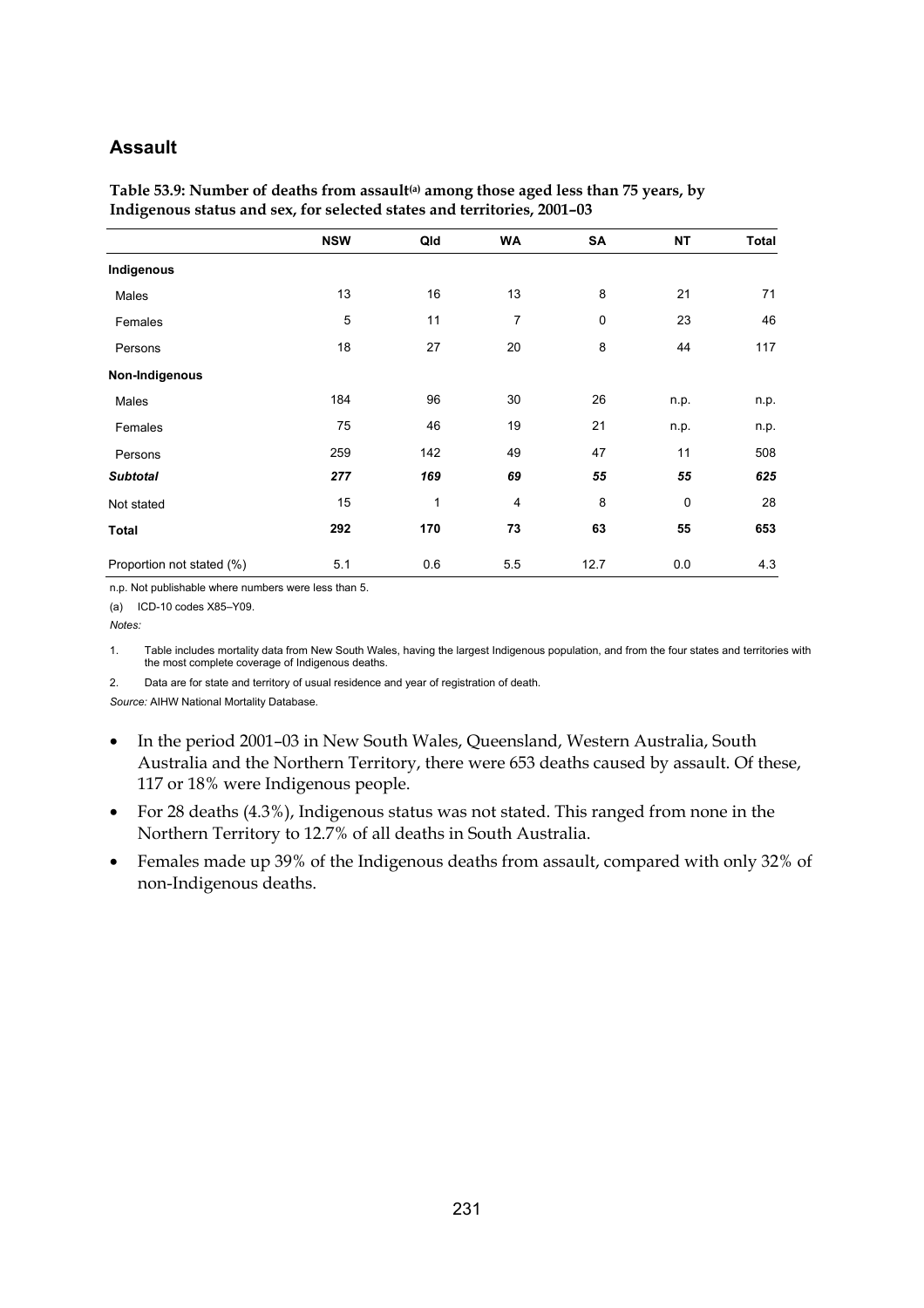| Table 53.10: Age-standardised mortality rates and standardised mortality ratios for death                |
|----------------------------------------------------------------------------------------------------------|
| from assault <sup>(a)</sup> , by Indigenous status and sex, for selected states and territories, 2001-03 |

|                        | Qld              | <b>WA</b>                                   | SA   | <b>NT</b> |  |  |  |
|------------------------|------------------|---------------------------------------------|------|-----------|--|--|--|
|                        | Rate per 100,000 |                                             |      |           |  |  |  |
| Indigenous males       | 9.6              | 14.5                                        | 22.9 | 25.9      |  |  |  |
| Non-Indigenous males   | 1.9              | 1.1                                         | 1.2  | n.p.      |  |  |  |
| Indigenous females     | 5.6              | 7.0                                         | 0.0  | 26.0      |  |  |  |
| Non-Indigenous females | 0.9              | 0.7                                         | 1.0  | n.p.      |  |  |  |
| Indigenous persons     | 7.6              | 10.7                                        | 11.0 | 26.2      |  |  |  |
| Non-Indigenous persons | 1.4              | 0.9                                         | 1.1  | 2.5       |  |  |  |
|                        |                  | Standardised mortality ratio <sup>(b)</sup> |      |           |  |  |  |
| Males                  | 4.8              | 7.1                                         | 11.3 | n.p.      |  |  |  |
| Females                | 5.5              | 6.8                                         | 0.0  | n.p.      |  |  |  |
| Persons                | 5.0              | 7.0                                         | 7.2  | 17.2      |  |  |  |

n.p. Not publishable where numbers were less than 5.

(a) ICD-10 codes X85–Y09.

(b) Standardised mortality ratio is the number of observed deaths in the Indigenous population divided by the number of expected deaths, based on the age-specific rates of the total Australian population.

#### *Notes*

1. In New South Wales, Victoria, the Australian Capital Territory and Tasmania, the coverage of Indigenous deaths is not sufficient to calculate rates.

2. Deaths for which Indigenous status was not stated were excluded from the calculation of rates.

3. Data are for state and territory of usual residence and year of registration of death.

*Source:* AIHW National Mortality Database.

- In 2001–03 in the four states and territories where the Indigenous identification was more complete, death rates for the Indigenous population ranged from 8 per 100,000 in Queensland to 26 per 100,000 in the Northern Territory.
- The standardised mortality ratios show that Indigenous people died from assault between 5 and 17 times the rate at which non-Indigenous people died.

An analysis of trends in mortality from injury and poisoning among Indigenous Australians in Western Australia, South Australia and the Northern Territory over the periods 1991–96 and 1997–2002 was undertaken in the joint ABS/AIHW report *The Health and Welfare of Australia's Aboriginal and Torres Strait Islander Peoples, 2005* (ABS & AIHW 2005).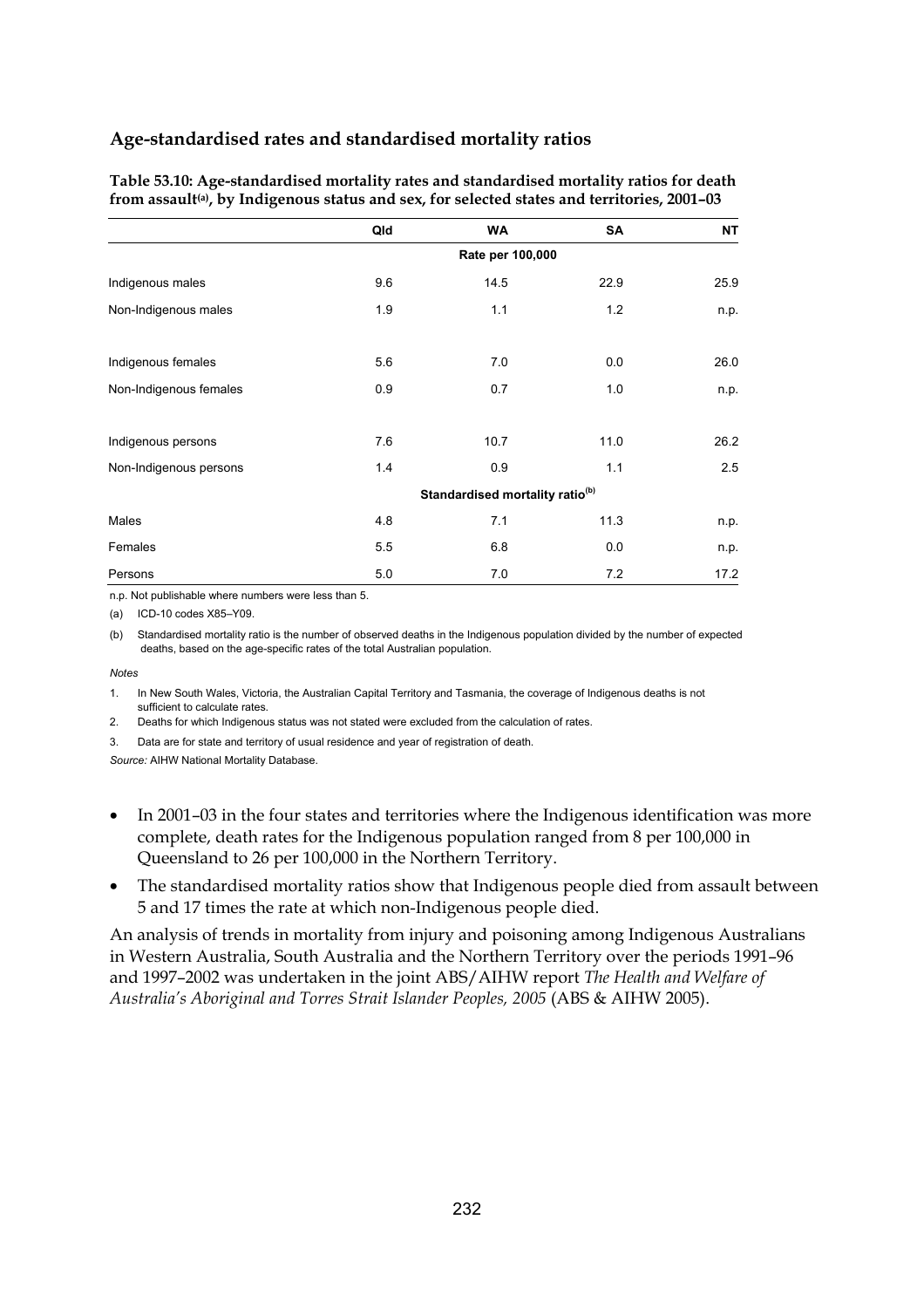# **Indicator 54. Standardised mortality ratios for respiratory diseases and lung cancer**

### **Indicator**:

- (a) Standardised mortality ratio for deaths from respiratory diseases as the underlying cause in the Aboriginal and Torres Strait Islander population compared to the non-Indigenous population, by sex, for those aged 0–74 years.
- (b) Standardised mortality ratio for deaths from pneumonia as the underlying cause in the Aboriginal and Torres Strait Islander population compared to the non-Indigenous population, by sex, for those aged 0–74 years.
- (c) Standardised mortality ratio for deaths from cancer of the lung, trachea and bronchus as the underlying cause in the Aboriginal and Torres Strait Islander population compared to the non-Indigenous population, by sex, for those aged 0–74 years.

# **Purpose**

The indicators provide a measure of the rate of deaths from respiratory disease and lung cancer for Aboriginal and Torres Strait Islander people compared to non-Indigenous people.

# **Data**

The data provided come from the AIHW National Mortality Database. Number of deaths are presented for five states and territories—New South Wales, Queensland, Western Australia, South Australia and the Northern Territory. Rates were only calculated for Queensland, Western Australia, South Australia and the Northern Territory. Given the recent efforts by New South Wales to improve coverage of Indigenous deaths, it was important to present the number of deaths in this jurisdiction despite the fact that they are still considered incomplete. Consequently, rates have not been calculated for New South Wales.

Data are presented for the category of 'all respiratory diseases' as well as two of the sub groups—pneumonia and lung cancer.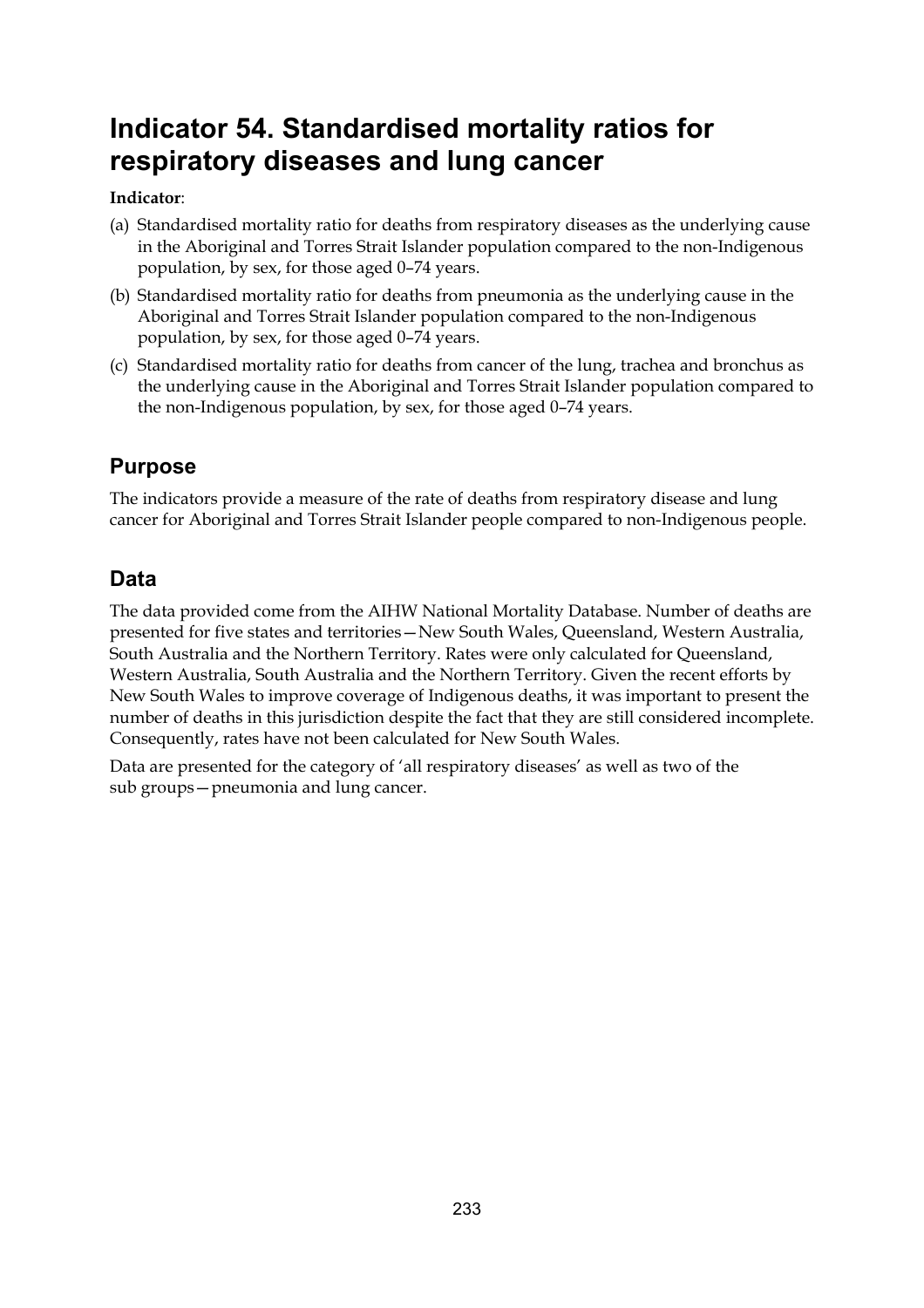#### **Respiratory diseases**

|                           | <b>NSW</b> | Qld   | <b>WA</b> | SA  | <b>NT</b>    | Total |
|---------------------------|------------|-------|-----------|-----|--------------|-------|
| Indigenous                |            |       |           |     |              |       |
| Males                     | 63         | 76    | 39        | 16  | 63           | 257   |
| Females                   | 42         | 48    | 30        | 16  | 42           | 178   |
| Persons                   | 105        | 124   | 69        | 32  | 105          | 435   |
| Non-Indigenous            |            |       |           |     |              |       |
| Males                     | 1,876      | 948   | 447       | 484 | 38           | 3,793 |
| Females                   | 1,287      | 653   | 269       | 306 | 8            | 2,523 |
| Persons                   | 3,163      | 1,601 | 716       | 790 | 46           | 6,316 |
| <b>Subtotal</b>           | 3,268      | 1,725 | 785       | 822 | 151          | 6,751 |
| Not stated                | 124        | 29    | 21        | 25  | $\mathbf{1}$ | 200   |
| <b>Total</b>              | 3,392      | 1,754 | 806       | 847 | 152          | 6,951 |
| Proportion not stated (%) | 3.7        | 1.7   | 2.6       | 3.0 | 0.7          | 2.9   |

**Table 54.1: Number of deaths from respiratory disease(a) among those aged less than 75 years, by Indigenous status and sex, for selected states and territories, 2001–03** 

(a) ICD-10 codes J00–J99.

1. Table includes mortality data from New South Wales, having the largest Indigenous population, and from the four states and territories with the most complete coverage of Indigenous deaths.

2. Data are for state and territory of usual residence and year of registration of death.

- In the period 2001–03 in New South Wales, Queensland, Western Australia, South Australia and the Northern Territory, there were 6,951 deaths caused by respiratory diseases among people aged less than 75 years. Of these, 435 or 6.2% were Indigenous people.
- There was a total of 200 deaths (2.9%) for which Indigenous status was not stated. This ranged from 0.7% in the Northern Territory to 3.7% in New South Wales.
- Males made up 59% of the Indigenous deaths from respiratory disease, and 60% of the non-Indigenous deaths.

*Notes*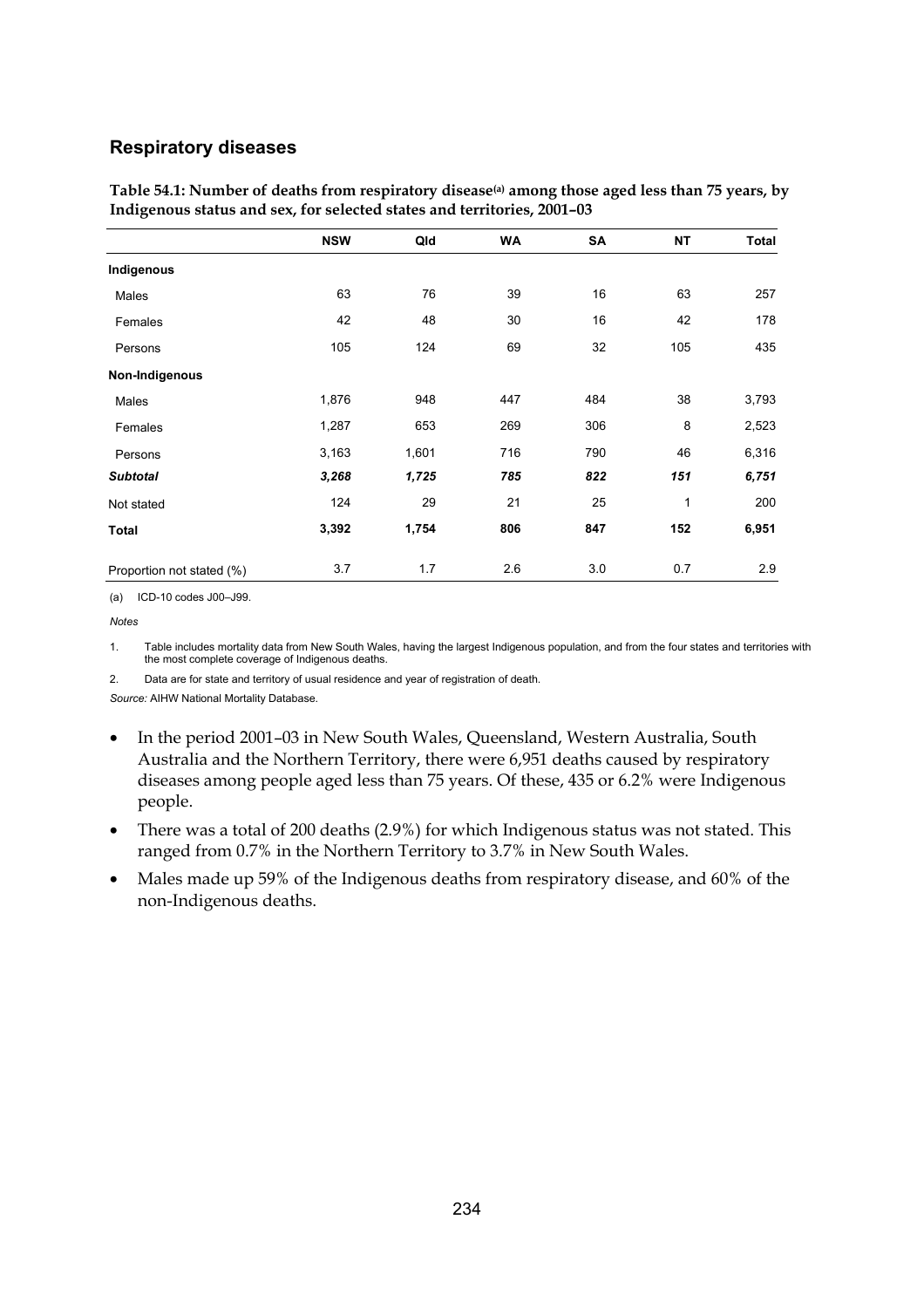**Table 54.2: Age-standardised mortality rates and standardised mortality ratios for death from respiratory diseases(a), by Indigenous status and sex, for selected states and territories, 2001–03** 

|                        | Qld              | <b>WA</b>                                   | <b>SA</b> | <b>NT</b> |  |  |  |
|------------------------|------------------|---------------------------------------------|-----------|-----------|--|--|--|
|                        | Rate per 100,000 |                                             |           |           |  |  |  |
| Indigenous males       | 121.6            | 115.0                                       | 122.8     | 224.1     |  |  |  |
| Non-Indigenous males   | 18.7             | 17.6                                        | 20.9      | 27.3      |  |  |  |
| Indigenous females     | 67.0             | 76.9                                        | 103.1     | 126.2     |  |  |  |
| Non-Indigenous females | 13.4             | 10.9                                        | 13.1      | 7.9       |  |  |  |
| Indigenous persons     | 92.7             | 94.7                                        | 112.2     | 171.1     |  |  |  |
| Non-Indigenous persons | 16.1             | 14.3                                        | 17.0      | 19.2      |  |  |  |
|                        |                  | Standardised mortality ratio <sup>(b)</sup> |           |           |  |  |  |
| Males                  | 6.0              | 5.7                                         | 6.1       | 11.1      |  |  |  |
| Females                | 4.8              | 5.5                                         | 7.3       | 9.0       |  |  |  |
| Persons                | 5.4              | 5.5                                         | 6.6       | 10.0      |  |  |  |

(a) ICD-10 codes J00–J99.

(b) Standardised mortality ratio is the number of observed deaths in the Indigenous population divided by the number of expected deaths, based on the age-specific rates of the total Australian population.

*Notes* 

1. In New South Wales, Victoria, the Australian Capital Territory and Tasmania, the coverage of Indigenous deaths is not sufficient to calculate rates.

2. Deaths for which Indigenous status was not stated were excluded from the calculation of rates.

3. Data are for state and territory of usual residence and year of registration of death.

- In 2001–03 in the four states and territories where the Indigenous identification was acceptable, death rates for the Indigenous population ranged from 93 per 100,000 in Queensland to 171 per 100,000 in the Northern Territory.
- The standardised mortality ratios indicate that Indigenous people die from respiratory diseases at between 5 and 10 times the rate at which non-Indigenous people die.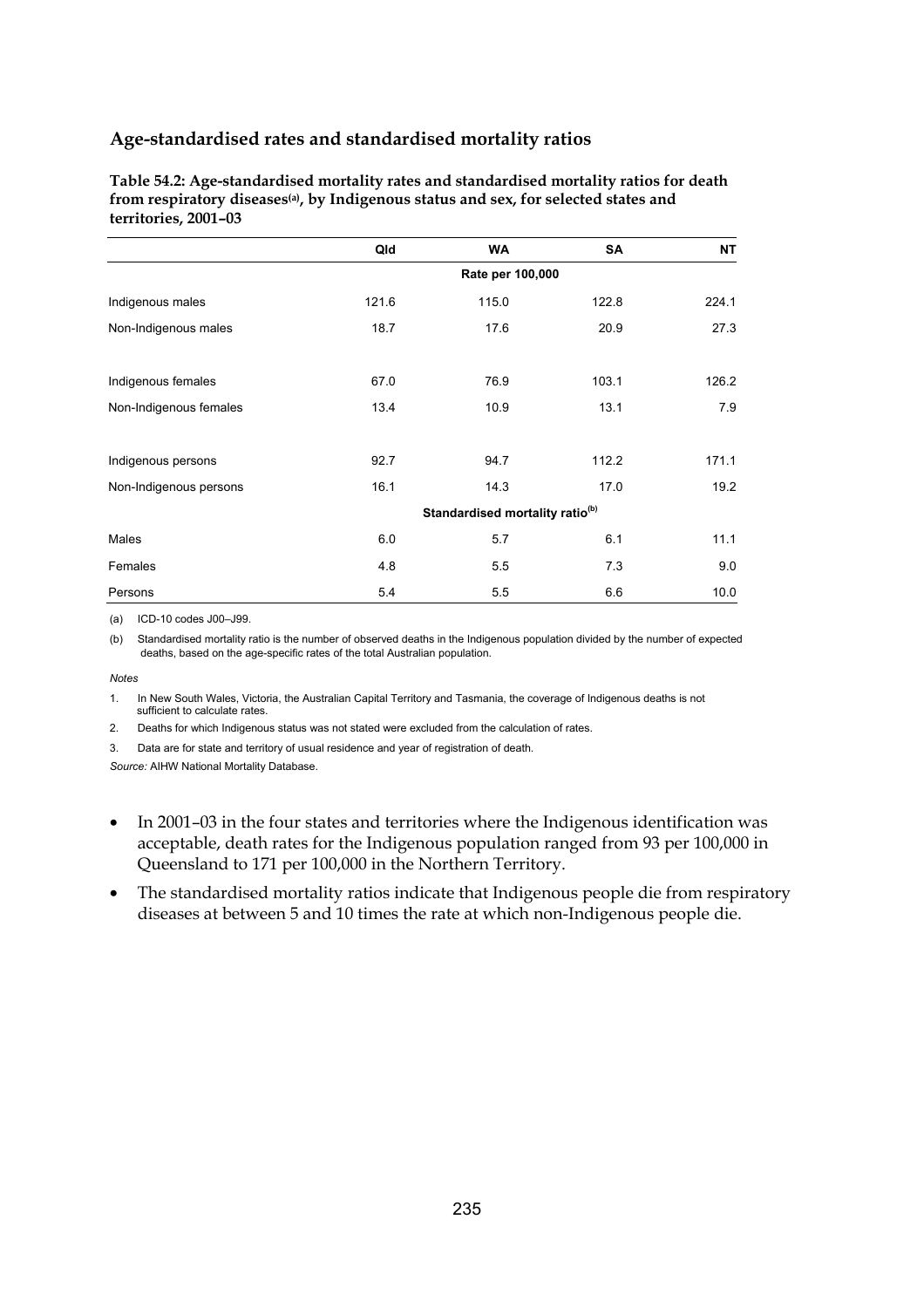#### **Pneumonia**

|                           | <b>NSW</b>     | Qld         | <b>WA</b> | SA   | <b>NT</b> | Total |
|---------------------------|----------------|-------------|-----------|------|-----------|-------|
| Indigenous                |                |             |           |      |           |       |
| Males                     | 10             | 21          | 19        | n.p. | 17        | n.p.  |
| Females                   | $\overline{7}$ | 14          | 16        | n.p. | 7         | n.p.  |
| Persons                   | 17             | 35          | 35        | 9    | 24        | 120   |
| Non-Indigenous            |                |             |           |      |           |       |
| Males                     | 277            | 148         | 69        | 88   | n.p.      | n.p.  |
| Females                   | 202            | 86          | 48        | 52   | n.p.      | n.p.  |
| Persons                   | 479            | 234         | 117       | 140  | 12        | 982   |
| <b>Subtotal</b>           | 496            | 269         | 152       | 149  | 36        | 1,102 |
| Not stated                | 30             | $\mathsf 3$ | 6         | 9    | 1         | 49    |
| <b>Total</b>              | 526            | 272         | 158       | 158  | 37        | 1,151 |
| Proportion not stated (%) | 5.7            | 1.1         | 3.8       | 5.7  | 2.7       | 4.3   |

**Table 54.3: Number of deaths from pneumonia(a) among those aged less than 75 years, by Indigenous status and sex, for selected states and territories, 2001–03** 

n.p. Not publishable where numbers were less than 5.

(a) ICD-10 codes J10–J18.

*Notes* 

1. Table includes mortality data from New South Wales, having the largest Indigenous population, and from the four states and territories with the most complete coverage of Indigenous deaths.

2. Data are for state and territory of usual residence and year of registration of death.

- In the period 2001–03 in New South Wales, Queensland, Western Australia, South Australia and the Northern Territory, there were 1,151 deaths caused by pneumonia among people aged 0–74 years. Of these, 120 or 10.4% were Indigenous people.
- For 49 deaths due to pneumonia, Indigenous status was not stated (4.3%). This ranged from 1.1% in Queensland to 5.7% in New South Wales and South Australia.
- Males made up 59% of deaths from pneumonia among Indigenous people, and 60% of deaths among non-Indigenous people.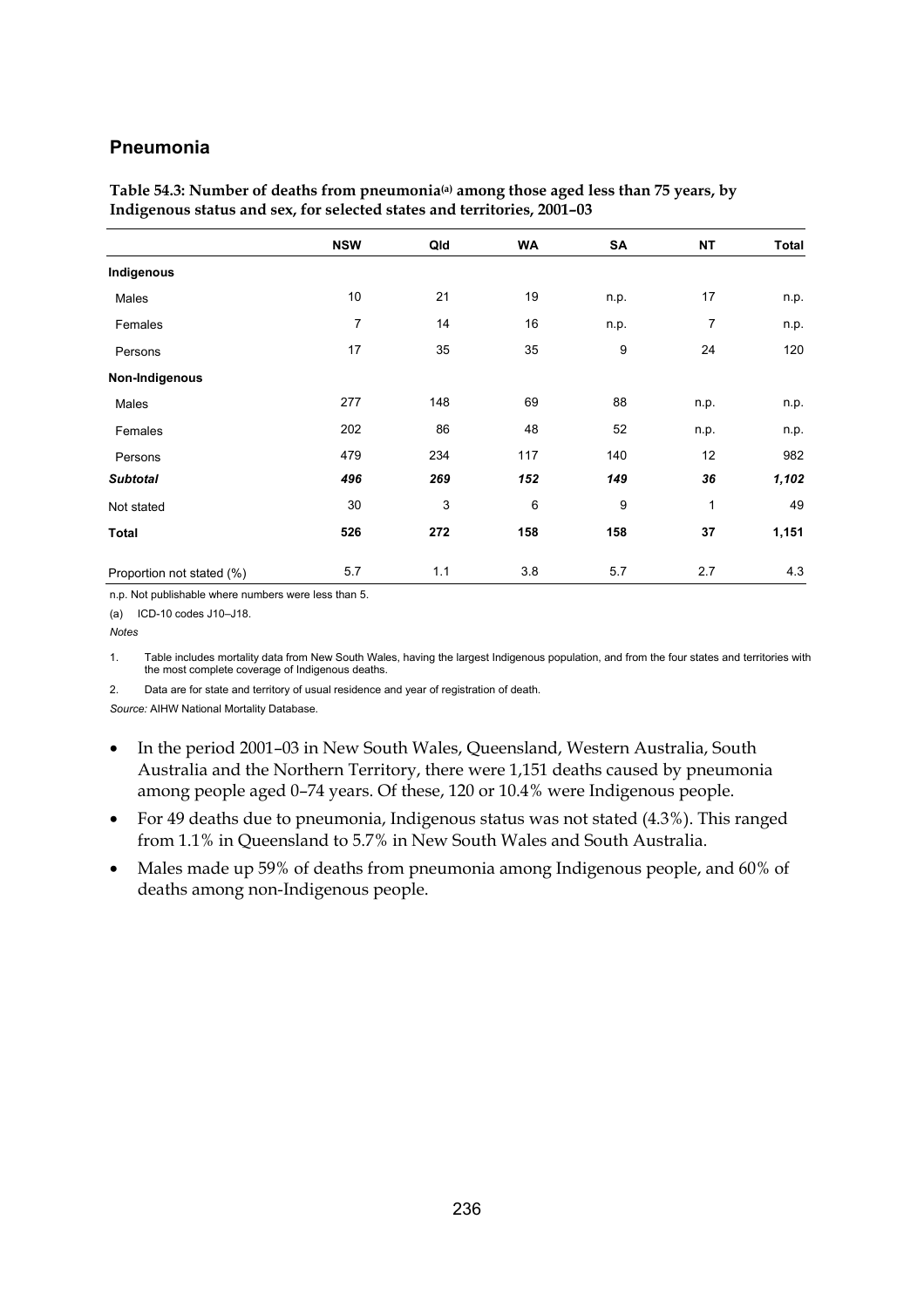| Table 54.4: Age-standardised mortality rates and standardised mortality ratios for death from         |  |
|-------------------------------------------------------------------------------------------------------|--|
| pneumonia <sup>(a)</sup> , by Indigenous status and sex, for selected states and territories, 2001-03 |  |

|                        | Qld                                         | <b>WA</b> | SA   | <b>NT</b> |  |  |  |
|------------------------|---------------------------------------------|-----------|------|-----------|--|--|--|
|                        | Rate per 100,000                            |           |      |           |  |  |  |
| Indigenous males       | 26.3                                        | 44.2      | n.p. | 47.4      |  |  |  |
| Non-Indigenous males   | 2.9                                         | 2.7       | 3.8  | n.p.      |  |  |  |
| Indigenous females     | 15.4                                        | 33.2      | n.p. | 17.1      |  |  |  |
| Non-Indigenous females | 1.8                                         | 1.9       | 2.3  | n.p.      |  |  |  |
| Indigenous persons     | 20.6                                        | 38.5      | 25.3 | 31.3      |  |  |  |
| Non-Indigenous persons | 2.3                                         | 2.3       | 3.1  | 4.4       |  |  |  |
|                        | Standardised mortality ratio <sup>(b)</sup> |           |      |           |  |  |  |
| Males                  | 8.4                                         | 14.0      | n.p. | n.p.      |  |  |  |
| Females                | 7.5                                         | 16.1      | n.p. | n.p.      |  |  |  |
| .Persons               | 7.9                                         | 14.7      | 9.7  | 12.0      |  |  |  |

n.p. Not publishable where numbers were less than 5.

(a) ICD-10 codes J10–J18.

(b) Standardised mortality ratio is the number of observed deaths in the Indigenous population divided by the number of expected deaths, based on the age-specific rates of the total Australian population.

#### *Notes*

1. In New South Wales, Victoria, the Australian Capital Territory and Tasmania, the coverage of Indigenous deaths is not sufficient to calculate rates.

2. Deaths for which Indigenous status was not stated were excluded from the calculation of rates.

3. Data are for state and territory of usual residence and year of registration of death.

- In 2001–03 in the four states and territories where the Indigenous identification was acceptable, death rates for the Indigenous population ranged from 21 per 100,000 in Queensland to 39 per 100,000 in Western Australia.
- The standardised mortality ratios for pneumonia indicate that Indigenous people die from pneumonia at between 8 and 15 times the rate at which non-Indigenous people die.
- Standardised mortality ratios were highest in Western Australia (14.7) followed by the Northern Territory (12.0).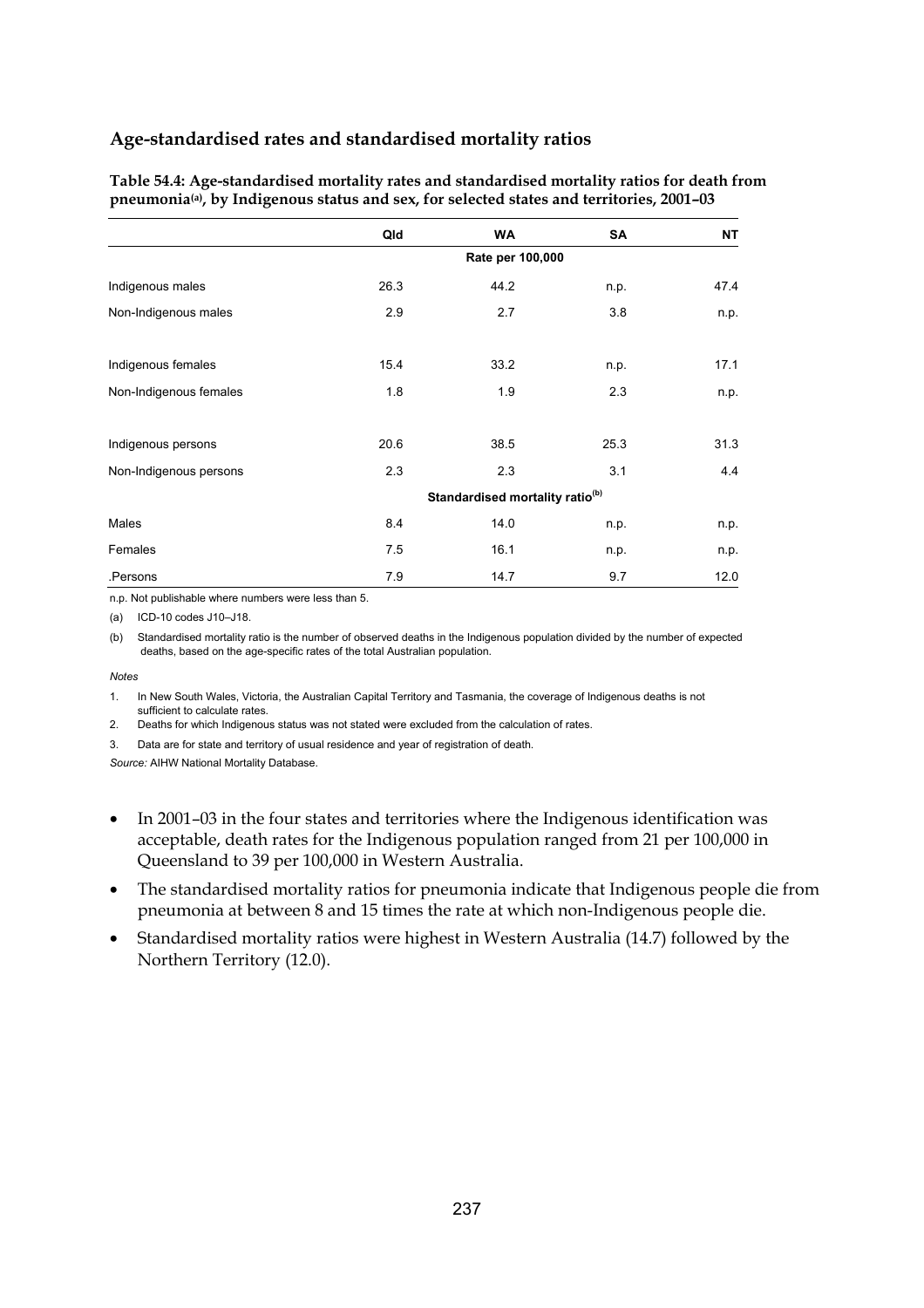#### **Lung cancer**

|                           | <b>NSW</b> | Qld   | <b>WA</b> | SA   | <b>NT</b>      | Total |
|---------------------------|------------|-------|-----------|------|----------------|-------|
| Indigenous                |            |       |           |      |                |       |
| Males                     | 38         | 37    | 12        | n.p. | 25             | n.p.  |
| Females                   | 26         | 32    | 12        | n.p. | 13             | n.p.  |
| Persons                   | 64         | 69    | 24        | 8    | 38             | 203   |
| Non-Indigenous            |            |       |           |      |                |       |
| Males                     | 2,737      | 1,597 | 767       | 602  | 41             | 5,744 |
| Females                   | 1,360      | 784   | 351       | 309  | 20             | 2,824 |
| Persons                   | 4,097      | 2,381 | 1,118     | 911  | 61             | 8,568 |
| <b>Subtotal</b>           | 4,161      | 2,450 | 1,142     | 919  | 99             | 8,771 |
| Not stated                | 115        | 30    | 19        | 16   | $\overline{2}$ | 182   |
| <b>Total</b>              | 4,276      | 2,480 | 1,161     | 935  | 101            | 8,953 |
| Proportion not stated (%) | 2.7        | 1.2   | 1.6       | 1.7  | 2.0            | 2.0   |

Table 54.5: Number of deaths from lung cancer<sup>(a)</sup> among those aged less than 75 years, by **Indigenous status and sex, for selected states and territories, 2001–03** 

n.p. Not publishable where numbers were less than 5.

(a) ICD-10 codes C33–C34.9.

#### *Notes*

1. Table includes mortality data from New South Wales, having the largest Indigenous population, and from the four states and territories with the most complete coverage of Indigenous deaths.

2. Data are for state and territory of usual residence and year of registration of death.

- In the period 2001–03 in New South Wales, Queensland, Western Australia, South Australia and the Northern Territory, there were 8,953 deaths caused by lung cancer among people aged less than 75 years. Of these, 203 or 2.3% were Indigenous people.
- There were a total of 184 deaths for which Indigenous status was not stated (2.0%). This ranged from 1.2% in Queensland to 2.7% in New South Wales.
- Females made up 42% of the Indigenous deaths from lung cancer, compared with 33% of the non-Indigenous deaths.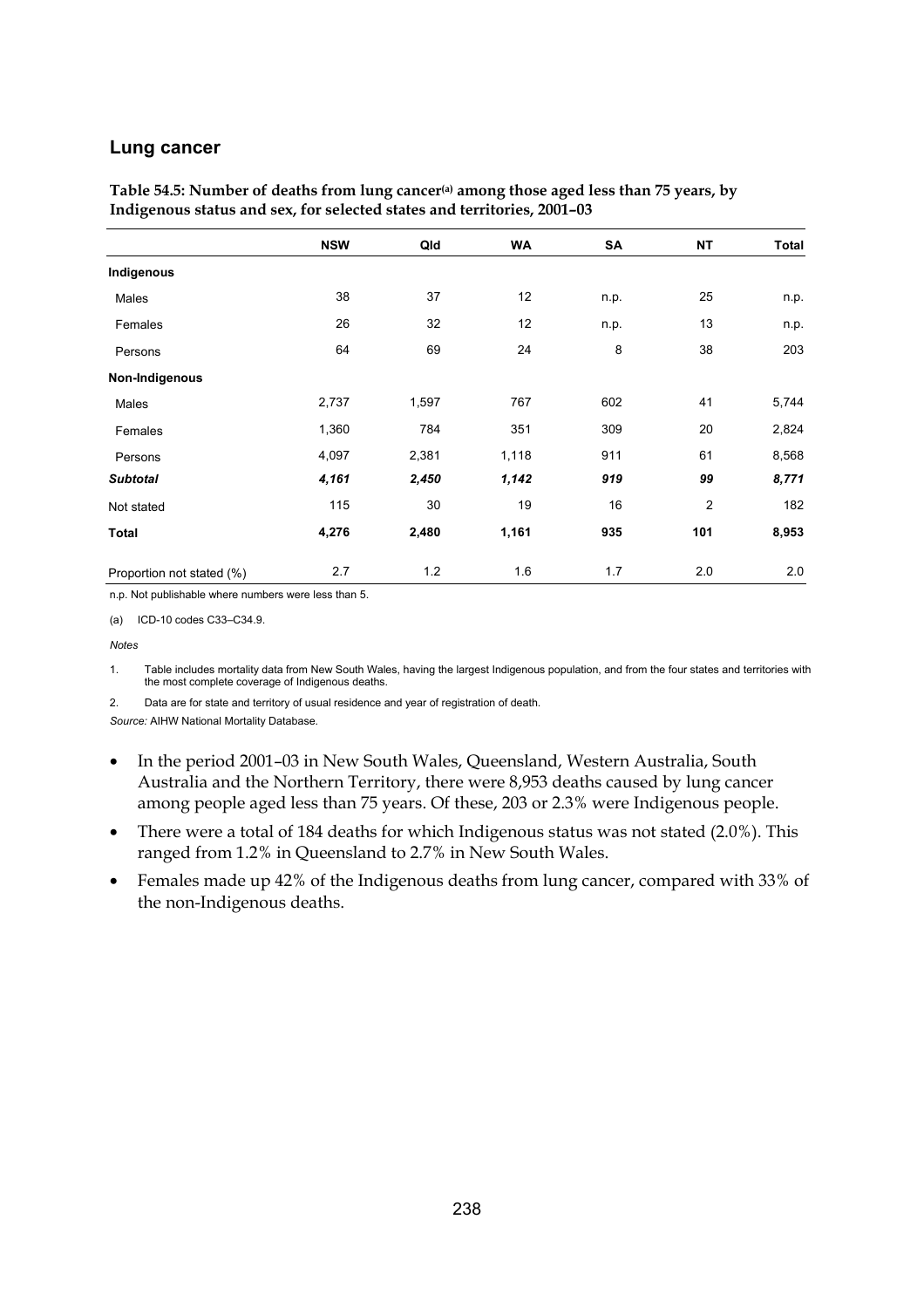**Table 54.6: Age-standardised mortality rates and standardised mortality ratios for death from lung cancer(a), by Indigenous status and sex, for selected states and territories, 2001–03** 

|                        | Qld                                         | <b>WA</b> | SA   | NΤ   |  |  |  |
|------------------------|---------------------------------------------|-----------|------|------|--|--|--|
|                        | Rate per 100,000                            |           |      |      |  |  |  |
| Indigenous males       | 64.5                                        | 38.5      | n.p. | 96.1 |  |  |  |
| Non-Indigenous males   | 31.2                                        | 29.9      | 26.1 | 27.8 |  |  |  |
| Indigenous females     | 46.4                                        | 31.9      | n.p. | 40.4 |  |  |  |
| Non-Indigenous females | 15.9                                        | 14.0      | 13.3 | 18.0 |  |  |  |
| Indigenous persons     | 55.1                                        | 35.2      | 29.7 | 65.7 |  |  |  |
| Non-Indigenous persons | 23.7                                        | 22.1      | 19.7 | 23.9 |  |  |  |
|                        | Standardised mortality ratio <sup>(b)</sup> |           |      |      |  |  |  |
| Males                  | 2.2                                         | 1.3       | n.p. | 3.2  |  |  |  |
| Females                | 3.0                                         | 2.1       | n.p. | 2.6  |  |  |  |
| Persons                | 2.4                                         | 1.6       | 1.3  | 2.9  |  |  |  |

n.p. Not publishable where numbers were less than 5.

(a) ICD-10 codes C33–C34.9.

(b) Standardised mortality ratio is the number of observed deaths in the Indigenous population divided by the number of expected deaths, based on the age-specific rates of the total Australian population.

#### *Notes*

1. In New South Wales, Victoria, the Australian Capital Territory and Tasmania, the coverage of Indigenous deaths is not sufficient to calculate rates.

2. Deaths for which Indigenous status was not stated were excluded from the calculation of rates.

3. Data are for state and territory of usual residence and year of registration of death.

*Source:* AIHW National Mortality Database.

- In 2001–03 in the four states and territories where the Indigenous identification was acceptable, death rates for the Indigenous population ranged from 30 per 100,000 in South Australia to 66 per 100,000 in the Northern Territory.
- The standardised mortality ratios for lung cancer indicate that Indigenous people die from lung cancer at between 1 and 3 times the rate at which non-Indigenous people die.

An analysis of trends in mortality from respiratory diseases among Indigenous Australians in Western Australia, South Australia and the Northern Territory over the periods 1991–96 and 1997–2002 was undertaken in the joint ABS/AIHW report *The Health and Welfare of Australia's Aboriginal and Torres Strait Islander Peoples, 2005* (ABS & AIHW 2005).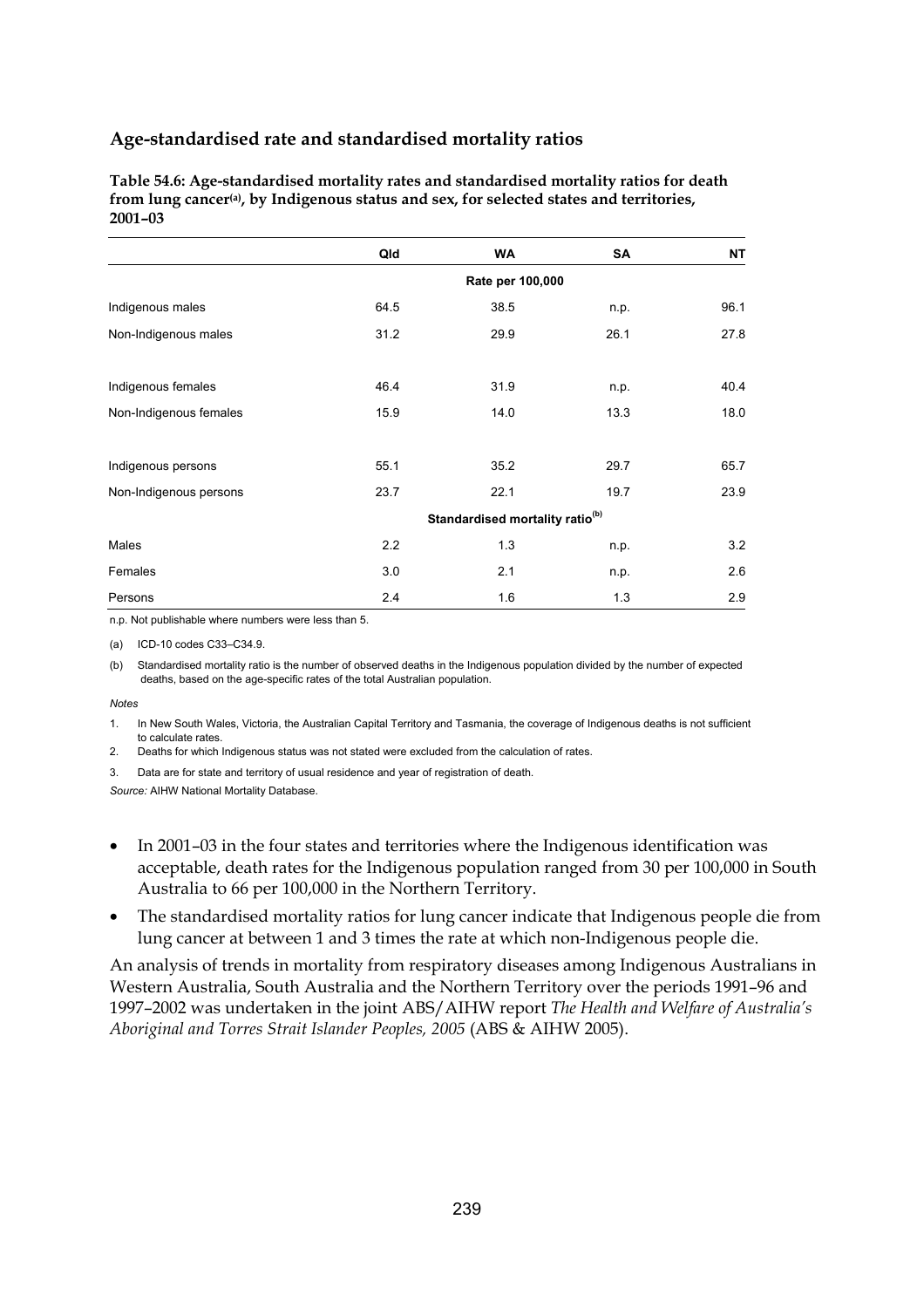# **Indicator 55. Standardised mortality ratios for diabetes**

### **Indicator**:

- (a) Standardised mortality ratio for diabetes as the underlying cause of death in the Aboriginal and Torres Strait Islander population compared to the non-Indigenous population, by sex, for those aged 0–74 years.
- (b) Standardised mortality ratio for diabetes as an associated but not underlying cause of death in the Aboriginal and Torres Strait Islander population compared to the non-Indigenous population, by sex, for those aged 0–74 years.
- (c) Standardised mortality ratio for diabetes as the underlying or as an associated cause of death in the Aboriginal and Torres Strait Islander population compared to the non-Indigenous population, by sex, for those aged 0–74 years.

# **Purpose**

Diabetes is a significant contributor to morbidity and mortality among Aboriginal and Torres Strait Islander people. The indicator provides a measure of the rate of death from diabetes in the Indigenous population compared to the non-Indigenous population.

Diabetes is often reported as a multiple cause of death, in particular in association with death with a primary cause of coronary heart disease, stroke and kidney disease. To assess the impact of diabetes on the Indigenous population, diabetes as both an underlying and an associated cause needs to be considered.

# **Data**

The data provided come from the AIHW National Mortality Database. Number of deaths are presented for five states and territories—New South Wales, Queensland, Western Australia, South Australia and the Northern Territory. Rates were only calculated for Queensland, Western Australia, South Australia and the Northern Territory. Given the recent efforts by New South Wales to improve coverage of Indigenous deaths, it was important to present the number of deaths in this jurisdiction despite the fact that they are still considered incomplete. Consequently, rates have not been calculated for New South Wales.

Data were presented for deaths where diabetes was an underlying cause, where diabetes was a multiple cause and the total of these two categories, where diabetes was either an underlying or a multiple cause of death.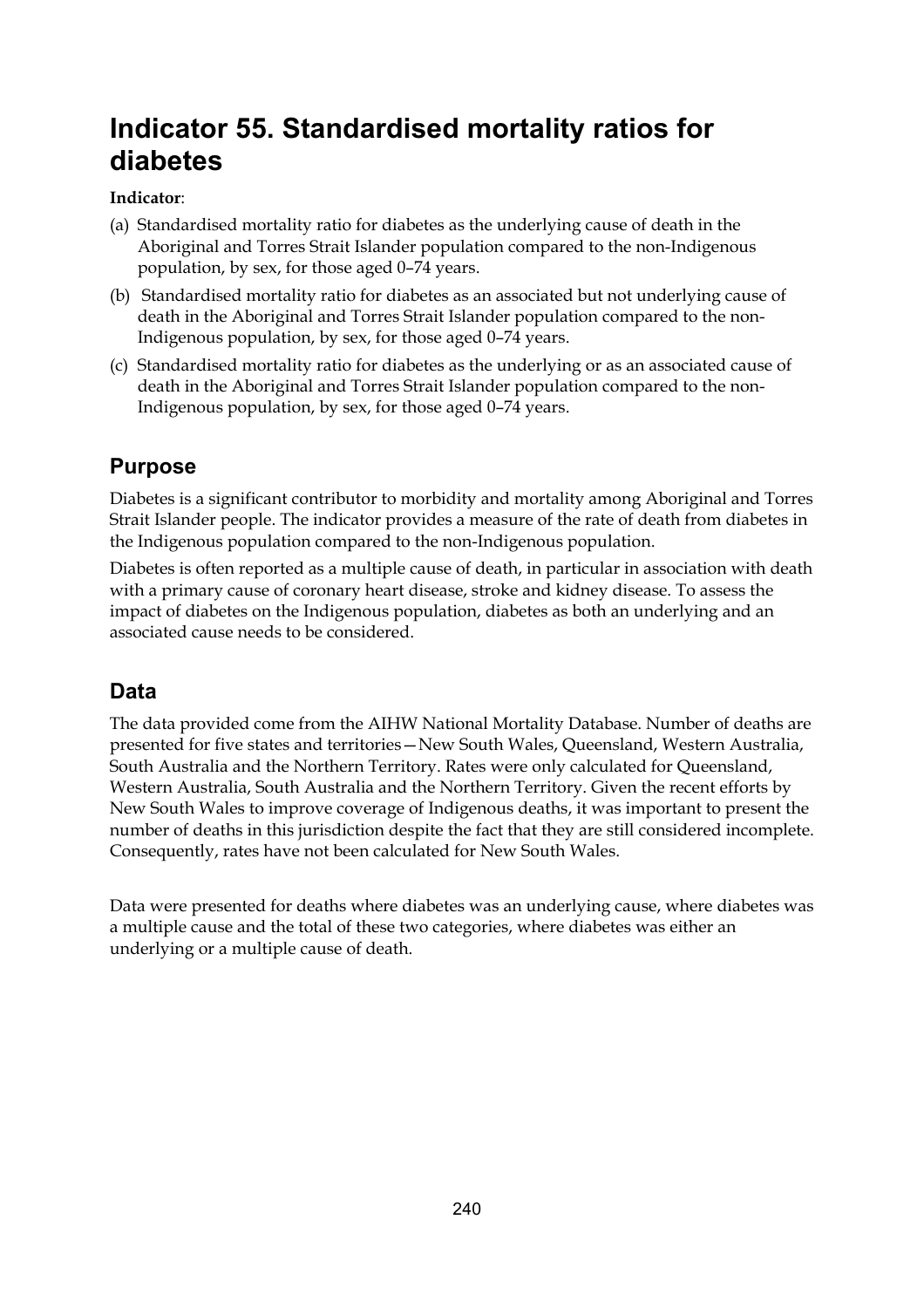#### **Diabetes as an underlying cause**

|                           | <b>NSW</b> | Qld | WA             | SA             | <b>NT</b> | Total |
|---------------------------|------------|-----|----------------|----------------|-----------|-------|
| Indigenous                |            |     |                |                |           |       |
| Males                     | 27         | 57  | 32             | 15             | 43        | 174   |
| Females                   | 22         | 63  | 47             | 14             | 45        | 191   |
| Persons                   | 49         | 120 | 79             | 29             | 88        | 365   |
| Non-Indigenous            |            |     |                |                |           |       |
| Males                     | 630        | 346 | 184            | 172            | 12        | 1,344 |
| Females                   | 294        | 203 | 98             | 89             | 7         | 691   |
| Persons                   | 924        | 549 | 282            | 261            | 19        | 2,035 |
| <b>Subtotal</b>           | 973        | 669 | 361            | 290            | 107       | 2,400 |
| Not stated                | 30         | 8   | $\overline{5}$ | $\overline{c}$ | 0         | 45    |
| <b>Total</b>              | 1,003      | 677 | 366            | 292            | 107       | 2,445 |
| Proportion not stated (%) | 3.0        | 1.2 | 1.4            | 0.7            | 0.0       | 1.8   |

**Table 55.1: Number of deaths from diabetes(a) as an underlying cause among those aged less than 75 years, by Indigenous status and sex, for selected states and territories, 2001–03** 

(a) ICD-10 codes E10–E14.

1. Table includes mortality data from New South Wales, having the largest Indigenous population, and from the four states and territories with the most complete coverage of Indigenous deaths.

2. Data are for state and territory of usual residence and year of registration of death.

- In the period from 2001 to 2003 in New South Wales, Queensland, Western Australia, South Australia and the Northern Territory, there were 2,445 deaths caused by diabetes. Of these, 365 or 14.9% were Indigenous people.
- There were 45 deaths for which Indigenous status was not stated (1.8%). This ranged from none in the Northern Territory to 3.0% in New South Wales.
- Females made up 52% of deaths from diabetes as an underlying cause among Indigenous people, compared with only 34% of deaths among non-Indigenous people.

*Notes*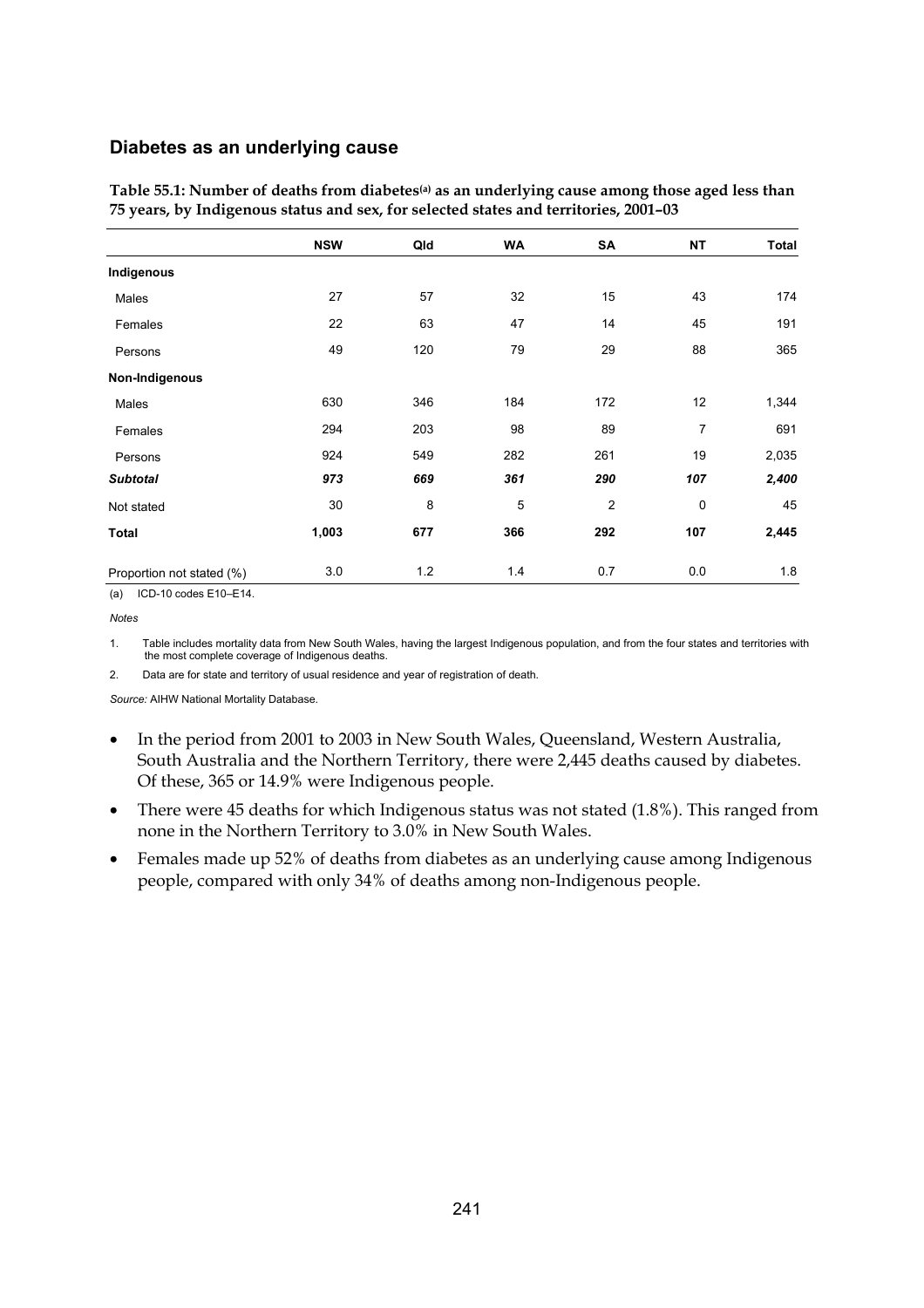**Table 55.2: Age-standardised mortality rates and standardised mortality ratios for death from diabetes(a) as an underlying cause, by Indigenous status and sex, for selected states and territories, 2001–03** 

|                        | Qld                                         | <b>WA</b> | SA    | NΤ    |  |  |  |
|------------------------|---------------------------------------------|-----------|-------|-------|--|--|--|
|                        | Rate per 100,000                            |           |       |       |  |  |  |
| Indigenous males       | 93.4                                        | 96.4      | 116.3 | 154.4 |  |  |  |
| Non-Indigenous males   | 6.8                                         | 7.2       | 7.5   | 7.9   |  |  |  |
| Indigenous females     | 91.8                                        | 124.9     | 93.4  | 139.6 |  |  |  |
| Non-Indigenous females | 4.2                                         | 4.0       | 3.8   | 6.8   |  |  |  |
| Indigenous persons     | 92.3                                        | 111.3     | 103.8 | 146.1 |  |  |  |
| Non-Indigenous persons | 5.5                                         | 5.6       | 5.6   | 7.5   |  |  |  |
|                        | Standardised mortality ratio <sup>(b)</sup> |           |       |       |  |  |  |
| Males                  | 10.9                                        | 11.3      | 13.6  | 18.1  |  |  |  |
| Females                | 19.4                                        | 26.3      | 19.7  | 29.4  |  |  |  |
| Persons                | 13.9                                        | 16.7      | 15.6  | 22.0  |  |  |  |

(a) ICD-10 codes E10–E14.

(b) Standardised mortality ratio is the number of observed deaths in the Indigenous population divided by the number of expected deaths, based on the age-specific rates of the total Australian population.

#### *Notes*

1. In New South Wales, Victoria, the Australian Capital Territory and Tasmania, the coverage of Indigenous deaths is not sufficient to calculate rates.

2. Deaths for which Indigenous status was not stated were excluded from the calculation of rates.

3. Data are for state and territory of usual residence and year of registration of death.

- In 2001–03 in the four states and territories where the Indigenous identification was more complete, death rates for the Indigenous population ranged from 92 per 100,000 in Queensland to 140 per 100,000 in the Northern Territory.
- The standardised mortality ratio for diabetes as an underlying cause indicates that Indigenous people die from diabetes at between 14 and 22 times the rate at which non-Indigenous people die.
- The standardised mortality ratio for Indigenous females compared with non-Indigenous females was higher than for Indigenous males compared with non-Indigenous males in all four states and territories.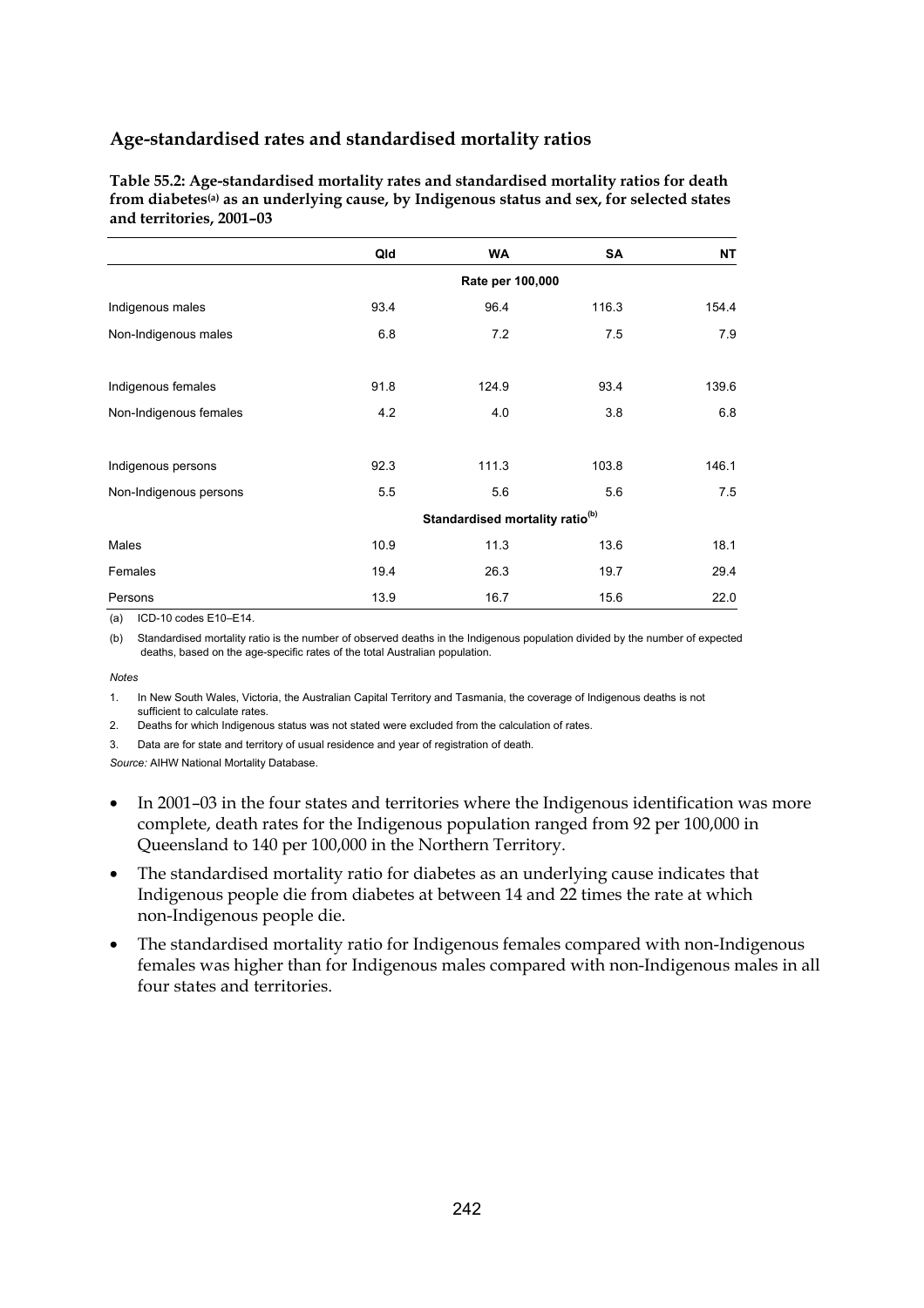#### **Diabetes as an associated cause**

|                           | <b>NSW</b> | Qld   | <b>WA</b> | SA  | <b>NT</b> | <b>Total</b> |
|---------------------------|------------|-------|-----------|-----|-----------|--------------|
| Indigenous                |            |       |           |     |           |              |
| Males                     | 73         | 87    | 49        | 22  | 51        | 282          |
| Females                   | 37         | 91    | 45        | 16  | 44        | 233          |
| Persons                   | 110        | 178   | 94        | 38  | 95        | 515          |
| Non-Indigenous            |            |       |           |     |           |              |
| Males                     | 2,008      | 847   | 388       | 522 | 42        | 3,807        |
| Females                   | 1,120      | 452   | 216       | 305 | 9         | 2,102        |
| Persons                   | 3,128      | 1,299 | 604       | 827 | 51        | 5,909        |
| <b>Subtotal</b>           | 3,238      | 1,477 | 698       | 865 | 146       | 6,424        |
| Not stated                | 87         | 22    | 21        | 8   | 2         | 140          |
| <b>Total</b>              | 3,325      | 1,499 | 719       | 873 | 148       | 6,564        |
| Proportion not stated (%) | 2.6        | 1.5   | 2.9       | 0.9 | 1.4       | 2.1          |

Table 55.3: The number of deaths from diabetes<sup>(a)</sup> as an associated cause for people aged less than **75 years, by Indigenous status and sex, for selected states and territories, 2001–03** 

(a) ICD-10 codes E10–E14.

#### *Notes*

1. Table includes mortality data from New South Wales, having the largest Indigenous population, and from the four states and territories with the most complete coverage of Indigenous deaths.

2. Data are for state and territory of usual residence and year of registration of death.

- In the period 2001–03 in New South Wales, Queensland, Western Australia, South Australia and the Northern Territory, there were 6,564 deaths caused by diabetes as an associated cause among people aged 0–74 years. Of these, 515 or 7.8% were Indigenous people.
- Indigenous status was not stated for 140 deaths (2.1%) caused by diabetes. This ranged from 0.9% in the Northern Territory to 2.6% in New South Wales.
- Females made up 49% of the Indigenous deaths from diabetes as an associated cause, compared with only 34% of the non-Indigenous deaths.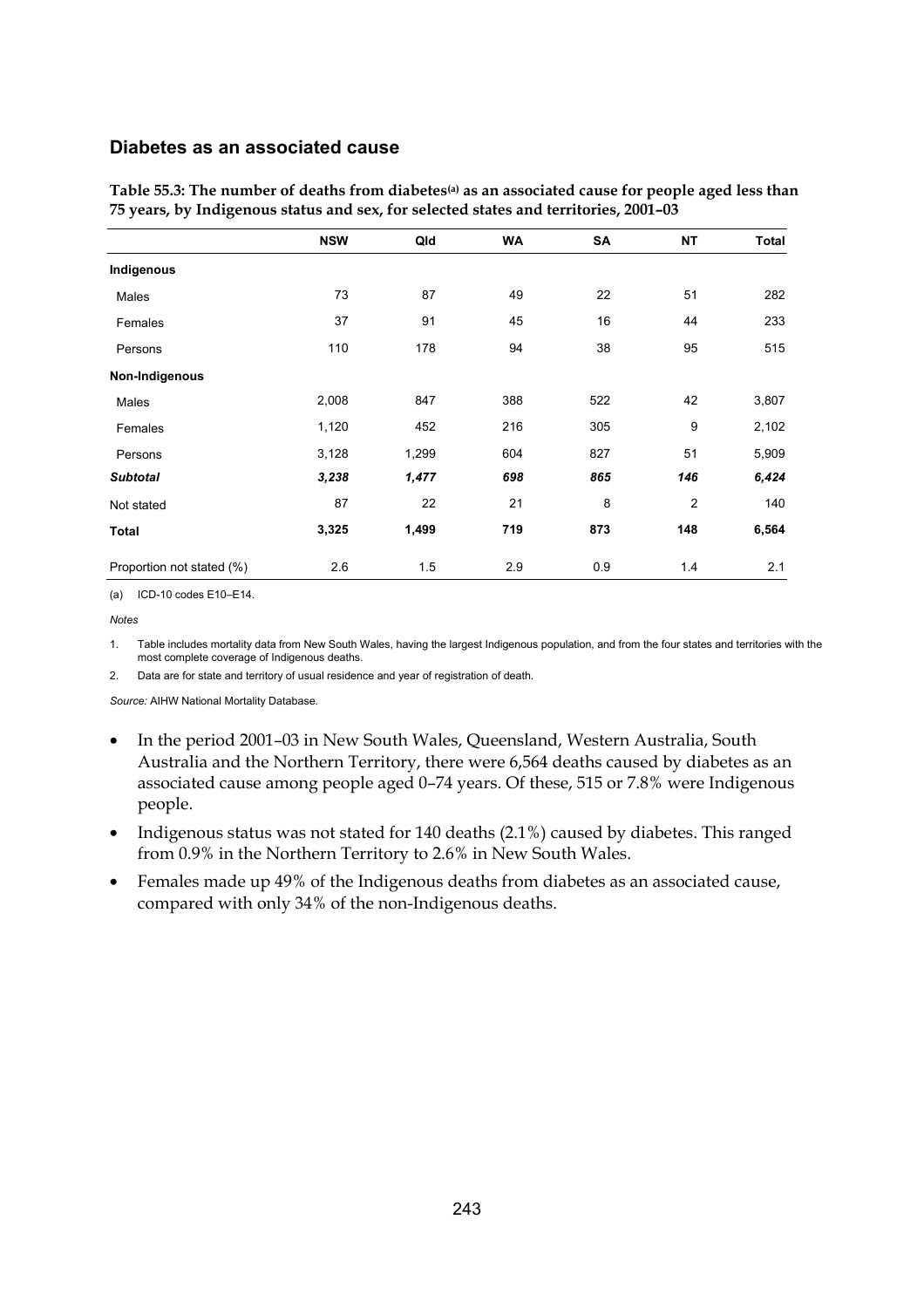**Table 55.4: Age-standardised mortality rates and standardised mortality ratios for**  diabetes<sup>(a)</sup> as an associated cause, by Indigenous status and sex, for selected states and **territories, 2001–03** 

|                        | Qld                                         | <b>WA</b> | <b>SA</b> | <b>NT</b> |  |  |
|------------------------|---------------------------------------------|-----------|-----------|-----------|--|--|
|                        | Rate per 100,000                            |           |           |           |  |  |
| Indigenous males       | 152.0                                       | 157.1     | 182.2     | 196.8     |  |  |
| Non-Indigenous males   | 16.6                                        | 15.2      | 22.5      | 29.2      |  |  |
| Indigenous females     | 143.5                                       | 128.4     | 114.5     | 147.1     |  |  |
| Non-Indigenous females | 9.3                                         | 8.8       | 13.0      | 9.4       |  |  |
| Indigenous persons     | 146.8                                       | 141.3     | 145.2     | 169.4     |  |  |
| Non-Indigenous persons | 13.0                                        | 12.0      | 17.7      | 21.2      |  |  |
|                        | Standardised mortality ratio <sup>(b)</sup> |           |           |           |  |  |
| Males                  | 7.6                                         | 7.8       | 9.1       | 9.8       |  |  |
| Females                | 12.5                                        | 11.2      | 10.0      | 12.8      |  |  |
| Persons                | 9.3                                         | 9.0       | 9.2       | 10.7      |  |  |

(a) ICD-10 codes E10–E14.

(b) Standardised mortality ratio is the number of observed deaths in the Indigenous population divided by the number of expected deaths, based on the age-specific rates of the total Australian population.

*Notes* 

1. In New South Wales, Victoria, the Australian Capital Territory and Tasmania, the coverage of Indigenous deaths not sufficient to calculate rates

2. Deaths for which Indigenous status was not stated were excluded from the calculation of rates.

3. Data are for state and territory of usual residence and year of registration of death.

- In 2001–03 in the four states and territories where the Indigenous identification was acceptable, death rates for diabetes as an associated cause for the Indigenous population ranged from 141 per 100,000 in Western Australia to 169 per 100,000 in the Northern Territory.
- The standardised mortality ratios for diabetes as an associated cause indicate that Indigenous people die from diabetes at between 9 and 11 times the rate at which non-Indigenous people die.
- Indigenous females died from diabetes as an associated cause at up to 13 times the rate of non-Indigenous females in Queensland and the Northern Territory.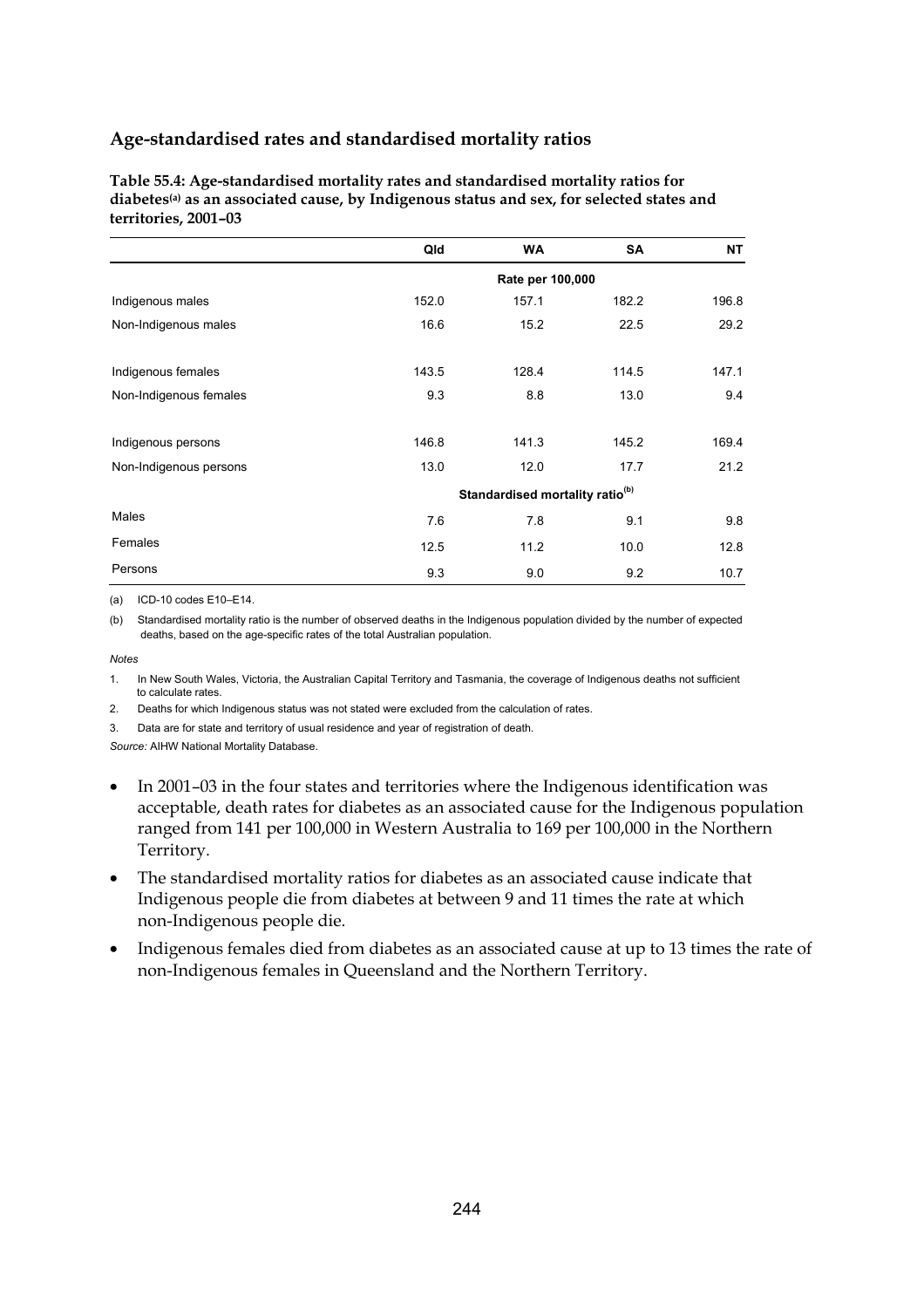#### **Diabetes as an underlying or as an associated cause**

| Table 55.5: The number of deaths from diabetes <sup>(a)</sup> as an underlying or an associated cause for |
|-----------------------------------------------------------------------------------------------------------|
| people aged less than 75 years, by Indigenous status and sex, for selected states and territories.        |
| $2001 - 03$                                                                                               |
|                                                                                                           |

|                           | <b>NSW</b> | Qld   | <b>WA</b> | SA    | <b>NT</b>      | Total |
|---------------------------|------------|-------|-----------|-------|----------------|-------|
| Indigenous                |            |       |           |       |                |       |
| Males                     | 100        | 144   | 81        | 37    | 94             | 456   |
| Females                   | 59         | 154   | 92        | 30    | 89             | 424   |
| Persons                   | 159        | 298   | 173       | 67    | 183            | 880   |
| Non-Indigenous            |            |       |           |       |                |       |
| Males                     | 2,638      | 1,193 | 572       | 694   | 54             | 5,151 |
| Females                   | 1,414      | 655   | 314       | 394   | 16             | 2,793 |
| Persons                   | 4,052      | 1,848 | 886       | 1,088 | 70             | 7,944 |
| <b>Subtotal</b>           | 4,211      | 2,146 | 1,059     | 1,155 | 253            | 8,824 |
| Not stated                | 117        | 30    | 26        | 10    | $\overline{2}$ | 185   |
| <b>Total</b>              | 4,328      | 2,176 | 1,085     | 1,165 | 255            | 9,009 |
| Proportion not stated (%) | 2.7        | 1.4   | 2.4       | 0.9   | 0.8            | 2.1   |

(a) ICD-10 codes E10–E14.

*Notes* 

1. Table includes mortality data from New South Wales, having the largest Indigenous population, and from the four states and territories with the most complete coverage of Indigenous deaths.

2. Data are for state and territory of usual residence and year of registration of death.

- In the period 2001 to 2003 in New South Wales, Queensland, Western Australia, South Australia and the Northern Territory, there were 9,009 deaths caused by diabetes as an underlying or associated cause among people aged less than 75 years. Of these, 880 or 9.7% were Indigenous people.
- For 185 deaths (2.1%), Indigenous status was not stated. This ranged from 0.8% in the Northern Territory to 2.7% in New South Wales.
- Females made up 48% of deaths from diabetes as an underlying or associated cause among Indigenous people, compared with only 35% of deaths among non-Indigenous people.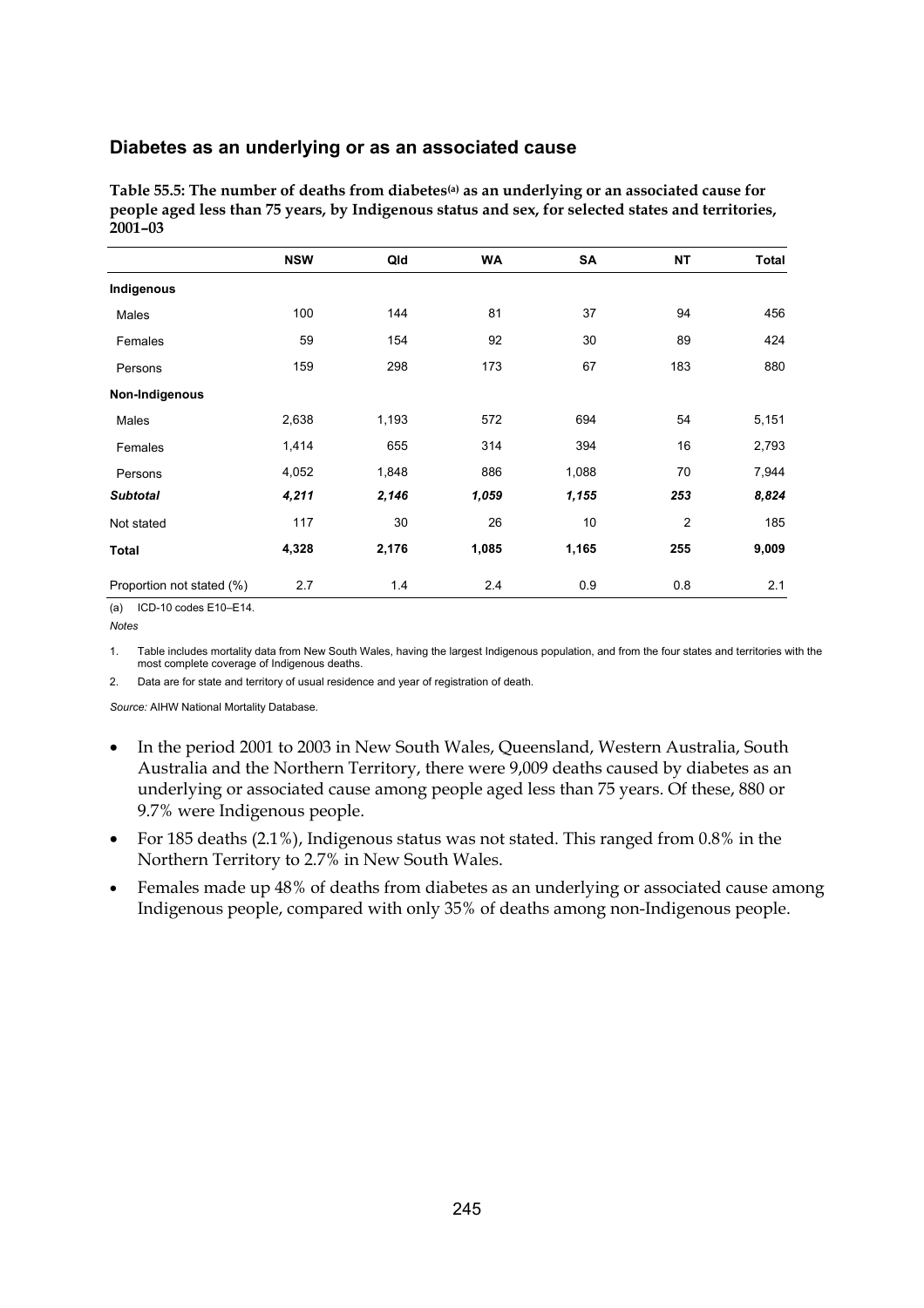**Table 55.6: Age-standardised mortality rates and standardised mortality ratios for diabetes(a) as an underlying or an associated cause, by Indigenous status and sex, for selected states and territories, 2001–03** 

|                        | Qld                                         | <b>WA</b> | <b>SA</b> | <b>NT</b> |  |  |
|------------------------|---------------------------------------------|-----------|-----------|-----------|--|--|
|                        | Rate per 100,000                            |           |           |           |  |  |
| Indigenous males       | 246.7                                       | 254.8     | 300.3     | 354.8     |  |  |
| Non-Indigenous males   | 23.4                                        | 22.4      | 30.0      | 37.0      |  |  |
| Indigenous females     | 237.1                                       | 257.0     | 210.2     | 290.9     |  |  |
| Non-Indigenous females | 13.4                                        | 12.7      | 16.8      | 16.3      |  |  |
| Indigenous persons     | 240.6                                       | 255.1     | 251.0     | 319.3     |  |  |
| Non-Indigenous persons | 18.5                                        | 17.6      | 23.4      | 28.7      |  |  |
|                        | Standardised mortality ratio <sup>(b)</sup> |           |           |           |  |  |
| Males                  | 8.6                                         | 8.9       | 10.5      | 12.4      |  |  |
| Females                | 14.6                                        | 15.8      | 13.0      | 17.9      |  |  |
| Persons                | 10.7                                        | 11.4      | 11.2      | 14.2      |  |  |

(a) ICD-10 codes E10–E14.

(b) Standardised mortality ratio is the number of observed deaths in the Indigenous population divided by the number of expected deaths, based on the age-specific rates of the total Australian population.

*Notes* 

1. In New South Wales, Victoria, the Australian Capital Territory and Tasmania, the coverage of Indigenous deaths is not sufficient to calculate rates.

2. Deaths for which Indigenous status was not stated were excluded from the calculation of rates.

3. Data are for state and territory of usual residence and year of registration of death.

- In 2001–03 in the four states and territories where the Indigenous identification was acceptable, death rates for the Indigenous population ranged from 241 per 100,000 in New South Wales to 319 per 100,000 in the Northern Territory.
- The standardised mortality ratios indicate that Indigenous people die from diabetes at between 11 and 14 times the rate at which non-Indigenous people die.
- The standardised mortality ratios for females were higher than for males in all four states and territories.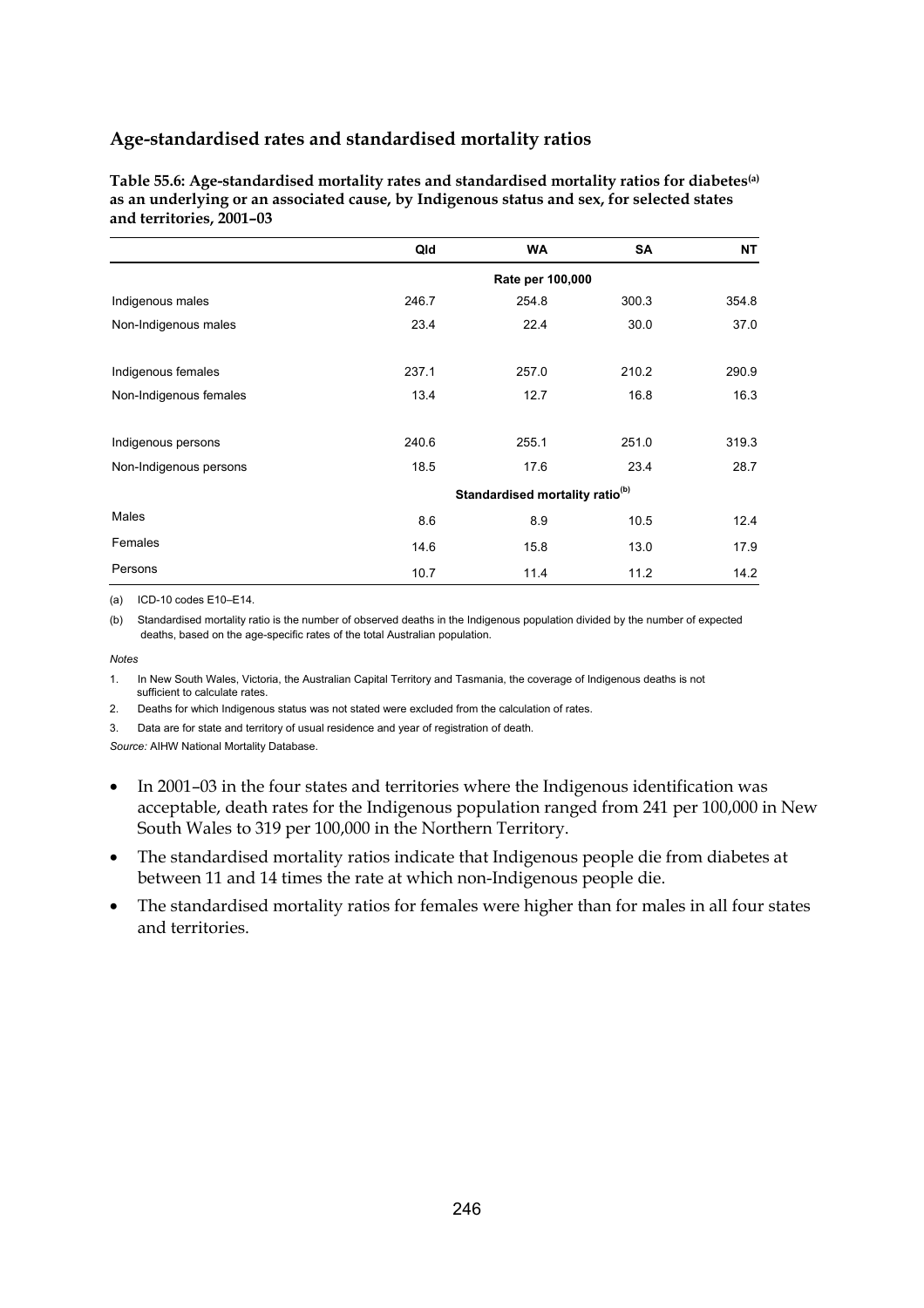# **Indicator 56. Standardised mortality ratios for cervical cancer**

**Indicator**: The standardised mortality ratios for deaths from cervical cancer among Aboriginal and Torres Strait Islander women and non-Indigenous women, for those aged 0–74 years.

## **Purpose**

Death from cervical cancer can be prevented through Pap-smear screening. The indicator provides a measure of the death rates of Aboriginal and Torres Strait Islander women from cervical cancer compared to the death rates for non-Indigenous women.

## **Data**

The data provided come from the AIHW National Mortality Database. Number of deaths are presented for five states and territories—New South Wales, Queensland, Western Australia, South Australia and the Northern Territory. Rates were only calculated for Queensland, Western Australia, South Australia and the Northern Territory. Given the recent efforts by New South Wales to improve coverage of Indigenous deaths, it was important to present the number of deaths in this jurisdiction despite the fact that they are still considered incomplete. Consequently, rates have not been calculated for New South Wales.

|                           | <b>NSW</b> | Qld | <b>WA</b> | <b>SA</b> | <b>NT</b> | <b>Total</b> |
|---------------------------|------------|-----|-----------|-----------|-----------|--------------|
| Indigenous females        | 10         | 13  | n.p.      | n.p.      | n.p.      | 29           |
| Non-Indigenous females    | 154        | 78  | 53        | 45        | n.p.      | n.p.         |
| <b>Subtotal</b>           | 164        | 91  | 55        | 46        | 7         | 363          |
| Not stated                | 5          | 1   | 1         | 1         | 0         | 8            |
| <b>Total</b>              | 169        | 92  | 56        | 47        | 7         | 371          |
| Proportion not stated (%) | 3.0        | 1.1 | 1.8       | 2.1       | 0.0       | 2.2          |

Table 56.1: Number of deaths from cervical cancer<sup>(a)</sup> among females aged less than 75 years, **by Indigenous status, for selected states and territories, 2001–03** 

n.p. Not publishable where numbers were less than 5.

(a) ICD-10 code C53.

*Notes* 

1. Table includes mortality data from New South Wales, having the largest Indigenous population, and from the four states and territories with the most complete coverage of Indigenous deaths.

2. Data are for state of usual residence and year of registration of death.

- In the period from 2001 to 2003 in New South Wales, Queensland, Western Australia, South Australia and the Northern Territory, there were 371 deaths caused by cervical cancer where Indigenous status was recorded. Of these, 29 or 7.8% were Indigenous females.
- There were 8 deaths for which Indigenous status was not stated (2.2%). Most of these occurred in New South Wales.